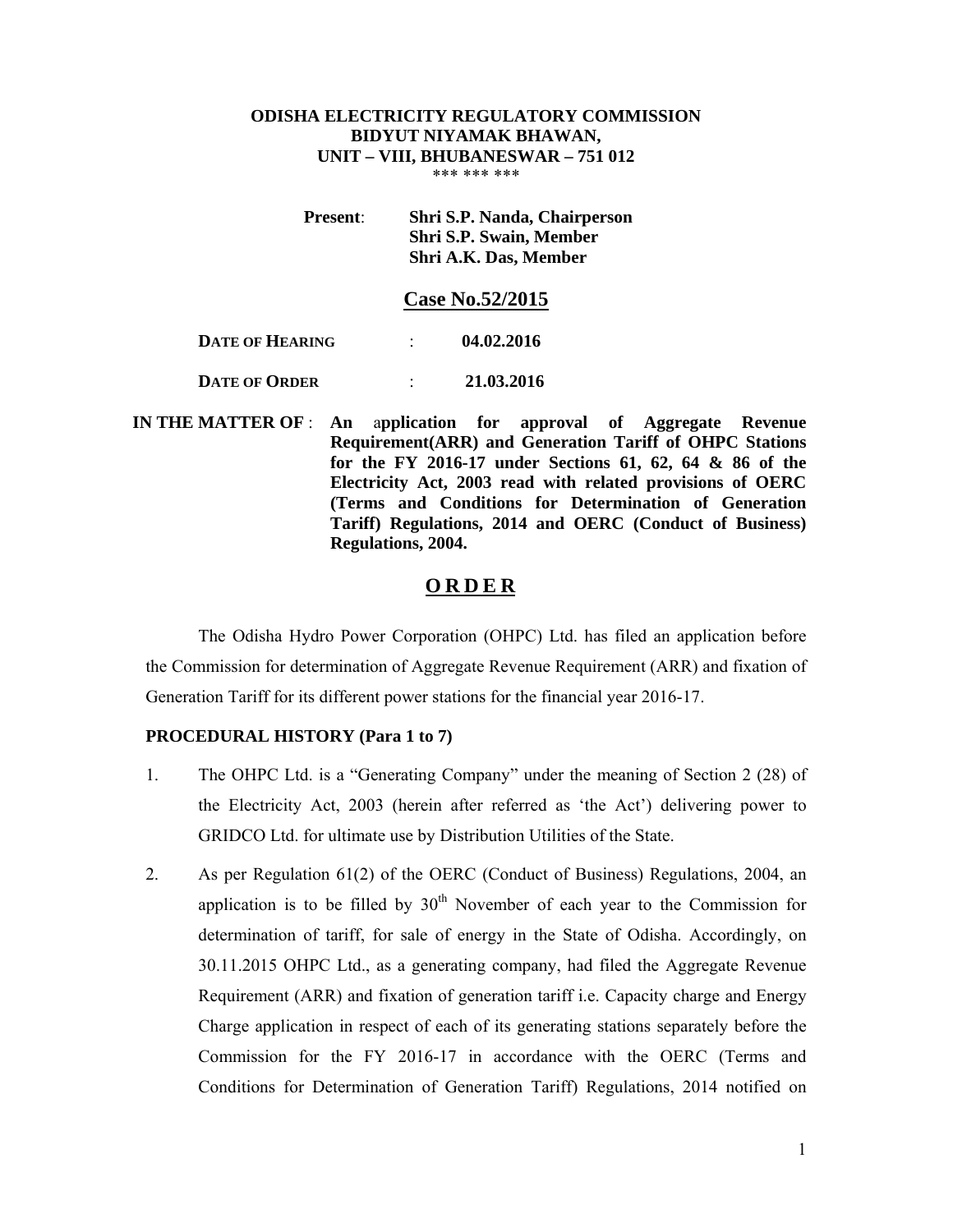10.10.2014. OHPC in its reply to the query of the Commission has also submitted its replies on 06.01.2016.

3. In compliance to the direction of Commission after due scrutiny public notice was given in leading and widely circulated newspapers and the same was also posted in the Commission's website, in order to invite objections/suggestions from the general public. The applicant was also directed to file its rejoinder to the objections/suggestions filed by the objectors. In response to the aforesaid public notice the Commission received seven objections from the following persons / organizations :

(1) Shri Prashanta Kumar Das, President, State Public Interest Protection Council, 204, Sunamoni Apartments, Telenga Bazar, Cuttack-753009, (2) Shri Ramesh Ch. Satpathy, Secretary, National Institute of Indian Labour, Plot No.302(B), Beherasahi, Nayapalli, Bhubaneswar-751012, (3) M/s. Swain & Sons Power Tech Private Limited, Swati Villa, Surya Vihar, Link Road, Cuttack-753012, (4) Shri Ananda Kumar Mohapatra, Power Analyst, S/o.- Jachindranath Mohapatra, Plot No. L-II/68, SRIT Colony, Budharaja, Ps-Ainthapali, Dist-Sambalpur-768004, (5) Shri R. P. Mahapatra, Retd. Chief Engineer & Member (Gen., OSEB, Plot No.775(Pt.), Lane-3, Jayadev Vihar, Bhubaneswar-751013 (6) Chairman-cum-Managing Director GRIDCO Limited, Janapath, Bhubaneswar-22. (7) Shri G.N. Agrawal, Convenorcum-Gen. Secy, Sambalpur District Consumers Federation, Balaji Mandir Bhawan, Khetrajpur, Sambalpur-768003 were filed their suggestions / objections.

All but 1  $\&$  7 of the above named objectors along with Department of Energy, Government of Odisha were present during tariff hearing. Their written submissions filed before the Commission were taken on record and was also considered. The applicant submitted its reply to issues raised by the various objectors.

4. In exercise of the power under Section 94(3) of the Electricity Act, 2003 and to protect the interest of the consumers, the Commission also appointed World Institute of Sustainable Energy (WISE), Pune as Consumer Counsel for objective analysis of the applicant's Aggregate Revenue Requirement and determination of generation tariff proposal for its different power stations for the financial year 2016-17. The Consumer Counsel presented its independent views during the hearing.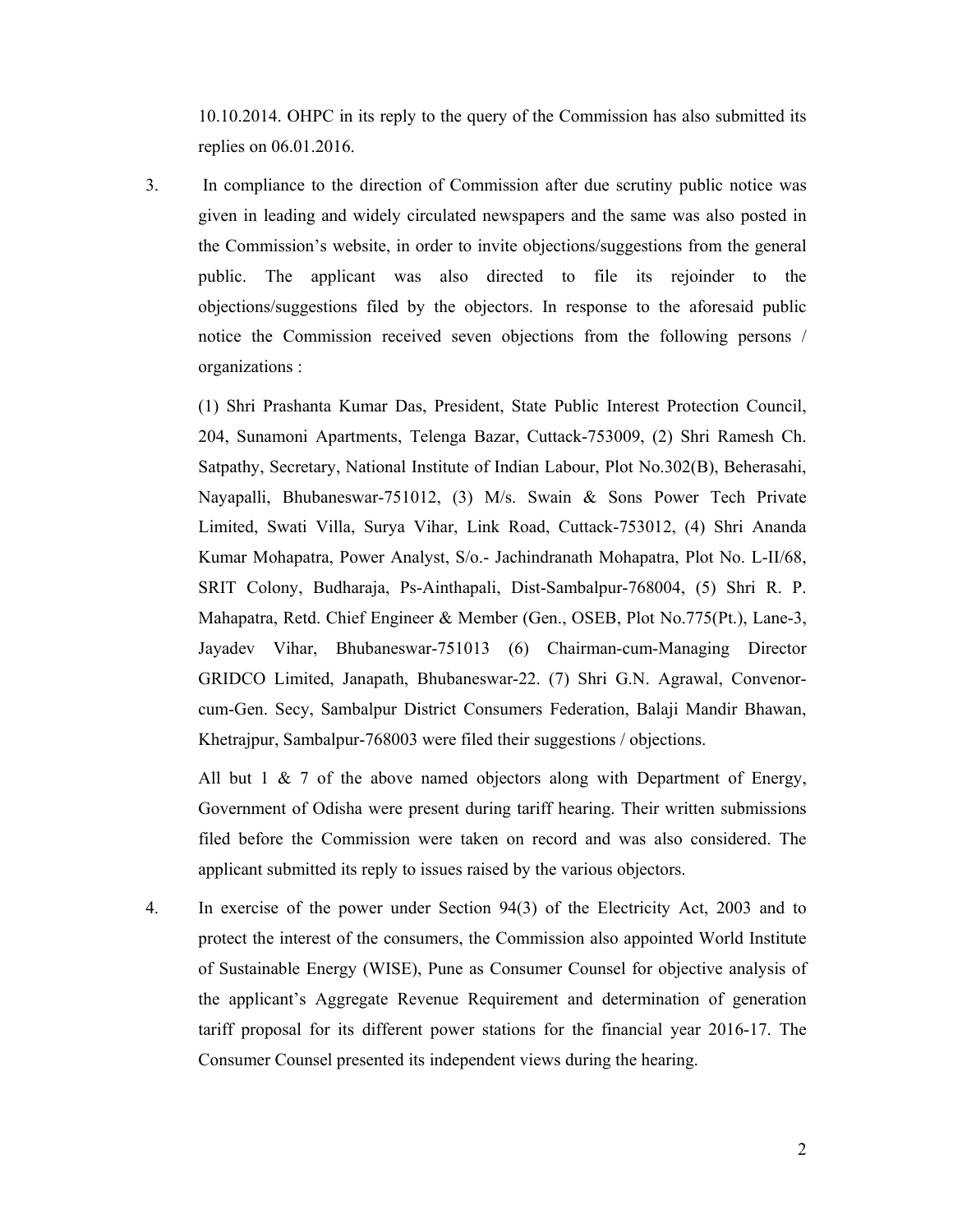- 5. The date of hearing was fixed on 04.02.2016 at 11.00 AM and was communicated to the petitioner and objectors including Govt. observing due procedure.
- 6. In its consultative process, the Commission conducted a public hearing at its premises at Bhubaneswar on 04.02.2016 and heard the Applicant, Objectors, Consumer Counsel and the Representative of the Dept. of Energy, Government of Odisha at length.
- 7. The Commission also convened the State Advisory Committee (SAC) meeting on 18.02.2016 at 3.30 PM to discuss about the Aggregate Revenue Requirement (ARR) application and generation tariff proposal of the generating company for FY 2016-17. The Members of SAC presented their valuable suggestions and views on the matter for consideration of the Commission. All the above formed the basis for further consideration.

# **ARR PROPOSAL OF OHPC FOR FY 2016-17 (Para 8 to 30)**

# **Installed Capacity**

8. The total installed capacity of the various Hydro Stations owned by the Orissa Hydro Power Corporation (OHPC) is projected at 2008.5 MW for FY 2015-16, including Odisha's share of Machhkund of 36 MW. The installed capacity of different generating stations as projected by OHPC for the FY 2016-17 is given in the table below. The Odisha share of Machhkund has been increased from 34.5 MW to 36 MW with installed capacity of 120 MW as reported by OHPC.

|                                                          | <b>Installed capacity of OHPC stations</b> |                                                                     |                                                                                                                                                                                   |  |
|----------------------------------------------------------|--------------------------------------------|---------------------------------------------------------------------|-----------------------------------------------------------------------------------------------------------------------------------------------------------------------------------|--|
| Sl.<br><b>Name of the Power</b><br>No.<br><b>Station</b> |                                            | <b>Installed Capacity</b><br><b>Approved for FY</b><br>2015-16 (MW) | <b>Installed Capacity for FY</b><br>2016-17 (MW)                                                                                                                                  |  |
|                                                          | Rengali (RHEP)                             | 250.00                                                              | 250.00                                                                                                                                                                            |  |
| 2                                                        | Kolab<br>Upper<br>(UKHEP)                  | 320.00                                                              | 320.00                                                                                                                                                                            |  |
| 3                                                        | Balimela (BHEP)                            | 510.00                                                              | 450.00 (one unit under R $\&$ M)                                                                                                                                                  |  |
| $\overline{4}$                                           | Burla (HHEP)                               | 220.50                                                              | 210.50<br>16.10.2015<br>(from<br>onwards till the<br>approved<br>period of shut-down of any one<br>Unit under R&M)<br>200.50 (during the overlapping<br>period of R&M of #5 & #6) |  |
| 5                                                        | Chiplima (CHEP)                            | 72.00                                                               | 15.10.2015<br>48.00<br>(from<br>till<br>the<br>onwards<br>approved                                                                                                                |  |

**Table – 1**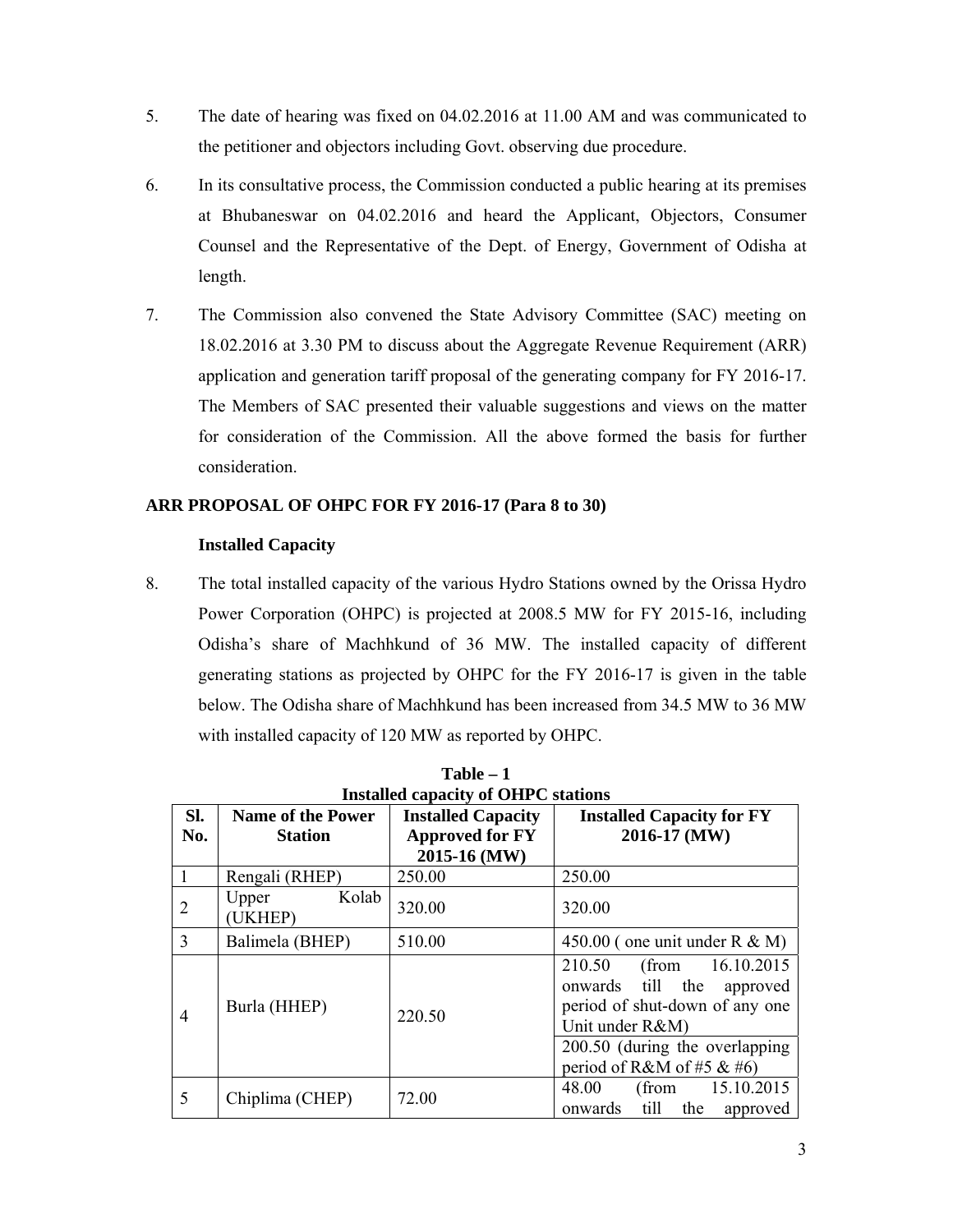| SI.<br><b>Name of the Power</b><br>No.<br><b>Station</b> |                                                  | <b>Installed Capacity</b><br><b>Approved for FY</b><br>2015-16 (MW) | <b>Installed Capacity for FY</b><br>2016-17 (MW)                                                                                                                                                                                                                                                                                                                       |
|----------------------------------------------------------|--------------------------------------------------|---------------------------------------------------------------------|------------------------------------------------------------------------------------------------------------------------------------------------------------------------------------------------------------------------------------------------------------------------------------------------------------------------------------------------------------------------|
|                                                          |                                                  |                                                                     | period of shut down of Unit-3<br>under $R&M$ )                                                                                                                                                                                                                                                                                                                         |
| 6                                                        | Indravati<br>Upper<br>(UIHEP)                    | 600.00                                                              | 600.00                                                                                                                                                                                                                                                                                                                                                                 |
| 7                                                        | Machhakund<br>$(30\%$ Orissa share of<br>120 MW) | 36.00                                                               | 36.00                                                                                                                                                                                                                                                                                                                                                                  |
| Total<br>(MW)                                            | Installed<br>Capacity                            | 2008.5                                                              | 1974.50 (during R&M of Unit-<br>3 of CHEP, Unit-6 of HHEP)<br>1964.50 (during R&M of Unit-<br>3 of CHEP, overlapping period<br>of Unit-5 $& 6$ of HHEP)<br>1914.50 (during R&M of Unit-3)<br>of CHEP, Unit-6 of HHEP $\&$<br>Unit-1 of BHEP<br><b>1904.50</b> (during R&M of Unit-3)<br>of CHEP, overlapping period of<br>Unit-5 $& 6$ of HHEP $& $ Unit-1<br>of BHEP) |

## **Design Energy of OHPC Stations**

9. The OHPC has appealed to the Commission to reduce the Design Energy of HHEP, Burla & CHEP, Chiplima, as some of the generating stations are unable to generate their Annual Design Energy approved by the Commission due to restrictions and allow more water for irrigation resulting in loss in Revenue to OHPC. Hydrology failure is also responsible for loss in OHPC. Commission had observed in the Tariff Order of OHPC for FY 2014-15 that-

"The compensation claimed towards hydrology failure is not to be allowed in view of the Commission's earlier orders dt.10.06.2005 & dt.23.03.2006, wherein OHPC was directed to maintain a separate fund to deposit the revenue earnings out of sale of secondary energy which shall be utilized to replenish the shortfall in revenue due to lesser generation by OHPC in years of hydrology failure to provide necessary comfort to the consumers of the state. {Para 6.5(e) of Order dt.10.06.2005}."

The station-wise design energy for FY 2016-17 as proposed by OHPC is presented in the following table.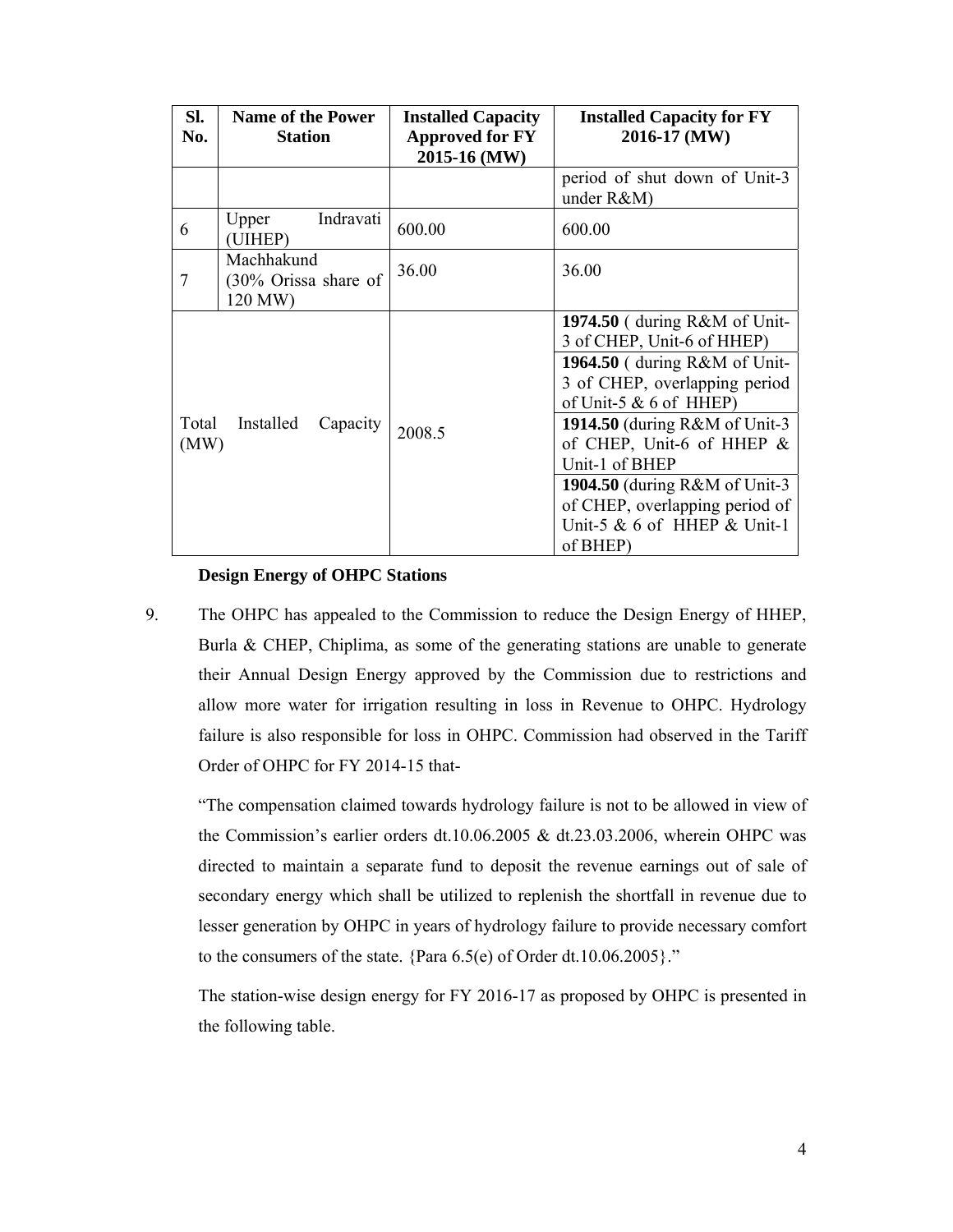|                         | Name of        | <b>Design</b> | <b>Design</b>     | <b>Design</b> | <b>Design</b>     |
|-------------------------|----------------|---------------|-------------------|---------------|-------------------|
| SI.                     | the Power      | <b>Energy</b> | <b>Energy for</b> | <b>Energy</b> | <b>Energy for</b> |
| No.                     | <b>Station</b> | approved for  | sale for FY       | proposed for  | sale for FY       |
|                         |                | FY2015-16     | 2015-16           | FY 2016-17    | 2016-17           |
|                         | <b>RHEP</b>    | 525.00        | 519.75            | 525.00        | 519.75            |
| $\overline{2}$          | <b>UKHEP</b>   | 832.00        | 823.68            | 832.00        | 823.68            |
| 3                       | <b>BHEP</b>    | 1183.00       | 1171.17           | 1183.00       | 1171.17           |
| 4                       | <b>HHEP</b>    | 684.00        | 677.16            | 669.19        | 662.50            |
| 5                       | <b>CHEP</b>    | 490.00        | 485.10            | 474.05        | 469.31            |
| <b>Sub Total of Old</b> |                | 3714.00       | 3676.86           | 3683.24       | 3646.41           |
| <b>Power Stations</b>   |                |               |                   |               |                   |
| 6                       | <b>UIHEP</b>   | 1962.00       | 1942.38           | 1962.00       | 1942.38           |
| <b>Total</b>            |                | 5676.00       | 5619.24           | 5645.24       | 5588.79           |

**Table -2 Design energy for FY 2016-17 (in MU)** 

# **Reservoir Level and Anticipated Generation for FY 2016-17**

10. The reservoir level of Power Stations reported by OHPC as on 24.11.15 vis-à-vis on 24.11.14 is given below

**Table – 3** 

|         |                   | <b>Reservoir level of power stations</b> |                  |
|---------|-------------------|------------------------------------------|------------------|
| Sl. No. | <b>Reservoirs</b> | As on 24.11.2014                         | As on 24.11.2015 |
|         | Rengali           | 121.88 Mt.                               | 118.77Mt.        |
|         | Kolab             | 856.91 Mt.                               | 855.96 Mt.       |
| 3       | Balimela          | 1514.10 Ft.                              | 1500.90 Ft.      |
| 4       | Hirakud           | 629.25Ft.                                | 625.35 Ft.       |
|         | Indravati         | 640.43 Mt.                               | 634.93 Mt.       |

The actual generation of different Power Stations under OHPC from 01.04.2015 up to 23.11.2015 and anticipated generation up to 31.03.2016 for the FY 2015-16 prepared by OHPC on the basis of the availability of water, irrigation requirement and peak load requirement of power in co-ordination with DoE, DoWR, GRIDCO and SLDC are furnished below.

**Actual /Anticipated Energy Generation Sl. No. Name of the power stations Actual generation from 01.04.15 up to 23.11.15 (MU) Anticipated generation from 24.11.15 to 31.03.16 based on DoWR & DoE Schedule Total Anticipated generation for the FY 2015-16 based on DoWR & DoE Schedule**  1. RHEP | 545.82 98.16 98.16 643.98 2. UKHEP | 478.01 | 254.88 | 732.89 3. BHEP | 439.17 | 341.76 780.93

**Table – 4**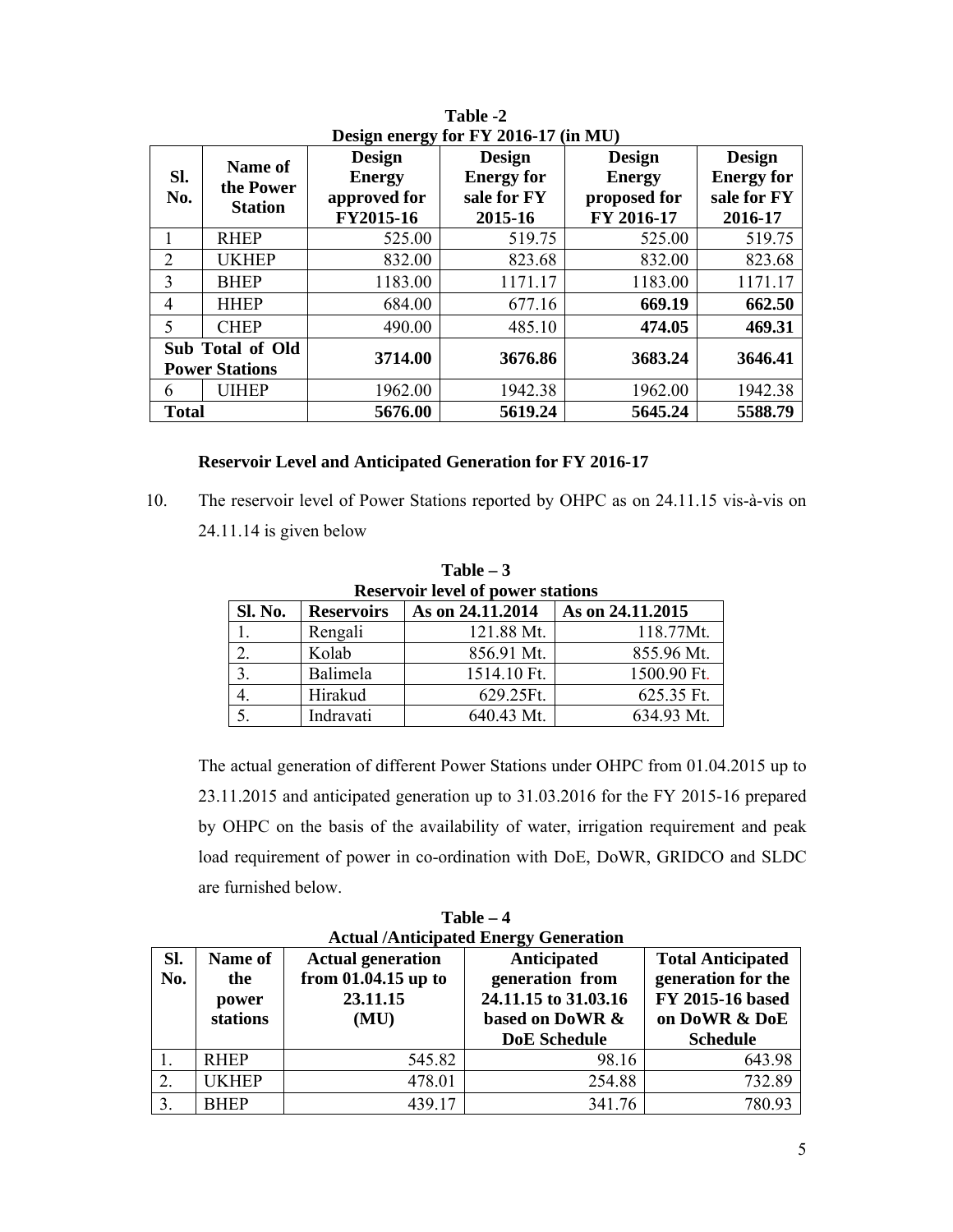| SI.<br>No.       | Name of<br>the<br>power<br>stations | <b>Actual generation</b><br>from $01.04.15$ up to<br>23.11.15<br>(MU) | Anticipated<br>generation from<br>24.11.15 to 31.03.16<br>based on DoWR &<br><b>DoE</b> Schedule | <b>Total Anticipated</b><br>generation for the<br>FY 2015-16 based<br>on DoWR & DoE<br><b>Schedule</b> |
|------------------|-------------------------------------|-----------------------------------------------------------------------|--------------------------------------------------------------------------------------------------|--------------------------------------------------------------------------------------------------------|
| $\overline{4}$ . | <b>HHEP</b>                         | 414.50                                                                | 114.72                                                                                           | 529.22                                                                                                 |
| 5.               | <b>CHEP</b>                         | 188.26                                                                | 83.76                                                                                            | 272.02                                                                                                 |
| 6.               | <b>JIHEP</b>                        | 1392.82                                                               | 303.72                                                                                           | 1696.54                                                                                                |
| Total            |                                     | 3458.58                                                               | 1197.00                                                                                          | 4655.58                                                                                                |

11. The extra/ shortfall in generation from the design energy of the respective Power Stations shall be accounted towards the secondary energy fund as per the Order of the Commission. The present deficit of the secondary energy fund of OHPC as a whole is about Rs.145.62 Cr.. The total anticipated generation of OHPC for the present FY 2015-16 is 4655.58 MU which will fall short by 1020.42 MU from the approved D.E of **5676 MU**. The shortfall in generation in the present FY will give rise to further deficit in the secondary Energy Fund.

## **Project Cost**

- 12. The re-valued cost of old power stations under OHPC is Rs.1196.80 Cr. as on 01.04.1996 as per the notification no 5207 dtd. 01.04.1996 of Department of Energy, Government of Orissa and approved by the Commission in its Order dated 23.03.2006 at clause no. 5.4 (C). The approved final capital cost of UIHEP as per the order of Commission dated 20.03.2008 is Rs.1195.42 Cr. However, the Tariff of Old power stations was determined on the historical cost of old power station of OHPC for Rs.479.80 Cr. as per the Notification No. 1068 Dtd. 29.01.2003 of DoE, GoO.
- 13. The additional capitalization for an amount of Rs.4.61 Cr. as per the audited account for FY 2014-15 has been considered for determination of tariff for the FY 2016-17. The adjustment of cost of assets during the FY 2011-12 & FY 2012-13 on account of de-capitalization of asset for an amount of Rs.7.12 Cr. has been approved by the Commission in the tariff order of OHPC for the FY 2015-16. There is decapitalization of Rs.0.07 Cr. in case of UKHEP & Rs.0.86 Cr. in case of UIHEP for FY 2014-15. The revalued cost as on 31.3.2015 is shown in the table-7 below. Hence the total de-capitalization of Power Stations during the FY 2011-12 to FY 2014-15 comes to Rs.8.06 Cr. which has been deducted from the original Revalued Cost as on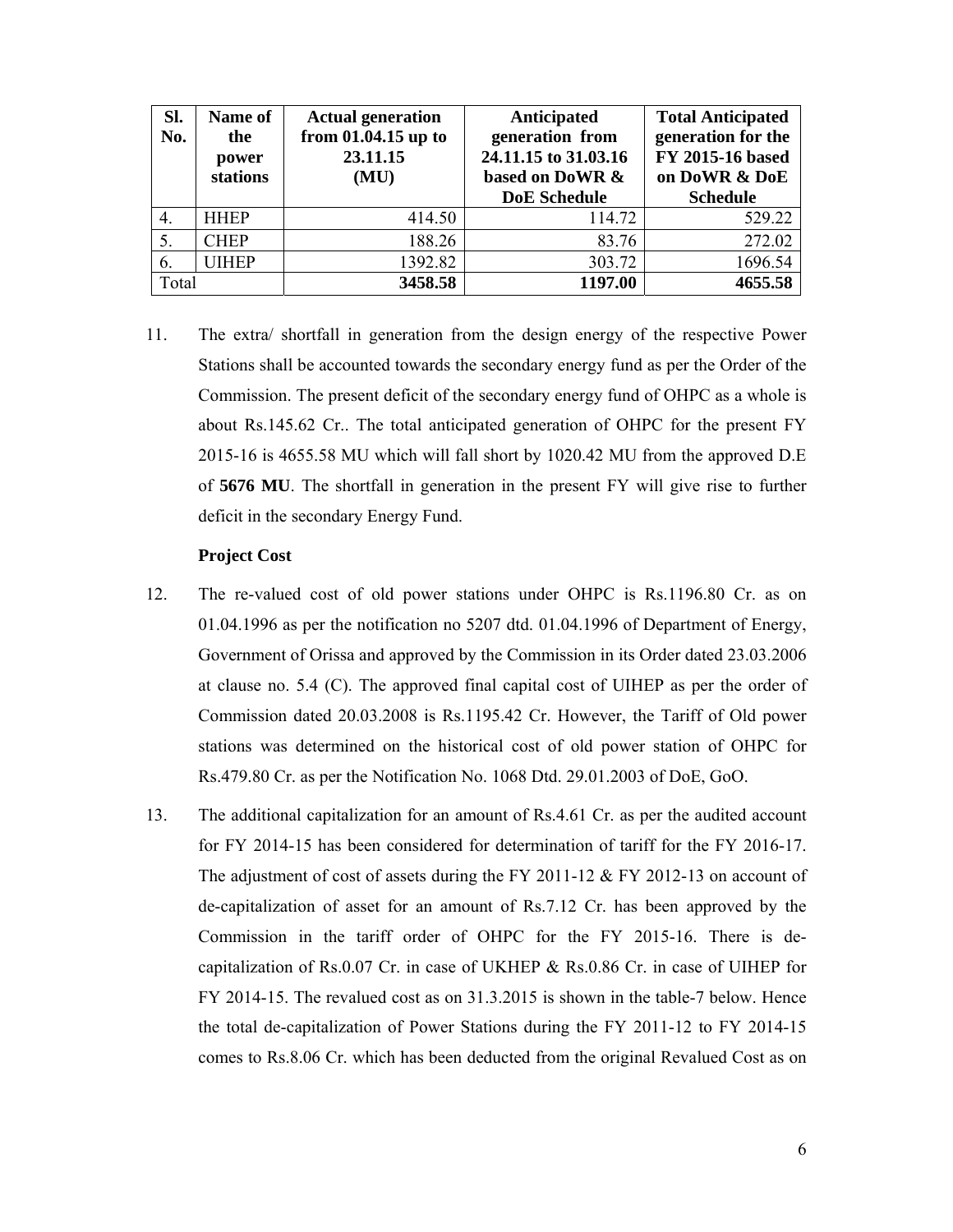01.4.1996. The project cost of OHPC power stations claimed for computation of ARR & tariff for the FY 2016-17 is given in the table below:

|                  |                  |                  |           |                 |             |                 | <b>KS. Cr.)</b>     |
|------------------|------------------|------------------|-----------|-----------------|-------------|-----------------|---------------------|
| SI.              | <b>Name</b>      | <b>Re-valued</b> | Asset     | <b>Approved</b> | <b>New</b>  | <b>Total</b>    | <b>Project Cost</b> |
| No.              | of the           | Cost as on       | reduction | <b>New</b>      | additions   | <b>New</b>      | considered          |
|                  | power            | 01.04.1996       | during    | additions       | for FY      | <b>Addition</b> | for Tariff          |
|                  | stations         |                  | FY 2012-  | up to           | 2014-       | upto            | calculation         |
|                  |                  |                  | 13 to FY  | 31.03.2014      | 15(audited) | 2014-15         | based on re-        |
|                  |                  |                  | 2014-15   |                 |             |                 | valued cost         |
| 1                | $\overline{2}$   | 3                | 4         | 5               | 6           | $7=5+6$         | $8=3+7-4$           |
| 1.               | <b>RHEP</b>      | 259.01           | 0.00      | 56.41           | 0.85        | 57.26           | 316.27              |
| 2.               | <b>UKHEP</b>     | 307.96           | 0.16      | 18.51           | 0.37        | 18.88           | 326.68              |
| 3.               | <b>BHEP</b>      | 334.96           | 0.26      | 213.56          | 0.86        | 214.42          | 548.82              |
| $\overline{4}$ . | <b>HHEP</b>      | 130.16           | 6.07      | 206.61          | 0.30        | 206.91          | 331.00              |
| 5.               | <b>CHEP</b>      | 165.01           | 0.70      | 46.17           | 1.19        | 47.36           | 211.67              |
|                  | <b>Sub Total</b> | 1196.80          | 7.19      | 541.26          | 3.57        | 544.83          | 1734.43             |
| 6.               | <b>UIHEP</b>     |                  | 0.86      | 1197.36         | 1.19        | 1198.55         | 1197.69             |
| $\overline{7}$   | <b>Total</b>     | 1196.80          | 8.06      | 1738.62         | 4.76        | 1743.38         | 2932.13             |

**Table-5 Proposed Project Cost for tariff Calculation for FY 2016-17** 

## **Withdrawal of State Government Support in the Electricity Generation Tariff**

14. OHPC has informed that the state government has expressed willingness to do away with the financial support to OHPC through various letters from the state government from time to time and in the FY 2015-16 as per Notification No. 5843 dtd 03.7.2015 of the Dept. of Energy, Govt. of Odisha.

The Dept. of Energy, Govt. of Odisha vide Notification No. 5843 dtd. 03.7.2015, the extract which is given below had confirmed the above amendment of SRO No. 256 dated 01.04.1996 made initially through the Office Order No. 3060 dtd. 31.3.2015 of the DoE, GoO.

Para-5 "The consideration amount to be adjusted in favour of the State Government shall be subject to the following:-

Loan of Rs 683.5 crores, in the two parts:

Part A- Rs.39.2 crores, which will be repaid in 15years after a moratorium of 5 years. This loan will carry an interest rate of 9.8% per annum.

Part B- Rs.644.3 crores which will not carry any interest upto the completion of Upper Indravati H.E.P. and Potteru H.E.P.

 $\mathbb{R}$   $\mathbb{R}$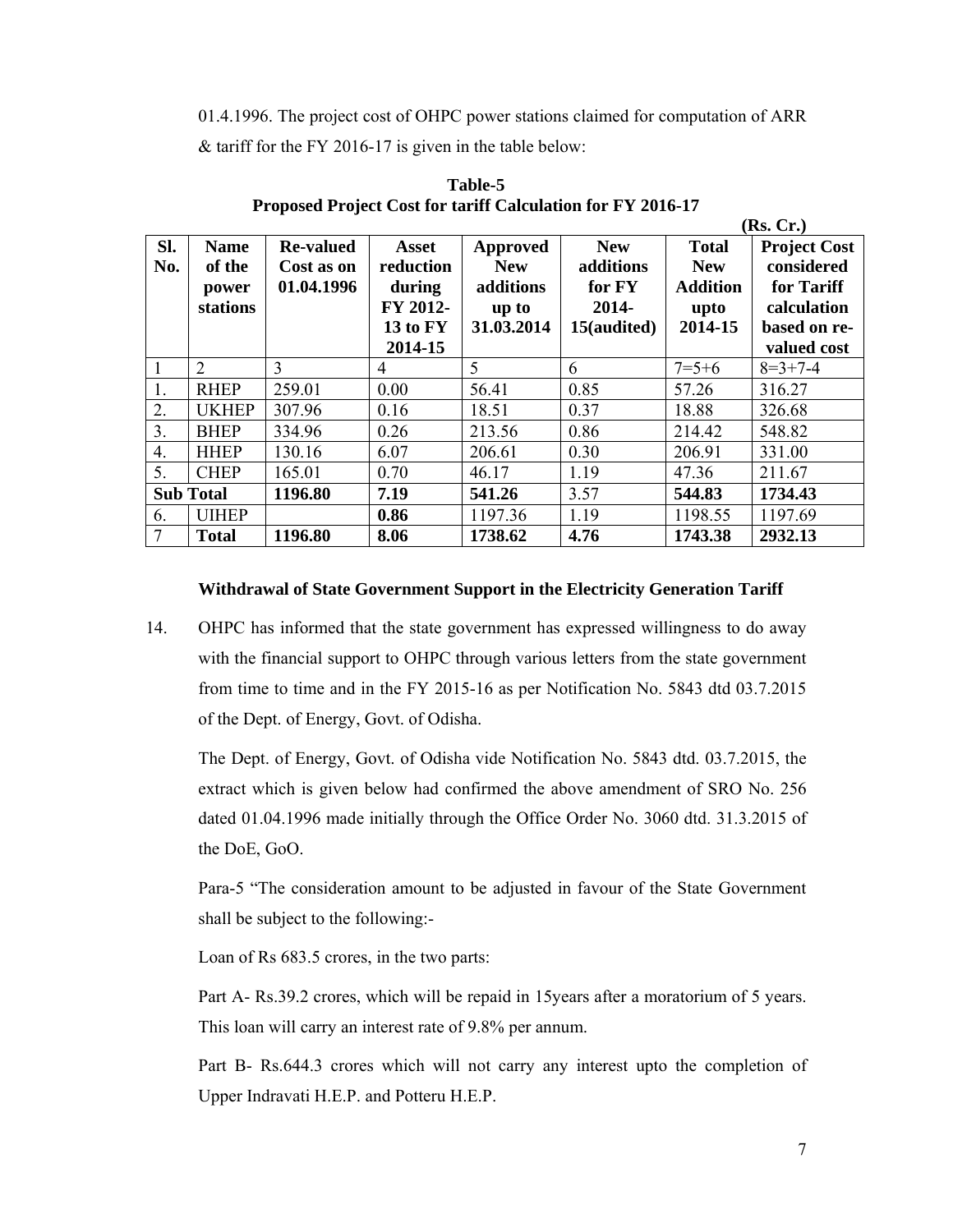Convertible Bonds worth Rs. 766.2 crores will be issued to State Government. The bonds shall not carry any interest for the first 5 years. Government allowed interest to be kept in abeyance upto 2012-13 and OERC assumes extension of the same up to 2014-15. The entire amount of Rs 766.20 crore would be treated as loan and interest @7% shall be charged from financial year 2015-16."

The above Notification mandates its implication in the determination of ARR & tariff of OHPC Power Stations from the FY 2015-16 onwards. Following are the different tariff implications of OHPC for the FY 2016-17:

**(a)** Accordingly the restructured Govt. Loan in UIHEP will be as follows:

| <b>Total</b>                |                    |     | Rs 1194.79Cr                 |
|-----------------------------|--------------------|-----|------------------------------|
| Normative Loan              | (Balancing Figure) | $=$ | Rs 53.32 Cr                  |
| Equity (Revised figure)     |                    |     | Rs 298.85 Cr                 |
| PFC Loan                    |                    |     | Rs 320.00 Cr. (Repaid Fully) |
| Govt. Loan (Revised figure) |                    |     | Rs 522.62Cr.                 |

*(Approved Project Cost of OERC)* 

OHPC has considered Rs 62.50 Cr towards repayment of the UIHEP Govt. Loan in the calculation of Tariff  $\&$  ARR for FY 2016-17. Loan of UIHEP is calculated as Rs.21.70 Cr. (i.e, 7% on average principal), which has been considered in the tariff for the FY 2016-17. The accumulated interest of Rs.327.74 Cr from FY 2006-07 to FY 2015-16 is proposed to be considered as Regulatory Asset.

OHPC pray before the Commission to recognize the restructuring of Govt. investment in UIHEP and approve the tariff for the FY 2016-17 considering the above implications.

• OHPC plans to make payment to the GoO  $\omega$ 7% interest on the Convertible Bond to be treated as loan from the FY 2015-16 as per the above Govt. Notification. Accordingly OHPC has considered the interest on the Convertible Bond for the FY 2015-16 & FY 2016-17 in the Tariff of OHPC for FY 2016-17.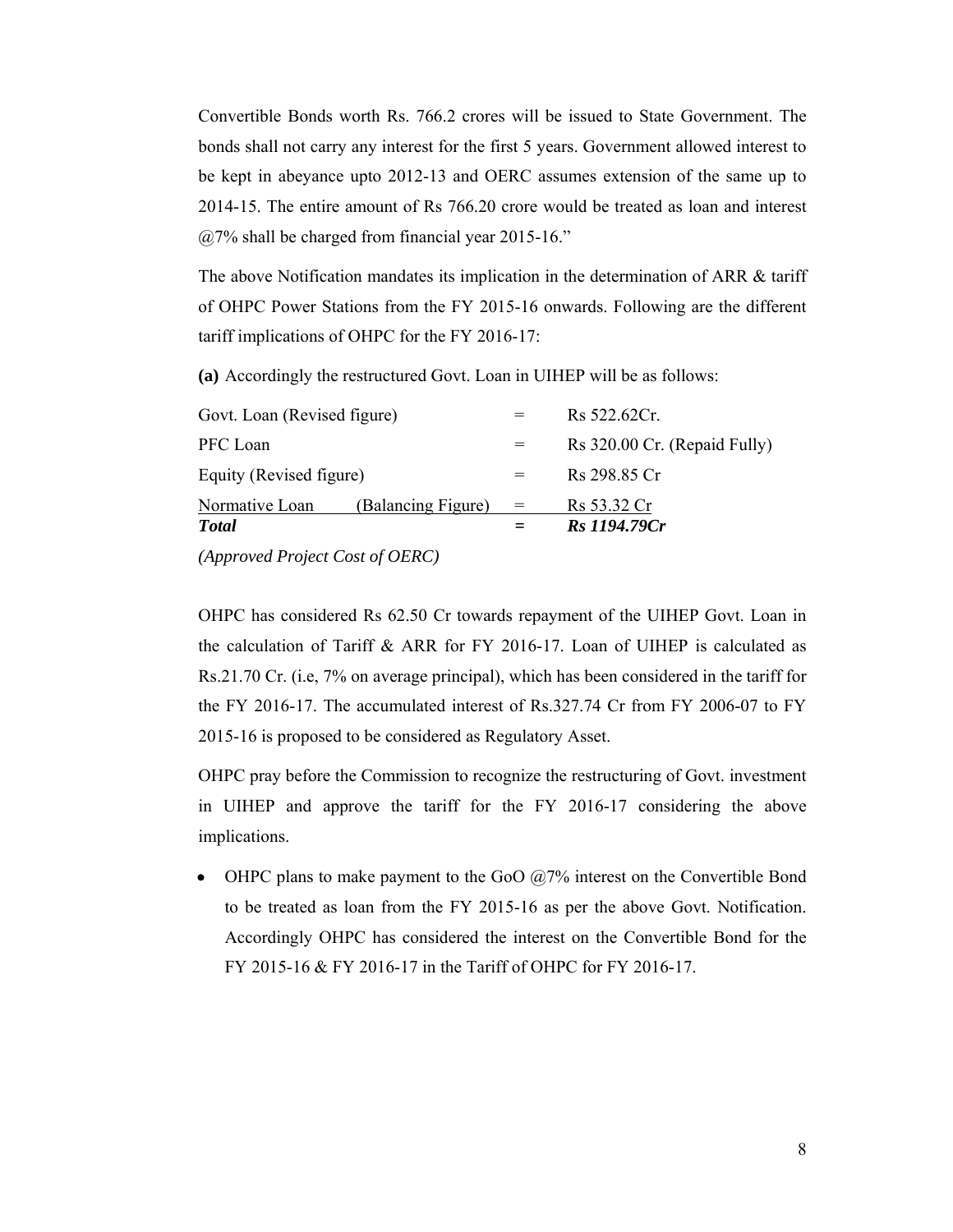|                       |                          |                       | (Rs. Cr.)            |
|-----------------------|--------------------------|-----------------------|----------------------|
| Name of the           | <b>Re-valued cost of</b> | <b>Unit wise</b>      | <b>Unit wise</b>     |
| <b>Power Stations</b> | assets as on             | percentage sharing    | apportionment of     |
|                       | 01.04.96                 | of Re-valued Cost     | convertible bond     |
|                       | (Rs, Cr.)                | $(in \%)$             | $cost$ (Rs. Cr.)     |
| $\mathbf a$           | b                        | $c = (b/1196.80)x100$ | $d = (cx766.20)/100$ |
| <b>RHEP</b>           | 259.01                   | 21.64                 | 165.82               |
| <b>UKHEP</b>          | 307.96                   | 25.73                 | 197.16               |
| <b>BHEP</b>           | 334.66                   | 27.96                 | 214.25               |
| <b>HHEP</b>           | 130.16                   | 10.88                 | 83.33                |
| <b>CHEP</b>           | 165.01                   | 13.79                 | 105.64               |
| <b>Total</b>          | 1196.80                  | <b>100</b>            | 766.2                |

**Table - 6 Power Station-wise apportionment of Loan on account of Convertible Bond** 

Further, the Chhattisgarh State Power Distribution Company Limited (CSPDCL) is requesting to pay the energy charges to OHPC at the average tariff of HHEP, Burla, which is actually applicable for the consumers of Odisha, and as determined by the Commission, considering the supports extended by the Govt. of Odisha.

Accordingly, OHPC had prayed before the Commission in the tariff submission for the FY 2015-16 to fix the tariff for CSPDCL billing as per the CERC tariff norms'2014 and had computed the tariff  $\omega$  Rs.1.97 paisa/unit. But Commission approved the tariff  $\omega$  Rs.1.49 paisa/unit considering the up-valued cost of HHEP and OERC (Terms and Conditions of Determination of Tariff) Regulation'2014. OHPC prays the Commission to approve the tariff for energy billing to CSPDCL @ 197.46 paisa/unit for the FY 2016-17.

## **Annual Fixed Cost**

15. According to the OERC (Terms and conditions for determination of Generation Tariff) Regulations, 2014 the tariff shall comprise capacity charge and energy charge to be shared on 50:50 basis for recovery of annual fixed cost.

The Annual Fixed Cost of a hydro generating station shall consist of the following components:

- a. Return on equity (ROE)
- b. Interest on loan capital
- c. Depreciation
- d. Operation and Maintenance expenses
- e. Interest on working capital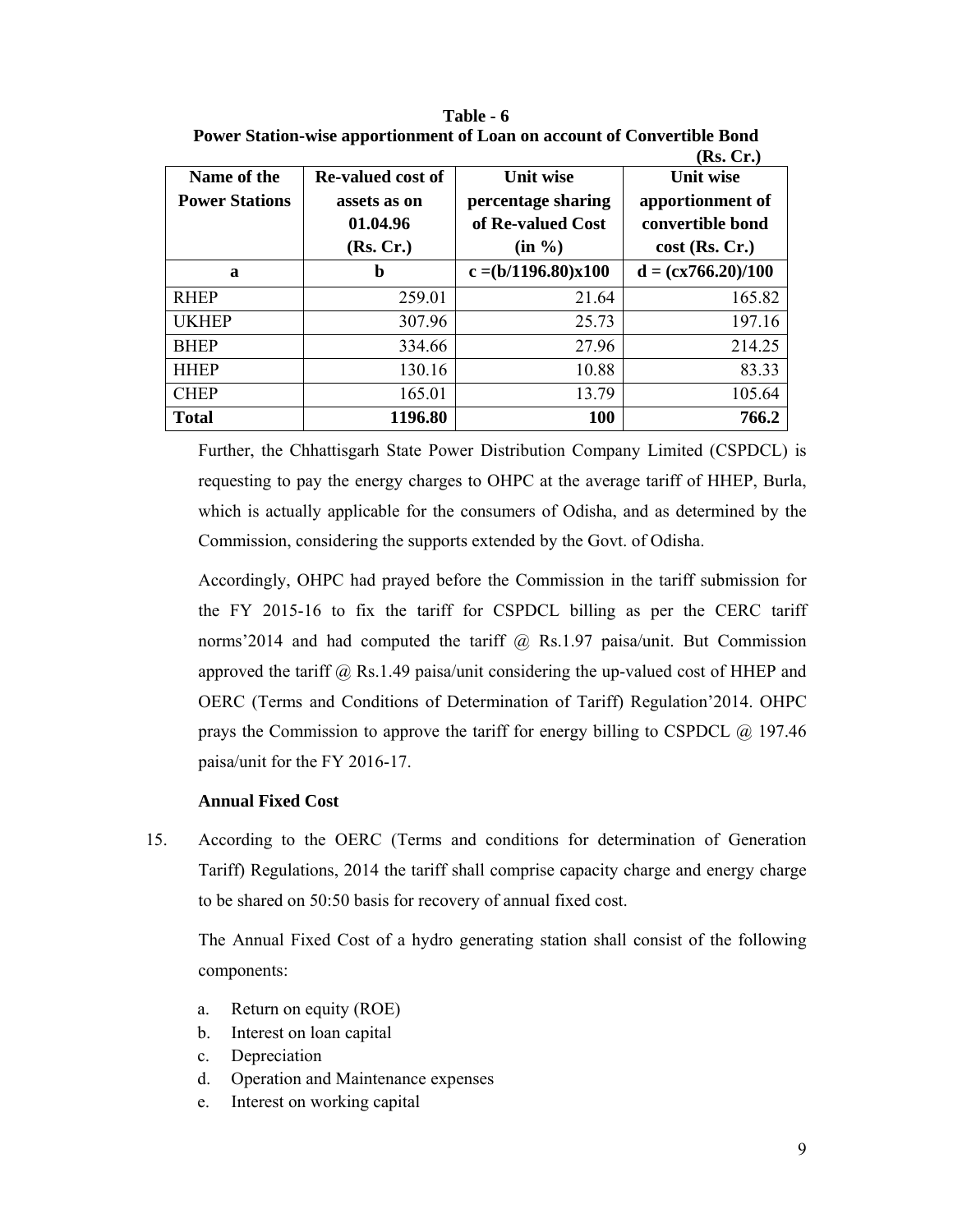#### **a. Return on equity (ROE):**

According to said regulations the Return on Equity shall be computed  $@16\%$ of the equity amount with income tax passed on to the beneficiaries. (income tax on other income streams shall not be considered)

|              |                                     |                        |                                          |                                             | (Rs, Cr.)                                  |
|--------------|-------------------------------------|------------------------|------------------------------------------|---------------------------------------------|--------------------------------------------|
| SI.<br>No.   | Name of the<br><b>Power Station</b> | <b>Project</b><br>Cost | <b>Equity</b><br>Capital<br>Rate $(\% )$ | <b>Value of</b><br><b>Equity</b><br>capital | <b>ROE</b> @16%<br>proposed for<br>2016-17 |
|              | <b>RHEP</b>                         | 316.27                 | 30                                       | 94.880                                      | 15.181                                     |
| 2.           | <b>UKHEP</b>                        | 326.68                 | 30                                       | 98.003                                      | 15.680                                     |
| 3.           | <b>BHEP</b>                         | 548.82                 | 30                                       | 164.645                                     | 26.343                                     |
| 4.           | <b>HHEP</b>                         | 331.00                 | 30                                       | 99.301                                      | 15.888                                     |
| 5.           | <b>CHEP</b>                         | 211.67                 | 30                                       | 63.501                                      | 10.160                                     |
| 6.           | <b>UIHEP</b>                        | 1197.69                | 30                                       | 299.720                                     | 47.955                                     |
| <b>Total</b> |                                     | 2932.13                |                                          | 820.051                                     | 131.208                                    |

**Table –7 Computation of RoE for different power stations of OHPC for FY 2016-17** 

#### **b. Interest on loan**

The loan liabilities on OHPC consist of state Government loan, PFC loans and Normative Loans. The State Government loan liabilities outstanding as on 01.04.1996 is given in the table below:

**Table –8 State Govt. Loan Liabilities** 

**(Rs. Cr.)** 

| SI. | <b>Description of loan</b> | Amount as on | <b>Present Status</b>                                   |
|-----|----------------------------|--------------|---------------------------------------------------------|
| No. |                            | 01.04.1996   |                                                         |
| 1.  | $9.8\%$ loan               | 39.20        | <b>Fully Repaid</b>                                     |
| 2.  | 13% loan (UIHEP)           | 497.86       | Restructured as Rs 522.62Cr.                            |
| 3.  | Interest free loan (UIHEP) | 132.14       | Converted to<br>perpetual<br>loan<br>without interest.  |
| 4.  | 13% loan (Potteru)         | 14.30        |                                                         |
| 5.  | Zero Coupon Bond-I         | 383.10       | Converted to Loan with 15 years                         |
| 6.  | Zero Coupon Bond-II        | 383.10       | repayment period from 2015-16 &<br>interest $\omega$ 7% |
|     | Other loan                 | 0.99         |                                                         |

 The Commission in the Tariff order of OHPC for the FY 2015-16 has stated as follows:

 "OHPC is required to make Principal repayment of Rs.30.23 Cr. against the depreciation allowed during the FY 2015-16. The Commission may consider the interest accumulated on Govt Loan and Normative loan of UIHEP in the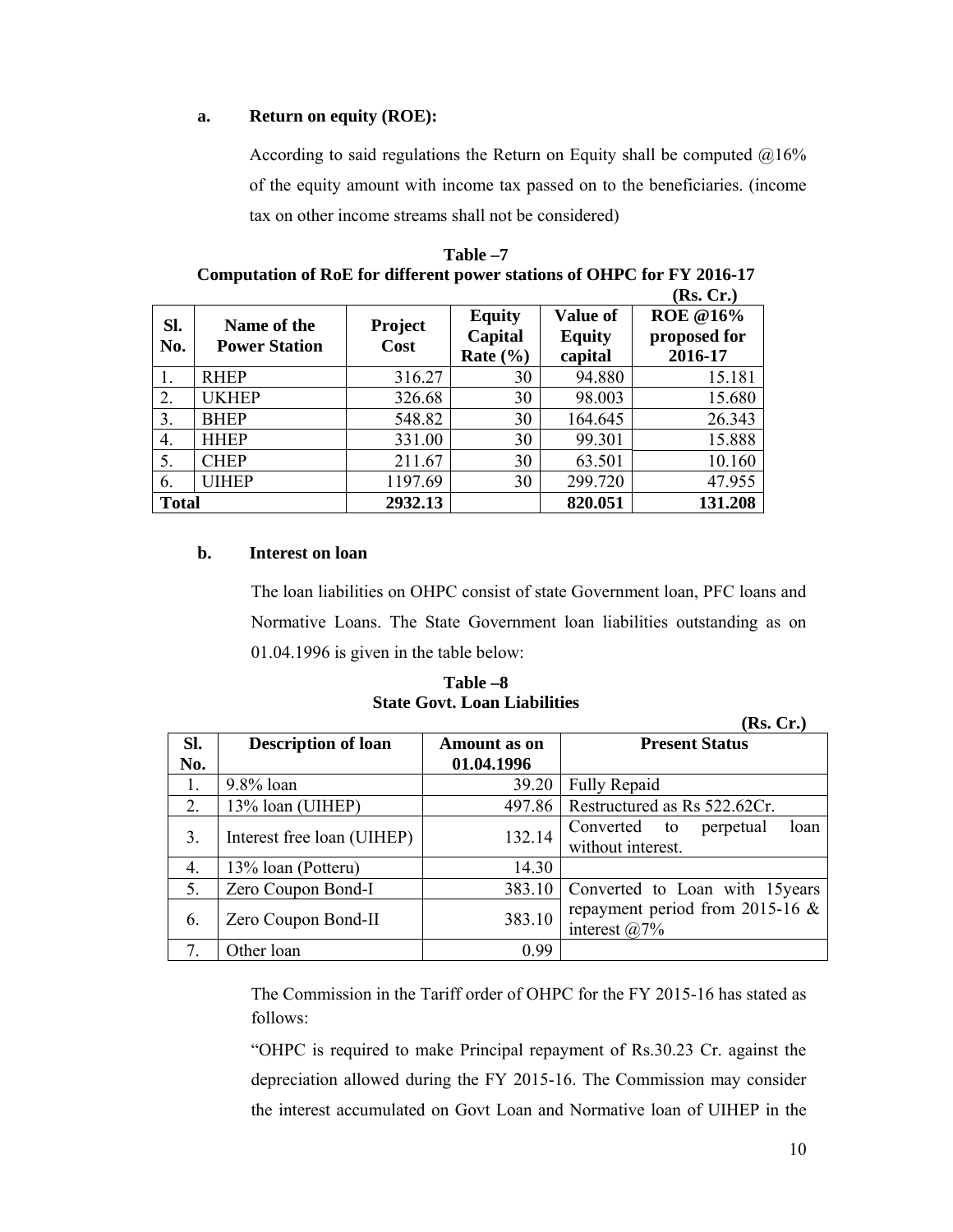ARR of OHPC after completion of the Principal repayment of the Govt loan of Rs.497.86 Cr. and normative loan of Rs. 78.23 Cr. and Normative loan." In line with the above observations and the Commission's letter No. DIR (T) 175-12/57 dtd.13.01.2015 to the Government, no interest on loan for UIHEP is allowed for the purpose of tariff for FY 2015-16.

Accordingly, OHPC has calculated the principal repayment, interest & differential depreciation claim on State Govt. Loan on UIHEP based on the observation of the State Govt. made vide Lr. No. 4323 dtd. 31.05.2014 and in accordance with the Govt. Notification No. 5843 dtd. 03.07.2015 as follows:

- The State Govt. investment as loan changed from Rs.497.68 Cr. to Rs.522.62 Cr. through the above amendment Notification.
- The repayment period is considered as 15 years starting from FY 2010-11. The annual instalment of repayment of UIHEP Govt. Loan has been considered as annual Depreciation @ Rs.34.84 Cr (522.62/ 15).
- The opening balance of the loan as on 01.04.2016 will be Rs.341.24 Cr  ${522.62} - {30.23x5}$  considering the repayment of Govt. Loan of UIHEP @Rs.30.23 Cr from FY 2010-11 to FY 2015-16.
- Since the differential Depreciation of Rs. 34.84 Cr minus Rs.  $30.23$  Cr = Rs.4.61 Cr has not been considered in the previous Tariff orders, a total of Rs.4.61 Cr x 6= Rs.27.66 Cr may be approved and passed through in the ARR of FY 2016-17.
- Considering the pass through of the above differential Depreciation of Rs.27.66 Cr & Rs.34.84 Cr as normal repayment of Govt. Loan in the FY 2016-17, a total of Rs.62.50 Cr has to be recovered through ARR of FY 2016-17 under depreciation. Accordingly OHPC has considered depreciation of Rs 62.50 Cr in the ARR of UIHEP for repayment of the Govt. Loan during the FY 2016-17.
- Considering Repayment of loan of Rs. 62.50 Cr the closing balance will reduce to Rs. 278.74 Cr as on 31.03.2017. Accordingly, interest on Govt. Loan of UIHEP is calculated as Rs. 21.699 Cr. (i.e., 7% on average principal), which has been considered in the tariff for the FY 2016-17.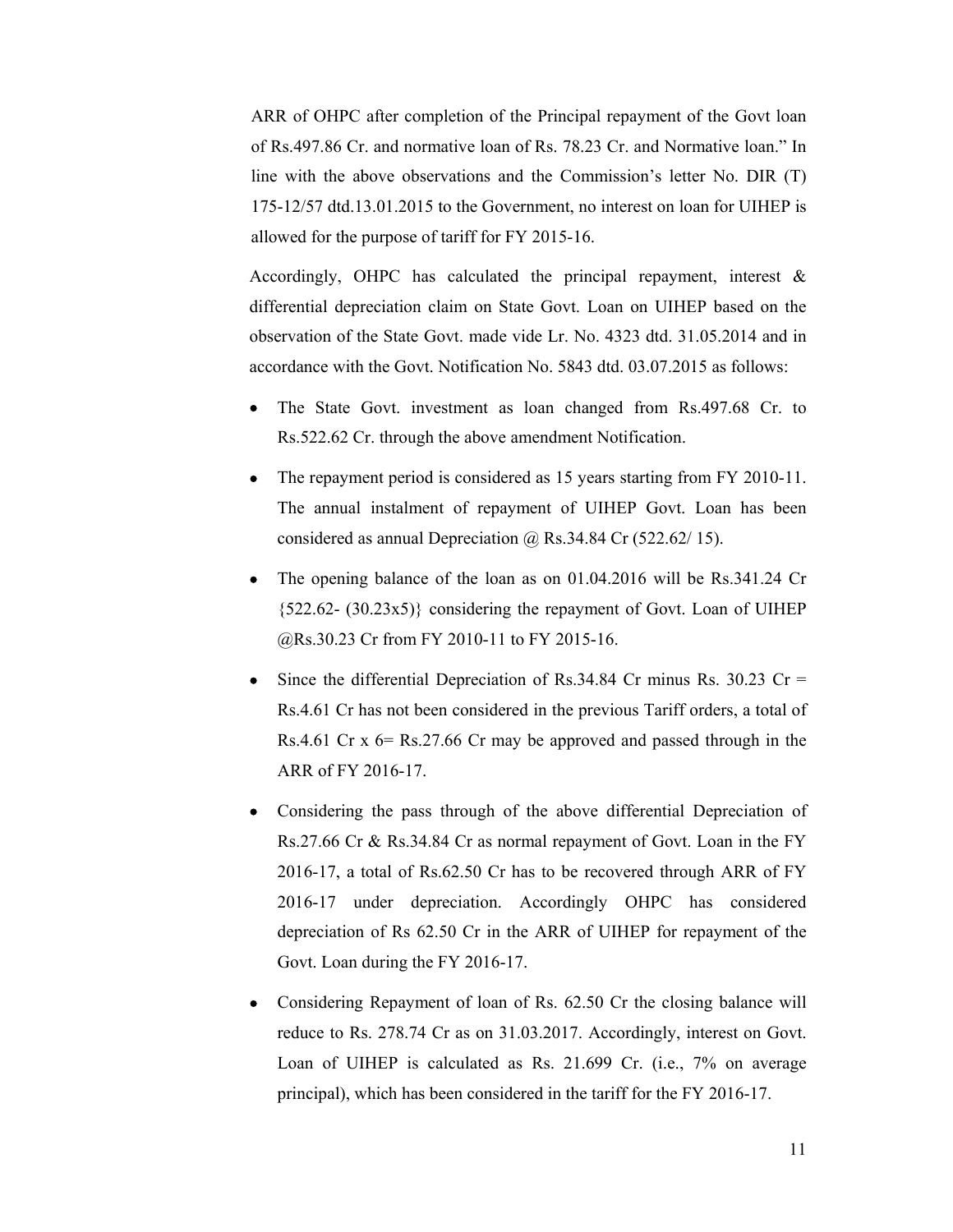• The DoE, Govt. of Odisha vide their Lr. No. 4323 dtd. 31.05.2014 have suggested that, "the interest accrued on reducing balance to be allowed in Tariff in suitable manner as per usual practice of recovery of Govt. loan." The accumulated interest up to 01.04.2016 of UIHEP Govt. Loan is computed as Rs. 327.74 Cr and need to be recovered and paid to the State Govt. Hence, the Commission may kindly designate Rs.327.74 Cr as Regulatory Asset and fix suitable instalments and allow in the tariff from the FY 2016-17 onwards.

Thus, OHPC prays before the Commission to approve the following in respect of Govt loan of UIHEP in the Tariff for the FY 2016-17.

|    | www.communical.com/                                                       |
|----|---------------------------------------------------------------------------|
|    | Rs. 62.50 Cr towards Loan Repayment.                                      |
| 2. | Rs. 21.699 Cr towards Interest.                                           |
|    | Accumulated Interest of Rs. 327.74 Cr as on 31.03.2016 on the UIHEP       |
|    | Govt. Loan as the Regulatory Asset.                                       |
|    | 4. Pass through of the $1st$ Instalment (to be decided by the Commission) |
|    | of the above Regulatory Asset in the tariff of 2016-17.                   |

**Table –9 Restructured Govt Loan of UIHEP** 

OHPC had considered the loan on the convertible bond of Rs.766.2 Cr. apportioned to different Old power stations of OHPC as shown in the table below based on re-valued cost as on 01.04.1996 and has considered the power station-wise impact of interest  $\&$  principal of the convertible bond for FY 2015-16 & FY 2016-17 in the present tariff of 2016-17.

|                                                | Apportionment of convertible bond cost                           |                                                             |                                                                            |  |  |  |  |  |  |  |
|------------------------------------------------|------------------------------------------------------------------|-------------------------------------------------------------|----------------------------------------------------------------------------|--|--|--|--|--|--|--|
| Name of the<br><b>Power</b><br><b>Stations</b> | <b>Re-valued cost of</b><br>assets as on $01.04.96$<br>(Rs, Cr.) | Unit-wise percentage<br>sharing of Re-valued<br>Cost (in %) | <b>Unit-wise</b><br>apportionment of<br>convertible bond cost<br>(Rs, Cr.) |  |  |  |  |  |  |  |
| a                                              | b                                                                | $c = (b/1196.80)x100$                                       | $d = (cx766.20)/100$                                                       |  |  |  |  |  |  |  |
| <b>RHEP</b>                                    | 259.01                                                           | 21.64                                                       | 165.82                                                                     |  |  |  |  |  |  |  |
| <b>UKHEP</b>                                   | 307.96                                                           | 25.73                                                       | 197.16                                                                     |  |  |  |  |  |  |  |
| <b>BHEP</b>                                    | 334.66                                                           | 27.96                                                       | 214.25                                                                     |  |  |  |  |  |  |  |
| <b>HHEP</b>                                    | 130.16                                                           | 10.88                                                       | 83.33                                                                      |  |  |  |  |  |  |  |
| <b>CHEP</b>                                    | 165.01                                                           | 13.79                                                       | 105.64                                                                     |  |  |  |  |  |  |  |
| <b>Total</b>                                   | 1196.80                                                          | <b>100</b>                                                  | 766.2                                                                      |  |  |  |  |  |  |  |

**Table - 10 Apportionment of convertible bond cost** 

Thus, OHPC prays before the Commission to approve the following in respect of Govt loan of convertible bond in the Tariff for the FY 2016-17.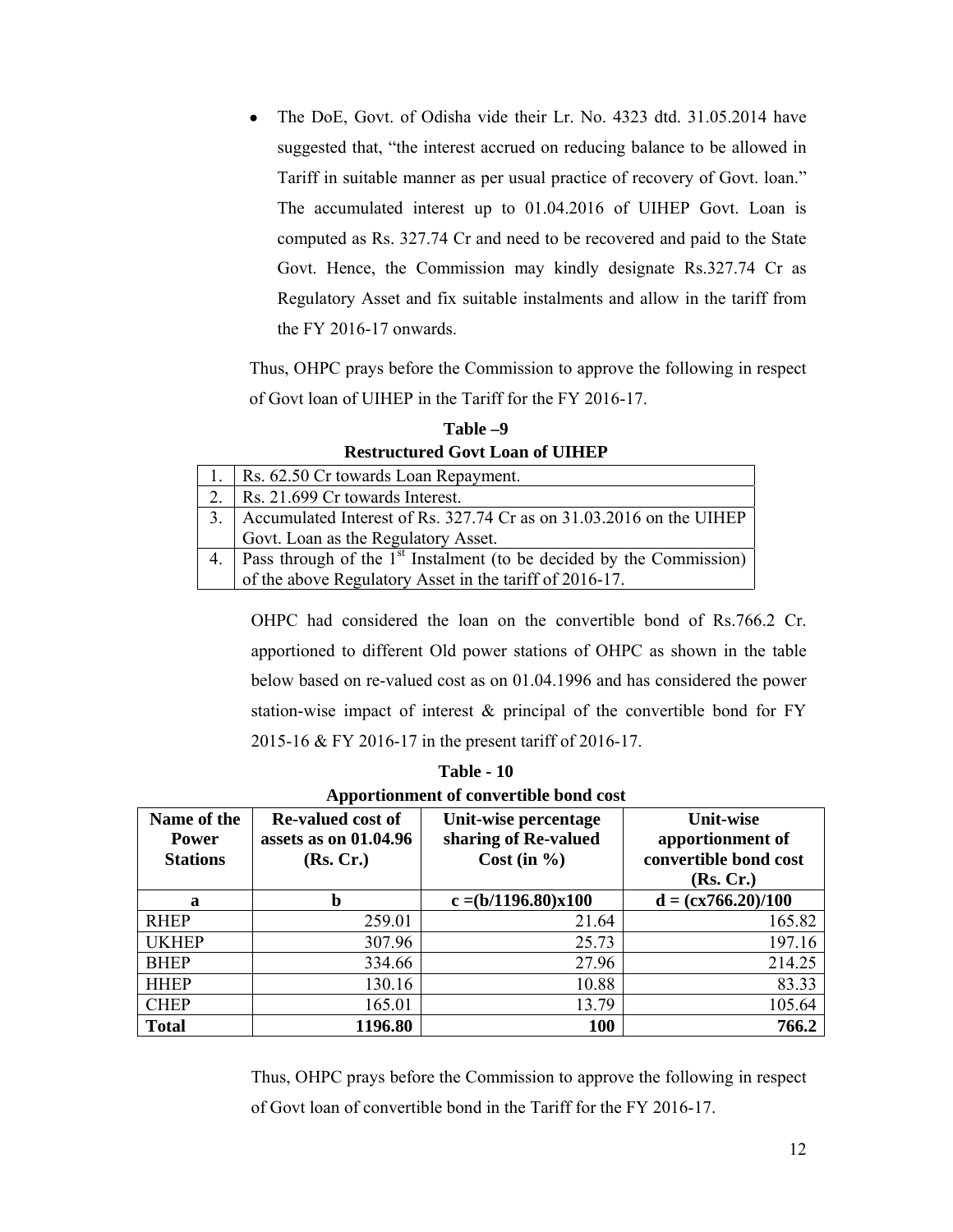|                |                        |             |              |             |             |             |              | (Rs, Cr.)    |
|----------------|------------------------|-------------|--------------|-------------|-------------|-------------|--------------|--------------|
| <b>Sl. No.</b> | <b>Particulars</b>     | <b>RHEP</b> | <b>UKHEP</b> | <b>BHEP</b> | <b>HHEP</b> | <b>CHEP</b> | <b>UIHEP</b> | <b>TOTAL</b> |
|                | Principal<br>Repayment | 22.11       | 26.29        | 14.28       | 11.11       | 14.09       | 0.00         | 87.88        |
| 2.             | Interest<br>Repayment  | 22.441      | 26.682       | 28.995      | 11 277      | 14.297      | 0.00         | 103.692      |

**Table -11 Repayment of Principal & Interest on Rs.766.2 Cr convertible bond for FY 2016-17** 

OHPC has fully repaid the PFC loan for Unit-3  $\&$  4 of HHEP, Burla by FY 2015-16. The outstanding PFC Loan for Unit-7&8 of BHEP, Balimela remains 2120999.73 USD as on 01.04.2016. OHPC has calculated interest on above loan as Rs.0.72 Cr for the FY 2016-17. OHPC prays before the Commission for approval of the same.

**Normative Loans -** The normative loans of CHEP, RHEP & UKHEP is considered @ 9.8% as per Clause No. 4.13 of OERC (Terms & Conditions for determination of Generation Tariff) Regulation, 2014. The normative loan of BHEP, Balimela is considered  $\omega$  9.6 % for FY 2016-17 based on PFC interest rate applicable to BHEP. Similarly, the normative loan of HHEP, Burla is considered @ 8.75 % for FY 2015-16 based on PFC interest rate applicable to HHEP, Burla.

The accumulated interest calculated upto 31.03.2016 will be Rs. 61.50 Cr at the prevailing rate of interest of State Govt. Loan @7%.

OHPC prays before the Commission to designate the accumulated interest amounting to Rs. 61.50 Cr from the FY 2001-02 to FY 2015-16 on Normative Loan of Rs 53.32 Cr as Regulatory Asset and fix suitable instalment as pass through in the tariff for the FY 2016-17 in order to reduce the future tariff burden.

The interest on outstanding loans and guarantee commission payable by OHPC for the FY 2016-17 is given in the table below:-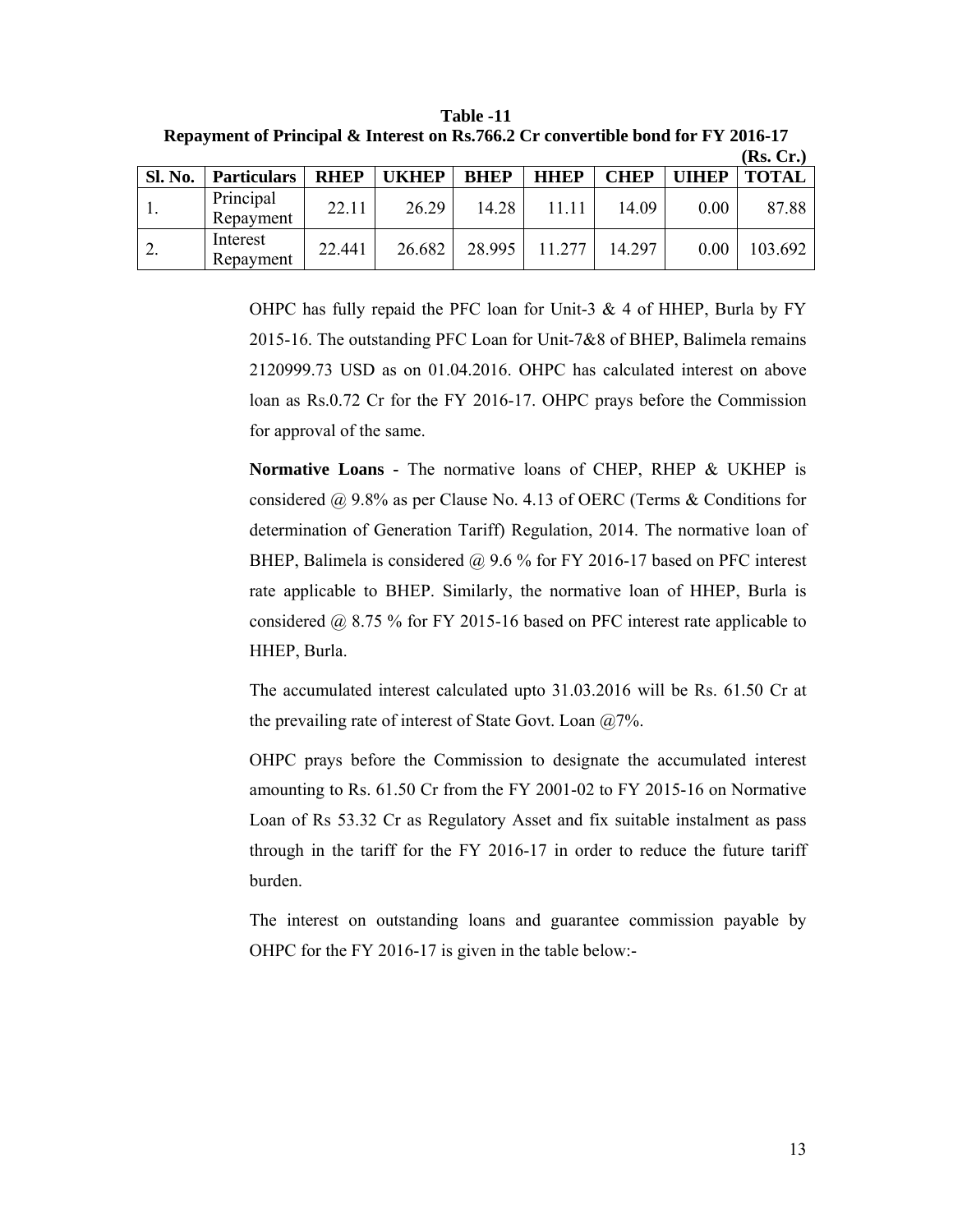| SI. | $\frac{1}{2}$<br><b>Source of Loan</b>               | Loan                  | Int. on            |
|-----|------------------------------------------------------|-----------------------|--------------------|
| No. |                                                      | <b>Outstanding as</b> | <b>Average Net</b> |
|     |                                                      | on 01.04.16           | Loan for the       |
|     |                                                      |                       | FY 2016-17         |
| 1.  | PFC loan for Balimela #7 & #8 $@9.6\%$               | 2120999.87 USD        | 0.72               |
|     |                                                      | (App.Rs.13.81Cr)      |                    |
| 2.  | State Govt. Loan of UIHEP @7%                        | 341.24                | 21.70              |
| 3.  | Normative loan for Unit 2 & Addl. Capitalization FY  | 6.39                  | 0.53               |
|     | 2012-13 to FY 2014-15 of CHEP, Chiplima @ 9.8%       |                       |                    |
| 4.  | Normative loan for Unit #4 $\&$ Addl. Capitalization | 3.92                  | 0.28               |
|     | FY 2012-13 to FY 2014-15 of Upper Kolab @ 9.8%       |                       |                    |
|     | Normative loan for Unit #7 $&$ #8 $&$ Addl.          |                       |                    |
| 5.  | Capitalization FY 2012-13 to FY 2014-15 of           | 7.12                  | 0.40               |
|     | Balimela $(a)$ 9.6%                                  |                       |                    |
| 6.  | Normative loan for Addl. Capitalization FY 2012-13   | 2.64                  | 0.20               |
|     | to 2014-15 of HHEP $@.8.75\%$                        |                       |                    |
|     | Normative loan for Unit -1&2 R&M and<br>Addl.        |                       |                    |
| 7.  | Capitalization FY 2012-13 to 2014-15 of RHEP,        | 26.60                 | 2.42               |
|     | Rengali @ 9.8%                                       |                       |                    |
| 8.  | Normative loan of UIHEP, Mukhiguda for Rs            | 53.32                 | 3.73               |
|     | 53.32Cr @ 7%                                         |                       |                    |
| 9.  | Normative loan for Addl. Capitalization FY 2013-14   | 2.17                  | 0.167              |
|     | and FY 2014-15 of UIHEP, Mukhiguda $\omega$ 7%       |                       |                    |
| 10. | Zero Coupon Bond (Convertible 7% Bond)               | 766.20                | 103.69             |
| 11. | GC for Unit #7 $&$ #8 Balimela                       |                       | 0.64               |
|     | <b>Total</b>                                         | 1223.52               | 134.49             |

**Table-12 Statement of Outstanding Loans and Interest (Rs. Cr.)** 

The Power Station-wise interest on loan and guarantee commission as described above is given below:

**Table-13 Interest on loan and G.C for FY 2016-17** 

|     |                            |               |                          |             |                          |             |                          | (Rs. Cr.)    |
|-----|----------------------------|---------------|--------------------------|-------------|--------------------------|-------------|--------------------------|--------------|
| Sl. | Source of                  | <b>RHEP</b>   | <b>UKHEP</b>             | <b>BHEP</b> | <b>HHEP</b>              | <b>CHEP</b> | <b>UIHEP</b>             | <b>TOTAL</b> |
| No. | loan                       |               |                          |             |                          |             |                          |              |
| 1.  | <b>PFC</b> loan            |               | $\overline{\phantom{0}}$ | 0.717       | $\overline{\phantom{0}}$ |             | $\overline{\phantom{0}}$ | 0.717        |
| 2.  | <b>Normative</b><br>loan   | 2.428         | 0.281                    | 0.398       | 0.197                    | 0.530       | 3.911                    | 7.744        |
| 3.  | Govt. Loan                 |               |                          |             |                          |             | 21.699                   | 21.699       |
| 4.  | Convertible<br><b>Bond</b> | 22.441        | 26.682                   | 28.995      | 11.277                   | 14.297      | 0.00                     | 103.692      |
| 5.  | G.C.                       |               | $\overline{\phantom{a}}$ | 0.64        |                          |             | -                        | 0.64         |
|     | <b>Total</b>               | 24.869        | 26.963                   | 30.750      | 11.474                   | 14.827      | 25.610                   | 134.493      |
|     | .                          | $\sim$ $\sim$ | $\sim$ $\sim$            | $\sim$      |                          |             |                          |              |

Note: GC stands for Guarantee Commission

Thus OHPC prays before the Commission to approve Rs.134.493 Cr. in the tariff of OHPC for the FY 2016-17 for payment of Interest towards PFC,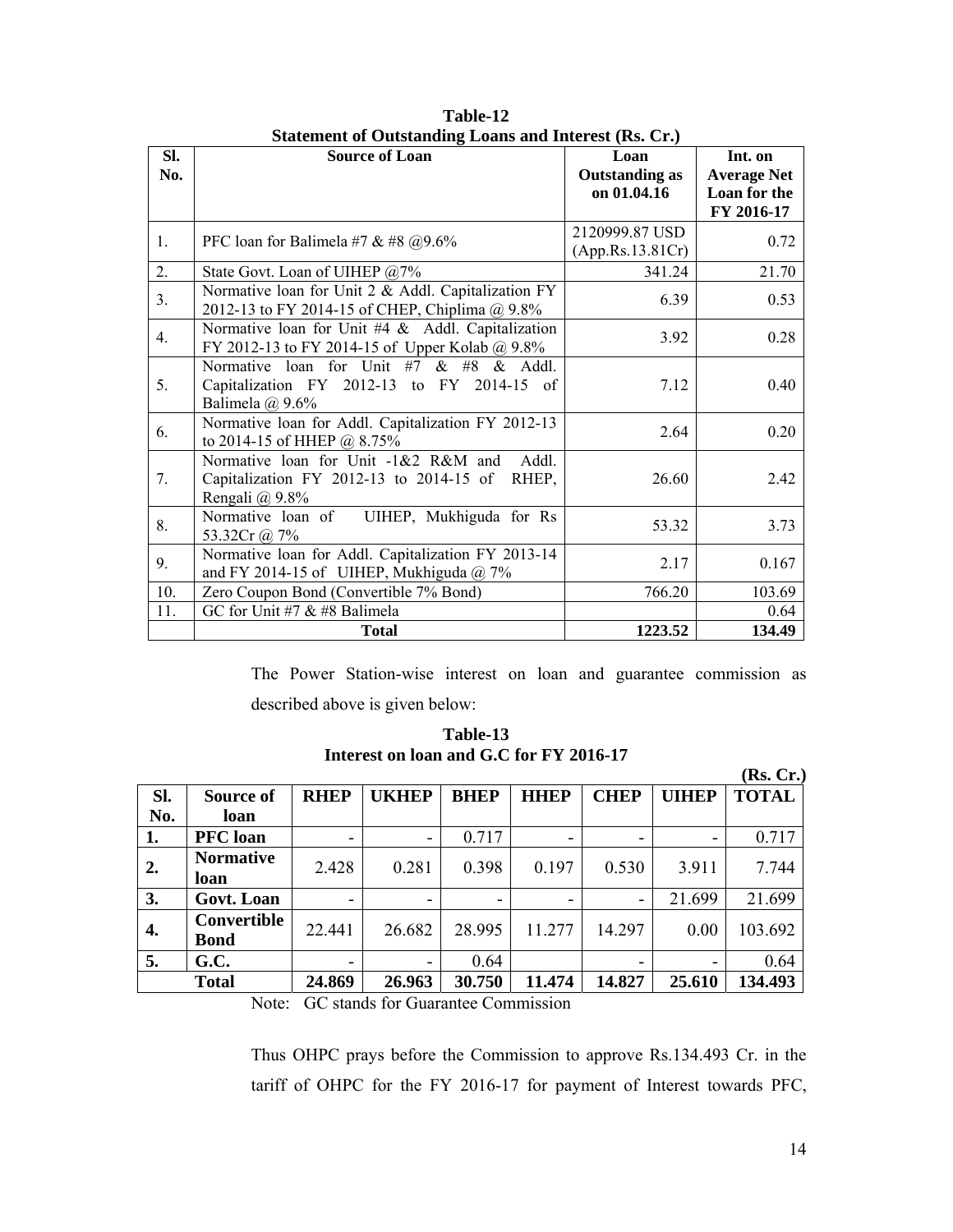Govt. Loan, Convertible Bond and Normative Loans of the different Power Stations of OHPC as mentioned in the above table.

#### **c. Depreciation**

OHPC has computed depreciation for the FY 2016-17  $\omega$  2.57% on the Revalued project cost as on 01.04.1996 (excluding de-capitalization) plus additional capitalization w.e.f. 01.04.1996 up to FY 2014-15. The Unit wise depreciation so calculated is compared with the Loan repayment and the amount whichever is higher is considered as depreciation for Tariff computation.

Depreciation on State Govt Loan of UIHEP considered as shown below:

- The State Govt. investment as loan changed from Rs.497.68 Cr. to Rs.522.62 Cr. as per the amended clause no. 5(ii) of the Govt. Notification No. 5843 dtd. 03.07.2015.
- The repayment period is considered as 15 years starting from FY 2010-11. The annual installment of repayment of UIHEP Govt. loan shall be considered as annual Depreciation  $\omega$  Rs.34.84 Cr. (522.62/ 15) from FY 2010-11. But, from the FY 2010-11 to FY 2015-16 the actual depreciation @ Rs.30.23 Cr. has been allowed by Commission on UIHEP, Govt. Loan.
- Since the differential Depreciation of Rs.34.84 Cr. minus Rs.30.23 Cr. = Rs.4.61 Cr. has not been considered in the previous Tariff orders, thus a total of Rs.4.61 Cr. x  $6 = \text{Rs.27.66}$  Cr. is required to be approved and passed through in the ARR of FY 2016-17 for necessary payment to the Govt.
- Considering the pass through of the above differential Depreciation of Rs.27.66 Cr. & Rs.34.84 Cr. as normal repayment of Govt. Loan a total of Rs.62.50 Cr. has to be recovered through ARR of FY 2016-17 under depreciation for UIHEP.
- Considering Repayment of loan of Rs.62.50 Cr the closing balance of UIHEP Govt. Loan will reduce to Rs.278.74 Cr as on 01.04.2017. Accordingly, Depreciation of UIHEP is considered as Rs.62.50 Cr for the FY 2016-17.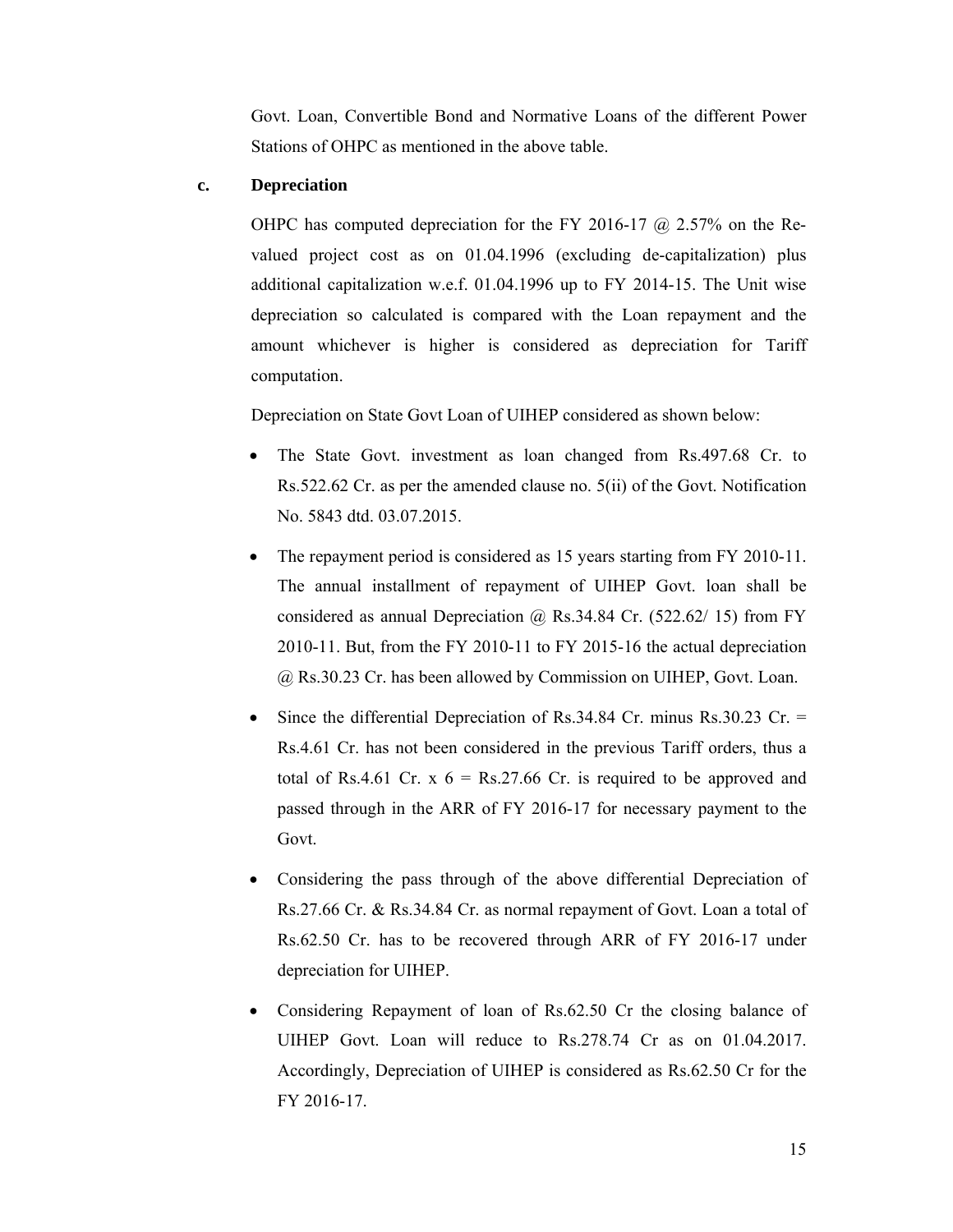• Depreciation on the State Govt loan of convertible bond of Rs.766.2 Cr

In view of the Govt. Notification No. 5843 dtd. 03.07.2015, OHPC has claimed loan repayment of convertible bond for FY 2015-16 & FY 2016-17 as depreciation for the respective power stations for the Tariff calculation of FY 2016-17, assuming 15 years repayment period starting from FY 2015-16.

The comparative statement for actual repayment of loans and depreciation  $(22.57\%$  for the FY 2016-17 as shown in the Table below to arrive at the depreciation amount to be claimed in the ARR & Tariff of OHPC for the FY 2016-17.

| SI.<br>No.       | <b>Power</b><br><b>Stations</b> | Project<br>Cost | Loan<br><b>Repayment</b><br><b>Amount</b> | <b>Depreciation</b><br>@ 2.57% | <b>Depreciation</b><br><b>Claimed</b> | <b>Remark</b>              |
|------------------|---------------------------------|-----------------|-------------------------------------------|--------------------------------|---------------------------------------|----------------------------|
| 1.               | <b>RHEP</b>                     | 316.27          | 25.76                                     | 8.13                           | 25.76                                 | Equal to loan<br>Repayment |
| 2.               | <b>UKHEP</b>                    | 326.68          | 28.40                                     | 8.40                           | 28.40                                 | Equal to loan<br>Repayment |
| 3.               | <b>BHEP</b>                     | 548.82          | 44.13                                     | 14.10                          | 44.13                                 | Equal to loan<br>Repayment |
| $\overline{4}$ . | <b>HHEP</b>                     | 331.00          | 11.88                                     | 8.51                           | 11.88                                 | Equal to loan<br>Repayment |
| 5.               | <b>CHEP</b>                     | 211.67          | 16.06                                     | 5.44                           | 16.06                                 | Equal to loan<br>Repayment |
| 6.               | <b>UIHEP</b>                    | 1197.69         | 63.04                                     | 30.78                          | 63.04                                 | Equal to loan<br>Repayment |
|                  | <b>Total</b>                    | 2932.13         | 189.26                                    | 75.36                          | 189.26                                |                            |

**Table -14 Depreciation Claim for the FY 2016-17** 

#### **d. Operation and Maintenance (O&M) Expenses:**

The Commission in the Tariff order of OHPC for the FY 2015-16 had observed the following:

"*The Commission had calculated the O&M expenses as per the new generation tariff Regulations, 2014 and escalation @5.72% is allowed on the previous years approved O&M expenses. By applying this principle the O&M expenses comes to Rs.310.66 Cr. for FY 2015-16. It is observed from the application that approximately 20% of the total O&M expenses is spent towards repair and maintenance of OHPC Stations which comes to Rs.64.46 cr. for 2015-16 considering the Commission's approval figure of Rs.310.66 cr. This amount is the total R&M expenses including dam maintenance share of DOWR which is supposed to be reimbursed from DOWR. The dam maintenance cost receivable from DOWR for last three years as submitted by* 

**(Rs. Cr)**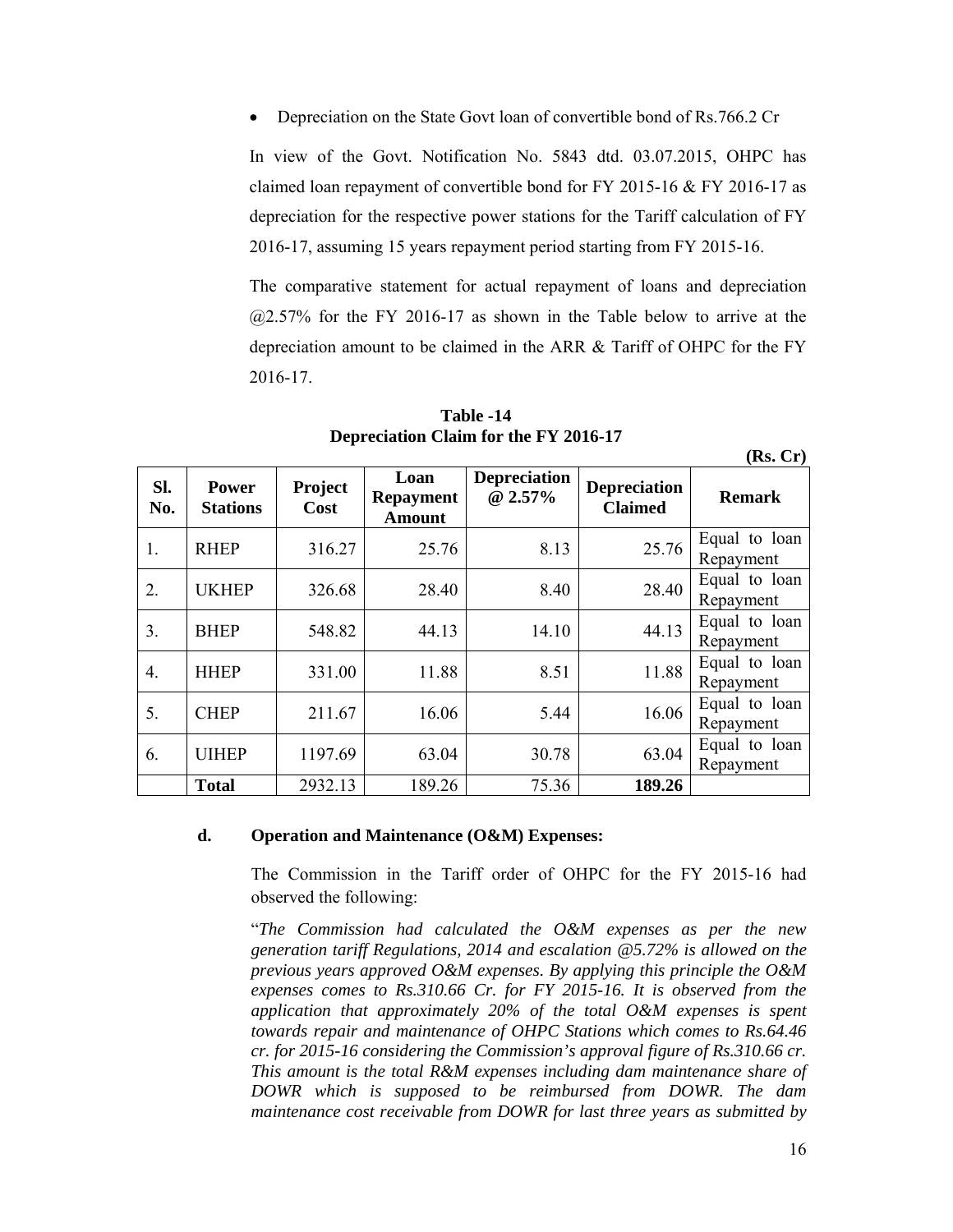*OHPC is Rs.11.05 cr. for the FY 2011-12, Rs.11.20 cr. for FY 2012-13 and Rs.12.74 cr. for the FY 2013-14. From the above trend the Commission assumes an amount of Rs.10.00 cr. to be received from DOWR towards UIHEP for the FY 2015-16. The same amount is deducted from the approved O&M expenses of UIHEP of Rs.69.95 cr. resulting in the net O&M expenses of Rs.59.95 cr. for calculation of ARR of UIHEP for the FY 2015-16. Thus the Commission after due scrutiny approves total O&M expenses at Rs.300.66 cr. for FY 2015-16 as against the proposal of Rs.322.04 cr. proposed by OHPC*."

Accordingly, OHPC while computing O&M Expense of different power stations of OHPC for the FY 2016-17 has escalated the approved O&M expenses for FY 2015-16  $\omega$  5.72%. The terminal liability of Rs.11.15 Cr. & Corporate Office Expenses apportioned to all units based on Design Energy was added to the escalated O&M expenses to achieve the final O&M Expenses.

It may be noted here that the Commission has deducted an amount of Rs.10.00 Cr from the O&M Expense of UIHEP, Mukhiguda towards the Dam Maintenance Expense receivable from DoWR for the FY 2015-16. Assuming the same principle OHPC has deducted Rs.10.00 Cr. from the escalated O&M expenses of UIHEP for the FY 2016-17.

The Station-wise O&M expenses proposed by OHPC for FY 2016-17 is presented in the table below:

**Table- 15 Statement of O & M Expenses for different power stations of OHPC for FY 2016-17** 

|                |                                                                                                                                    |             |              |             |             |             |                  |              | (KS, Cr.) |              |
|----------------|------------------------------------------------------------------------------------------------------------------------------------|-------------|--------------|-------------|-------------|-------------|------------------|--------------|-----------|--------------|
| Sl.<br>No.     | <b>Particulars</b>                                                                                                                 | <b>RHEP</b> | <b>UKHEP</b> | <b>BHEP</b> | <b>HHDP</b> | <b>CHEP</b> | <b>Sub Total</b> | <b>UIHEP</b> | $\bf CO$  | <b>Total</b> |
| $\mathbf{1}$   | 0&M<br>expenses<br>for FY 2015-16<br>escalation<br>with<br>5.72% over<br>$\omega$<br>FY 2014-15                                    | 42.90       | 32.32        | 61.49       | 64.99       | 14.88       | 216.58           | 62.16        | 20.77     | 299.51       |
| $\overline{2}$ | $\overline{O}$ & M expenses<br>for FY 2016-17<br>escalation<br>with<br>5.72% over<br>$\omega$<br>FY 2015-16                        | 45.36       | 34.17        | 65.01       | 68.71       | 15.73       | 228.96           | 65.72        | 21.96     | 316.64       |
| $\overline{3}$ | Office<br>Corporate<br>expenses<br>apportioned<br>to<br>different<br>units<br><b>OHPC</b><br>under<br>Design<br>based on<br>Energy | 2.03        | 3.22         | 4.58        | 2.65        | 1.90        | 14.37            | 7.59         | 21.96     |              |

 $(2.6)$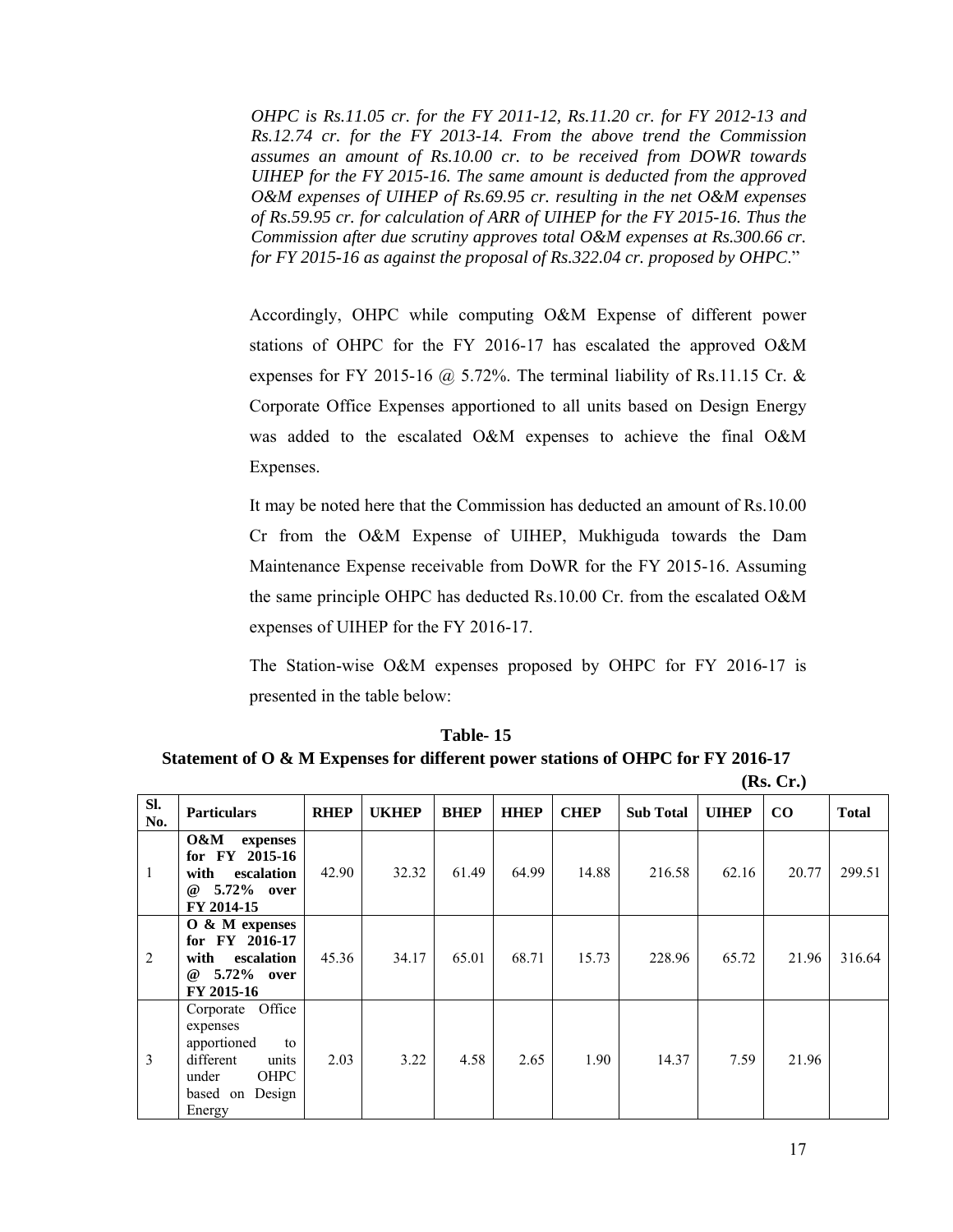| SI.<br>No.       | <b>Particulars</b>                                                                                                                                              | <b>RHEP</b> | <b>UKHEP</b> | <b>BHEP</b> | <b>HHEP</b> | <b>CHEP</b> | <b>Sub Total</b> | <b>UIHEP</b> | $\bf CO$ | <b>Total</b>                               |
|------------------|-----------------------------------------------------------------------------------------------------------------------------------------------------------------|-------------|--------------|-------------|-------------|-------------|------------------|--------------|----------|--------------------------------------------|
| $\overline{4}$   | Total O &<br>M<br>Expenses for the<br>FY 2016-17                                                                                                                | 47.39       | 37.38        | 69.58       | 71.35       | 17.62       | 243.33           | 73.31        |          | 316.64                                     |
|                  | Add: Arrear salary and terminal liabilities                                                                                                                     |             |              |             |             |             |                  |              |          |                                            |
| 5                | Arrear terminal<br>liabilities<br>of<br>Rs.78.01 Cr as<br>on 31/03/2009<br>claimed over a<br>period of seven<br>years starting<br>from FY 2010-<br>11           | 1.03        | 0.98         | 3.96        | 1.84        | 0.79        | 8.60             | 0.99         | 1.56     | 11.1<br>5                                  |
| 6                | Arrear terminal<br>liabilities<br>Corporate<br>Office<br>expenses<br>apportioned to<br>different units<br>under<br><b>OHPC</b><br>based<br>on<br>Design Energy. | 0.14        | 0.23         | 0.33        | 0.19        | 0.13        | 1.02             | 0.54         | 1.56     |                                            |
| $\boldsymbol{7}$ | Total<br>Arrear<br>Salary<br>and<br>Terminal<br>Liabilities                                                                                                     | 1.17        | 1.21         | 4.29        | 2.03        | 0.92        | 9.62             | 1.53         |          | 11.1<br>5                                  |
| 8                | Less : Income<br>to be received<br><b>DOWR</b><br>from<br>towards<br>dam<br>maintenance of<br><b>UIHEP</b>                                                      |             |              |             |             |             |                  | $(-)10.00$   |          | $\left( -\right)$<br>)10.0<br>$\mathbf{0}$ |
| 9                | O&M<br><b>Total</b><br>Expenses for<br>the FY 2016-<br>17<br>including<br>terminal<br>liabilities                                                               | 48.56       | 38.59        | 73.87       | 73.38       | 18.65       | 252.95           | 64.84        |          | 317.<br>79                                 |

## **e. Interest on Working Capital**

As per OERC Regulation 2014, the basis for calculation of working capital shall include the following:

- 1. Receivables equivalent to two months of fixed cost.
- 2. Maintenance spares @ 15% of operational and maintenance expenses
- 3. Operation and maintenance expenses for one month.

The rate of interest on working capital considered is the SBI base rate  $@$  10% as on  $1<sup>st</sup>$  April, 2015 plus 300 basis points which turns out to be 13%. In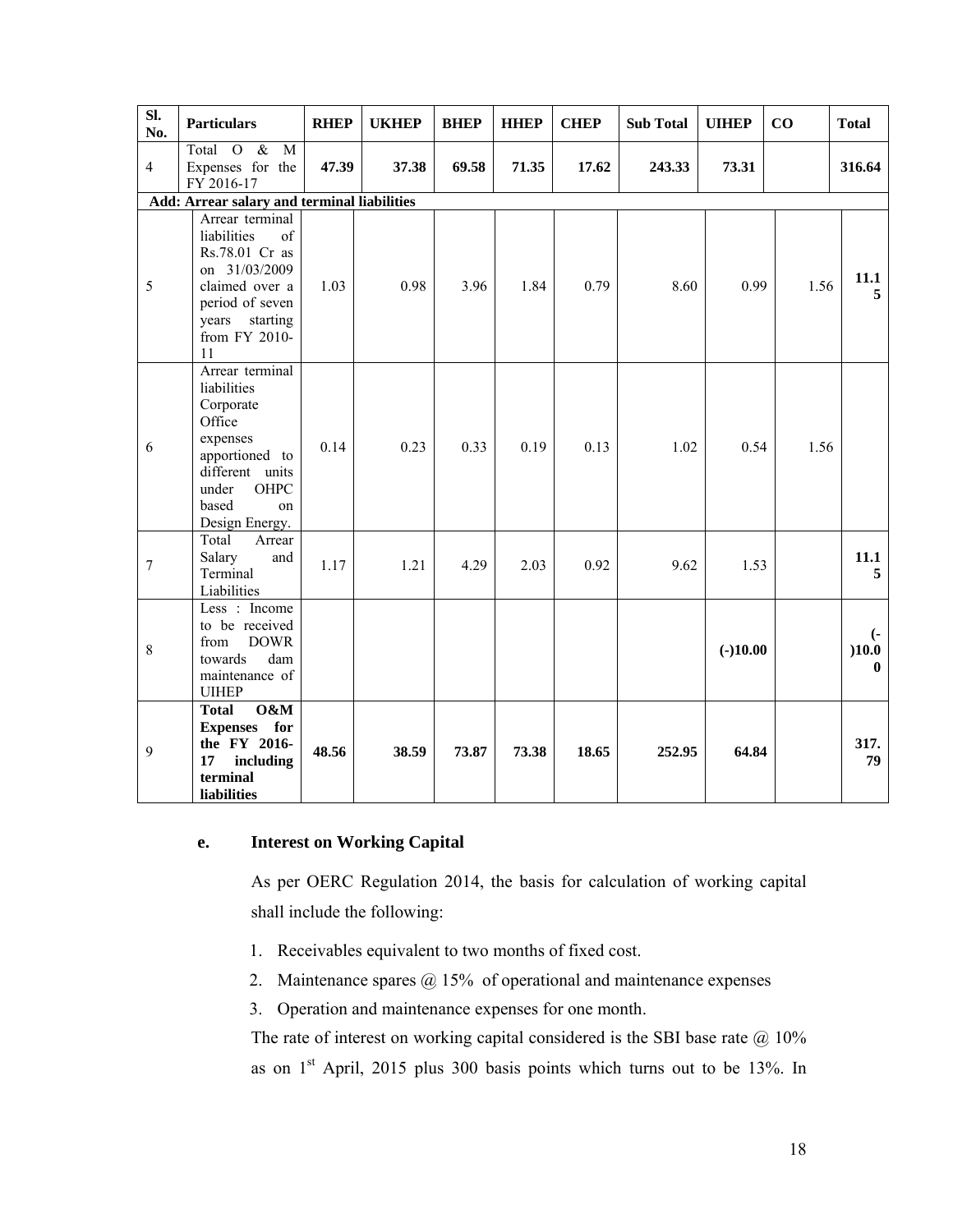accordance with OERC guidelines, the interest on working capital shall be payable on normative basis.

 Table-16 below summarizes the station wise interest on working capital as proposed by the OHPC for FY 2016-17.

|                |                                                                |             |              |             |             |             |                            |              | (KS. Cr.)    |
|----------------|----------------------------------------------------------------|-------------|--------------|-------------|-------------|-------------|----------------------------|--------------|--------------|
| SI.<br>No.     | <b>Description</b>                                             | <b>RHEP</b> | <b>UKHEP</b> | <b>BHEP</b> | <b>HHEP</b> | <b>CHEP</b> | <b>Sub</b><br><b>Total</b> | <b>UIHEP</b> | <b>Total</b> |
|                | Receivables<br>equivalent<br>to<br>two months of<br>fixed cost | 19.74       | 18.88        | 30.21       | 19.57       | 10.25       | 98.63                      | 34.65        | 133.29       |
| 2              | Maintenance<br>$(a)$ 15%<br>spares<br>0&M<br>of<br>expenses    | 7.28        | 5.79         | 11.08       | 11.01       | 2.78        | 37.94                      | 9.73         | 47.67        |
| $\overline{3}$ | O&M expenses<br>for one month                                  | 4.05        | 3.22         | 6.16        | 6.11        | 1.55        | 21.08                      | 5.40         | 26.48        |
| 4              | working<br>Total<br>capital                                    | 31.07       | 27.88        | 47.45       | 36.69       | 14.58       | 157.66                     | 49.78        | 207.44       |
| 5              | Interest<br>on<br>working capital<br>calculated<br>$(a)$ 13.0% | 4.04        | 3.62         | 6.17        | 4.77        | 1.89        | 20.50                      | 6.47         | 26.97        |

**Table -16 Interest on Working Capital** 

# **Annual Revenue Requirement (ARR) & Tariff for the FY 2016-17**

Based on the above parameters the power station wise ARR and tariff of OHPC have been calculated for the FY 2016-17 as follows:

The values of ARR along with its different components and the average tariff computed considering the Saleable Design Energy of 5588.79 MU for the FY 2016- 17 are shown in the table below.

**Table-17 Station wise ARR and Tariff for the FY 2016-17 considering proposed saleable D.E. of 5588.79 MU** 

| <b>Details</b> | <b>RHEP</b> | <b>UKHEP</b> | игоровса вакавне рада от есовту нте<br><b>BHEP</b> | <b>HHEP</b> | <b>CHEP</b> | Sub          | <b>UIHEP</b> | <b>Total</b> |
|----------------|-------------|--------------|----------------------------------------------------|-------------|-------------|--------------|--------------|--------------|
| expenses       |             |              |                                                    |             |             | <b>Total</b> |              |              |
| Existing       |             |              |                                                    |             |             |              |              |              |
| Saleable       | 519.75      | 823.68       | 1171.17                                            | 662.50      | 469.31      | 3646.41      | 1942.38      | 5588.79      |
| Design         |             |              |                                                    |             |             |              |              |              |
| Energy (MU)    |             |              |                                                    |             |             |              |              |              |
|                |             |              |                                                    |             |             |              |              | (Rs, Cr)     |
| Return<br>on   | 15.181      | 15.680       | 26.343                                             | 15.888      | 10.160      | 83.253       | 47.955       | 131.208      |
| Equity         |             |              |                                                    |             |             |              |              |              |

 $(2)$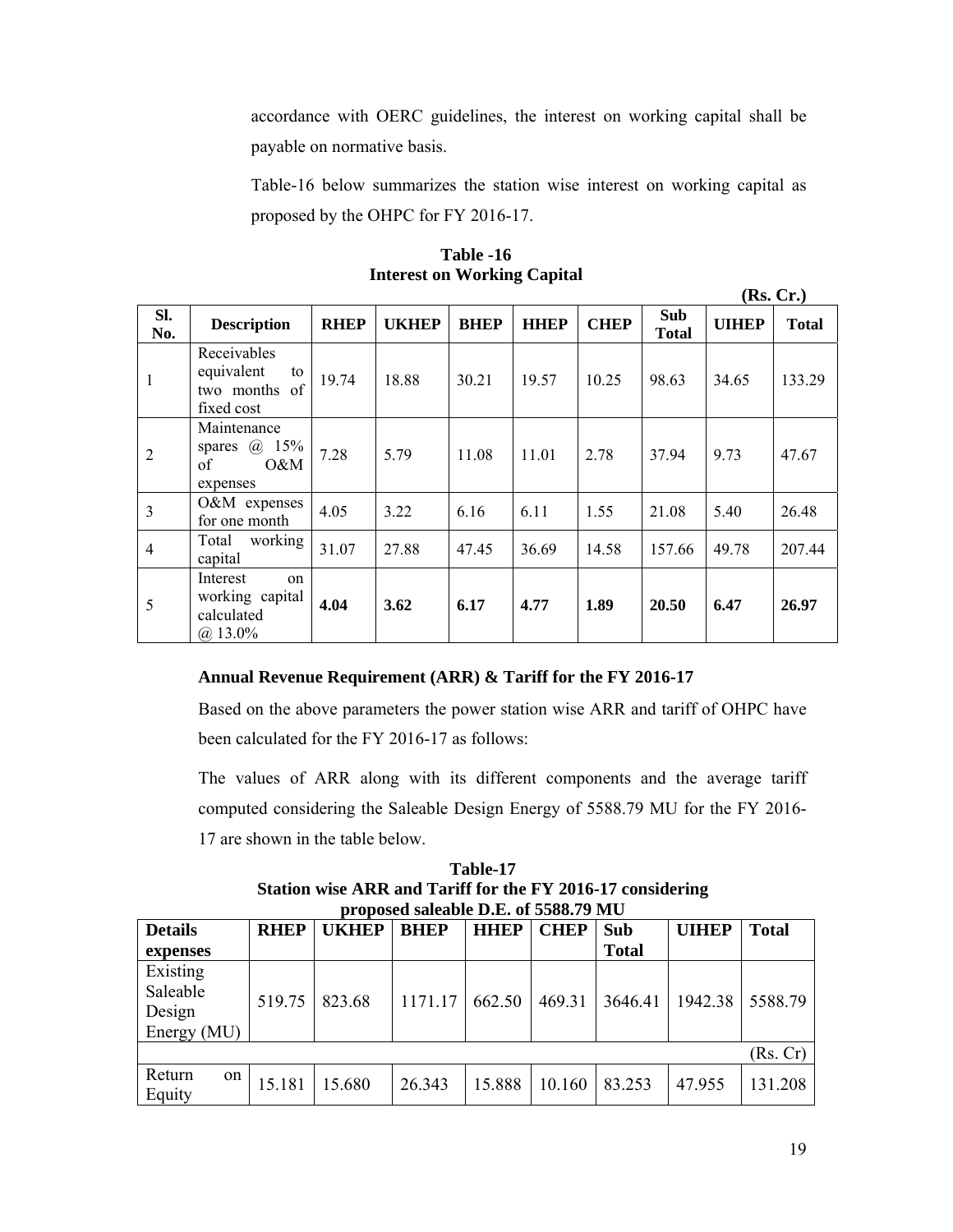| <b>Details</b>                             | <b>RHEP</b> | <b>UKHEP</b> | <b>BHEP</b> | <b>HHEP</b> | <b>CHEP</b> | Sub          | <b>UIHEP</b> | <b>Total</b> |
|--------------------------------------------|-------------|--------------|-------------|-------------|-------------|--------------|--------------|--------------|
| expenses                                   |             |              |             |             |             | <b>Total</b> |              |              |
| Interest<br>on<br>Loan                     | 24.87       | 26.96        | 30.75       | 11.47       | 14.83       | 108.88       | 25.61        | 134.49       |
| Depreciation                               | 25.76       | 28.40        | 44.13       | 11.88       | 16.06       | 126.22       | 63.04        | 189.26       |
| $O\&M$<br>Expenses                         | 48.56       | 38.59        | 73.87       | 73.38       | 18.55       | 252.95       | 64.84        | 317.79       |
| Interest<br>$\alpha$<br>working<br>capital | 4.04        | 3.62         | 6.17        | 4.77        | 1.89        | 20.50        | 6.47         | 26.97        |
| <b>Total ARR</b>                           | 118.41      | 113.26       | 181.26      | 117.39      | 61.489      | 591.810      | 207.91       | 799.724      |
| Average<br>Tariff $(p/u)$                  | 227.82      | 137.50       | 154.77      | 177.20      | 131.02      | 162.30       | 107.04       | 143.09       |

# **Application Fee and Publication Expenses**

16. As per the OERC tariff regulation 2014, the application filing fee and the expenses incurred on publication of notices may in the discretion of the commission, be allowed to be recovered by the generating company directly from the beneficiaries. As per the Commission notification no. 1992 dated 31.08.2009 in the clause no. 17, Commission has fixed a fee of Rs. 5000/- per MW as application fee for determination of tariff of conventional fuel based plant/ hydel plants, subject to maximum limit of Rs.25,00,000/- (Rupees Twenty five lakhs). As per above provision, the application fee and publication expenses proposed by OHPC for FY 2016-17 are given in table below.

|                                                  | Table -18                      |                                     |               |  |  |  |  |  |  |  |
|--------------------------------------------------|--------------------------------|-------------------------------------|---------------|--|--|--|--|--|--|--|
| <b>Application Fees and Publication Expenses</b> |                                |                                     |               |  |  |  |  |  |  |  |
| Sl. No.                                          | <b>Application fee (lakhs)</b> | <b>Publication expenses (lakhs)</b> | Total (lakhs) |  |  |  |  |  |  |  |
|                                                  | 25.00                          | 1.00                                | 26.00         |  |  |  |  |  |  |  |

#### **Electricity Duty on Auxiliary Consumption**

17. As per the agreed PPA between OHPC and GRIDCO, the taxes and duties including electricity duty (ED) on auxiliary consumption etc. payable by OHPC to the State Government and other statutory bodies shall be passed on to GRIDCO in the shape of supplementary bill raised by OHPC. GRIDCO will make payment accordingly within 30 days of receipt of bills. The Rate of Electricity Duty / Unit have been revised from 20 paisa per Unit to 30 paisa per Unit with effect from  $1<sup>st</sup>$  October, 2015 as per the Gazette Notification No. 1387 dtd. 01.01.2015.

Relying on above procedure of reimbursement of ED from GRIDCO & present notification of State Govt., OHPC has proposed the ED on Auxiliary consumption of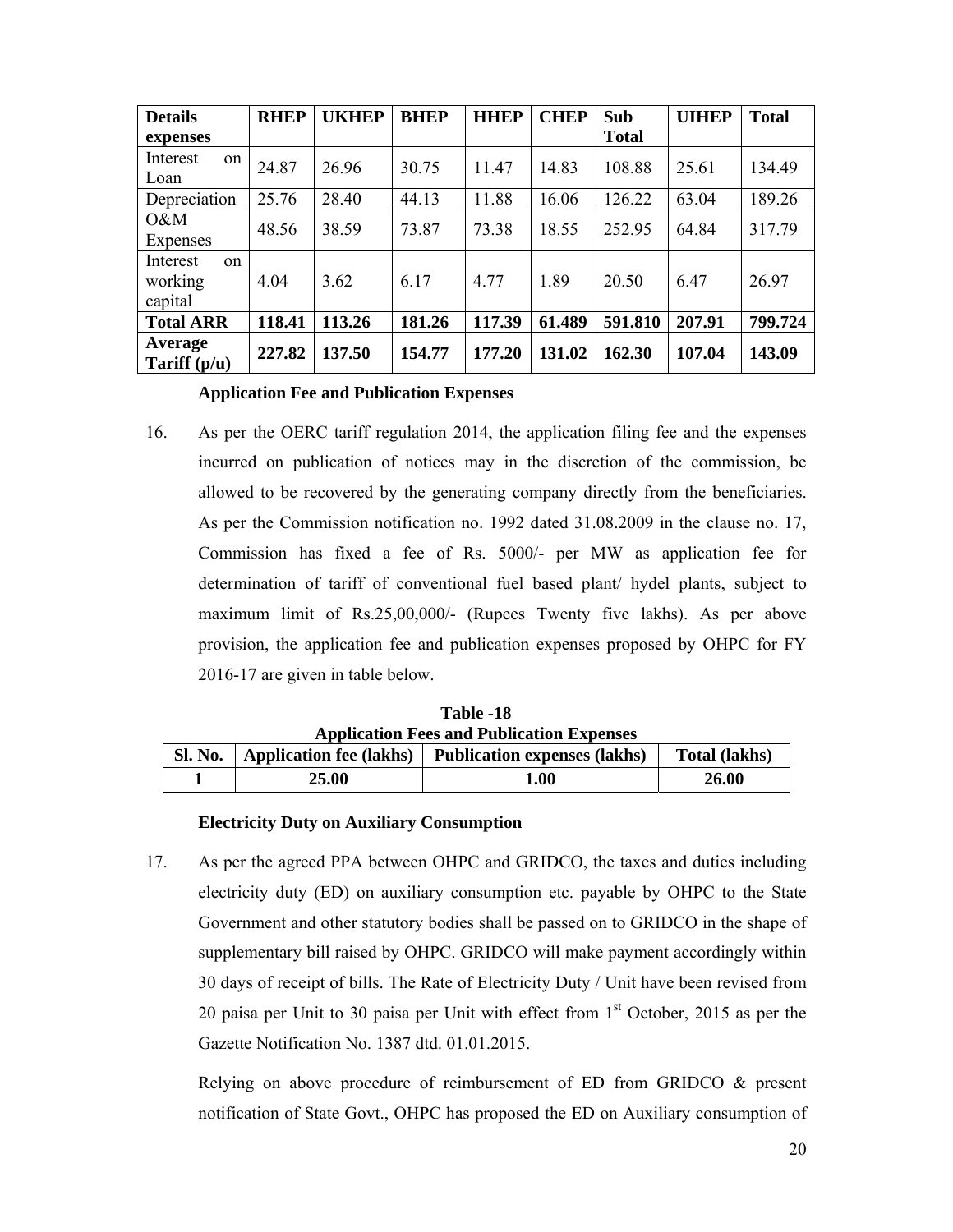all Hydro Electric Projects to the tune of Rs.0.852 Cr during the FY 2016-17, as shown in the table below. The Commission may approve the same.

# **Table-19 ED on Auxiliary Consumption**

|                                               |                                                              |       |       |       |       |       | <b>TTD: CL</b> |
|-----------------------------------------------|--------------------------------------------------------------|-------|-------|-------|-------|-------|----------------|
| <b>Description</b>                            | RHEP   UKHEP   BHEP   HHEP   CHEP   Subtotal   UIHEP   Total |       |       |       |       |       |                |
| $ED$ on Auxiliary $\Big  0.079$ $\Big  \circ$ | 0.125                                                        | 0.177 | 0.103 | 0.074 | 0.558 | 0.294 | 0.852          |
| <b>Consumption</b>                            |                                                              |       |       |       |       |       |                |

## **License Fee for Use of Water for Generation of Electricity**

18. As per the gazette Notification dtd. 01.10.2010, OHPC has to pay @ Rs.0.01/KWh as Licence Fee on water used for generation of electricity from all Hydro Electric Project to the tune of Rs.5.676 Cr. based on design energy which is to be reimbursed to OHPC by GRIDCO,

**Table – 20 License fee for Consumption of water for generation of electricity** 

|                                              |     |     |             |       |             |             |             |       | (Rs, Cr.)    |
|----------------------------------------------|-----|-----|-------------|-------|-------------|-------------|-------------|-------|--------------|
| <b>Description</b>                           |     |     | <b>RHEP</b> | UKHEP | <b>BHEP</b> | <b>HHEP</b> | <b>CHEP</b> | UIHEP | <b>Total</b> |
| License                                      | fee | for |             |       |             |             |             |       |              |
| Consumption of water for $\vert 0.525 \vert$ |     |     |             | 0.832 | .183        | 0.684       | 0.49        | 1.962 | 5.676        |
| generation of electricity                    |     |     |             |       |             |             |             |       |              |

Since, the above calculation is based on design energy of Hydro Projects, the actual generation from OHPC Power Stations may be considered for reimbursement of license fee paid to Govt. of Odisha from GRIDCO.

#### **SLDC Charges**

19. Commission allowed Rs.1.80 Cr. as SLDC charges for the FY 2015-16 to be paid to SLDC by OHPC. OHPC proposes Rs 1.903 Cr (escalated at 5.72% to arrive at the charges payable by SLDC) to be considered provisionally as fees and charges payable by OHPC to SLDC for the FY 2016-17.

#### **Annual Revenue Requirement & Tariff for Machhkund H.E. (Jt.) Scheme**

20. Machhkund Hydro Electric Project is a joint scheme of Government of Andhra Pradesh and Government of Orissa with 70% and 30% shares respectively, with option of Government of Orissa to draw an additional 20% power (105 MU) at a cost of Rs. 0.08 per unit as per the interstate supplementary agreement in the year 1978 between Government of Andhra Pradesh and Government of Orissa. The proposed tariff of 47.92 Paisa/Unit of Orissa drawl of Machhkund power for FY 2016-17 has

 $(\mathbf{D}_c, \mathbf{C}_r)$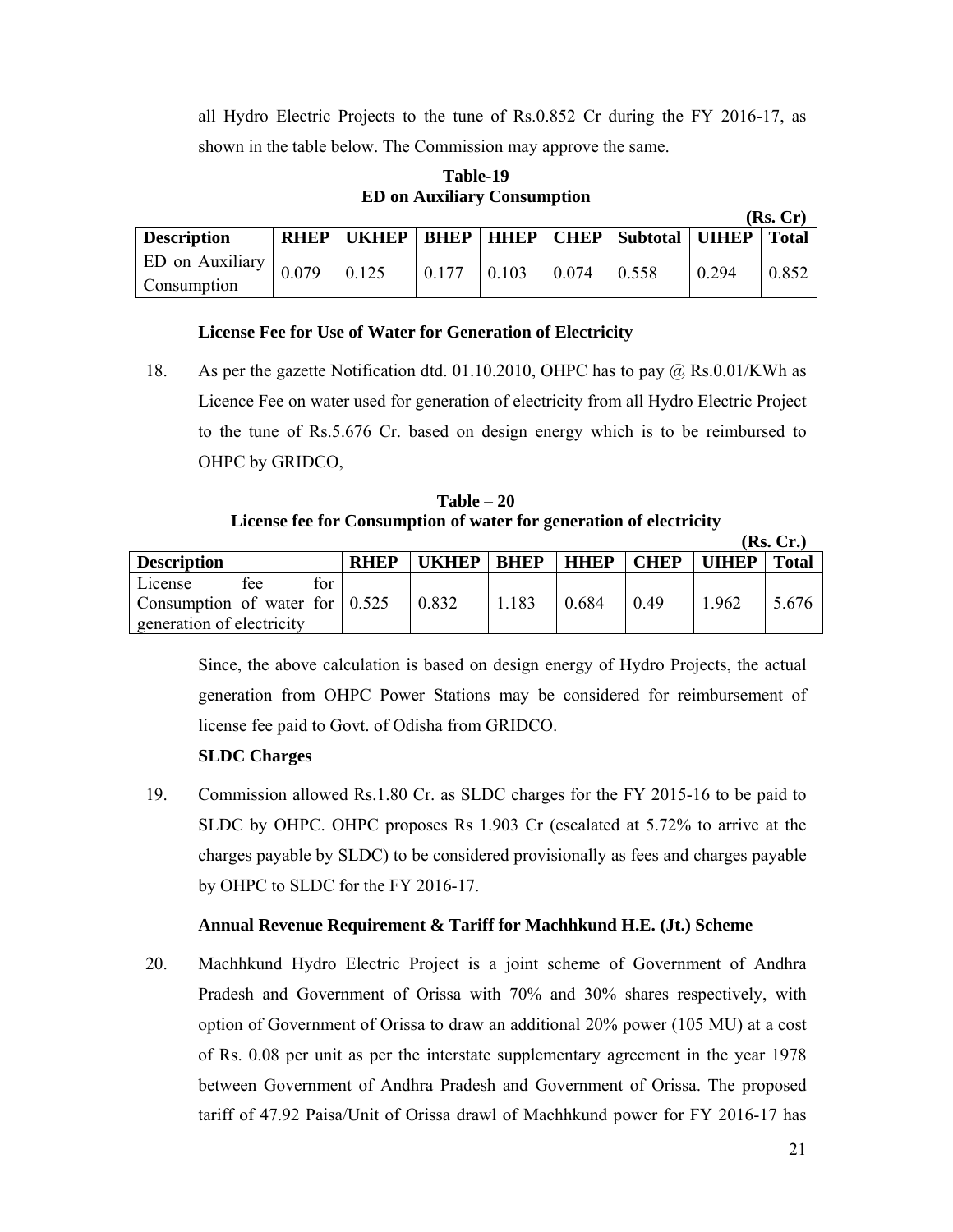been computed on cost reimbursement basis. The tariff proposed by OHPC is based on assumption that GRIDCO will draw power up to 50% of design energy of Machhkund equivalent to 262.50 MU.

| Projected Tariff of Machhkund H. E. (J) Scheme for FY 2016-17 |  |
|---------------------------------------------------------------|--|
|---------------------------------------------------------------|--|

| Installed Capacity (MW)                                                                   | 120.00 MW |  |  |  |
|-------------------------------------------------------------------------------------------|-----------|--|--|--|
| Odisha share as per Original Agreement (30%)                                              | 36.00 MW  |  |  |  |
| Energy for sharing between Andhra Pradesh & Odisha                                        | 525.00 MU |  |  |  |
| Expected Energy Drawl by Odisha (50%)                                                     | 262.50 MU |  |  |  |
| Energy Drawl of 30% of Odisha share                                                       | 157.50 MU |  |  |  |
| Purchase of Power up to 20% as per Supplementary Agreement                                | 105.00 MU |  |  |  |
| O&M Escalation factor $\omega$ 6.64% for year for 2 years                                 | 1.1372    |  |  |  |
|                                                                                           | (Rs, Cr)  |  |  |  |
| 1. O&M Exp. (Odisha share of Provisional O&M Exp. For FY 14-15)                           | 10.32     |  |  |  |
| 2. O&M Exp for FY 2016-17 with escalation of $6.64\%$ for 2015-16 &                       | 11.74     |  |  |  |
| 2016-17                                                                                   |           |  |  |  |
| 3. Power purchase cost of additional 20% above 30% Orissa Share                           | 0.84      |  |  |  |
| $(105MU \times 0.08)$                                                                     |           |  |  |  |
| 4. Total Annual Expenditure $(2+3)$                                                       | 12.58     |  |  |  |
| 5. Tariff (Paise/Kwh)                                                                     | 47.92     |  |  |  |
| Note: The tariff is calculated on cost reimbursement basis. Any penalty for over drawl of |           |  |  |  |
| power by M/s GRIDCO above 50% limit shall be paid directly to APGENCO                     |           |  |  |  |
| separately by GRIDCO.                                                                     |           |  |  |  |

#### **Foreign Exchange Fluctuation Loss of PFC Loan of BHEP**

21. OHPC had availed PFC loan in USD for R&M works of Unit#7 & Unit#8 of BHEP, the principal repayment and interest payment of which started from the FY 2007-08. Due to variation in Foreign Exchange Rate, OHPC has incurred a loss of Rs.1.45 Cr towards payment of interest and Rs.12.45 Cr towards principal repayment on the PFC loan of BHEP form FY 2007-08 to FY 2015-16. Out of which Commission had approved Rs. 4.2 Cr in the tariff order for the FY 2016-17.

#### **Reimbursement of Contribution made to ERPC**

22. OHPC had claimed Rs.1.10146 Cr. towards the ERPC establishment fund and ERPC fund contribution from FY 2006-07 to FY 2013-14 in the ARR of FY 2014-15. However, the Commission only approved claim of Rs.0.16 Cr. for the FY 2015-16. OHPC proposes the following claim towards ERPC contributions for FY 2016-17.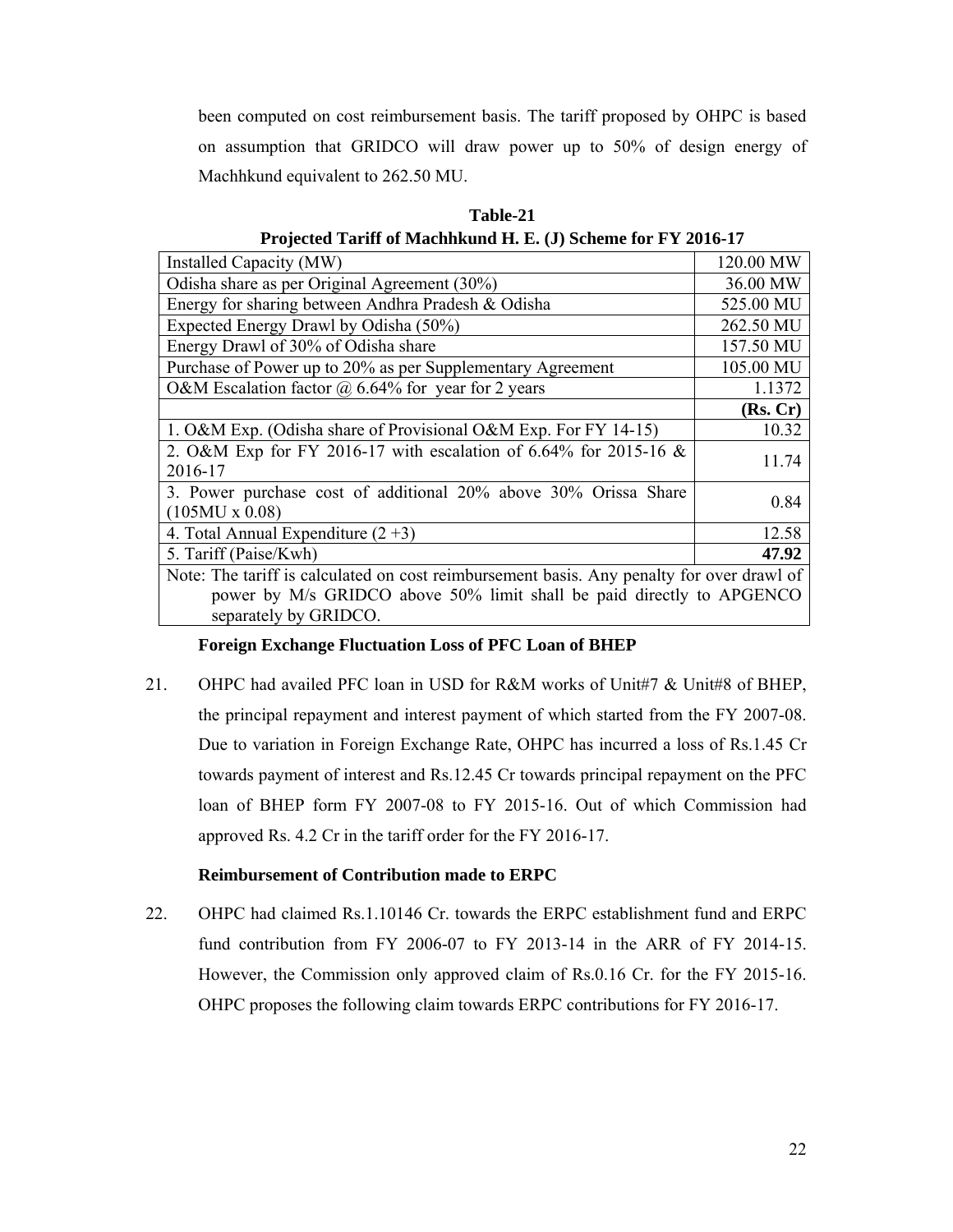| SI.              | <b>Financial</b>      | <b>Particular</b>                                                | Amount     | <b>Remark</b>                                                                                           |
|------------------|-----------------------|------------------------------------------------------------------|------------|---------------------------------------------------------------------------------------------------------|
| No.              | vear                  |                                                                  | (in lakhs) |                                                                                                         |
| 1.               | FY 2006 to<br>FY 2013 | Contribution to ERPC Estt. Fund<br>& ERPC Fund.                  | 96.46      | <b>OERC</b><br>deferred<br>the<br>reimbursement claim in the<br>Tariff order of OHPC for FY<br>2014-15. |
| $\overline{2}$ . | FY 2014-15            | Contribution to ERPC Fund                                        | 1.00       | Rs. 1.00 Lakhs was not<br>claimed in FY 2014-15.                                                        |
| 3.               | FY 2016-17            | Contribution to ERPC Estt. Fund<br>& ERPC Fund.                  | 16.00      | Claimed as reimbursement<br>for FY 2016-17.                                                             |
| $\overline{4}$ . | FY 2016-17            | Additional<br>Contribution<br>tο<br>ERPC Estt. Fund & ERPC Fund. | 10.00      | Claimed as reimbursement<br>for FY 2016-17.                                                             |
| $\overline{4}$ . |                       | Total claim of ERPC contributions                                | 123.46     | <b>Claimed as reimbursement</b><br>for FY 2016-17.                                                      |

**Table– 22 Contribution made to ERPC**

# **Reimbursement of Contribution Made to Catchment Area Treatment Plan (CATP)**

23. In the first meeting of High Power Committee on Catchment Area Treatment Plan on  $7<sup>th</sup>$  August, 2013, Resolution was taken by Government for the treatment of catchments of the Upper Indravati Multipurpose Project & Upper Kolab Hydroelectric Project located in the districts of Kalahandi, Koraput, Nabarangpur and Raygada on watershed basis. In the 123rd meeting of Board of Directors of OHPC held on  $27<sup>th</sup>$  September, 2014 the Board has decided to reflect Rs.2.411 Cr (Rs. 0.402) Cr for the year 2013-14 & Rs.2.009 Cr for year 2014-15) in the ARR of FY 2015-16. Further OHPC proposes to consider the institutional cost of Rs. 1.599 Cr as reimbursement for the FY 2015-16 towards CATP contribution.

OHPC had claimed Rs.4.01 Cr. from GRIDCO in the FY 2015-16, payment made till date is Rs.2.4368 Cr. OHPC assumes that the tentative expenditure of CATP programme during the FY 2016-17 will be within the approved amount of Rs.4.01 Cr. So, OHPC does not claim any further reimbursement under the head CATP for the FY 2016-17.

## **Income Tax**

24. The Commission in tariff order for FY 2015-16 had passed the income tax as a reimbursement to be recovered from the beneficiary i.e. GRIDCO. OHPC had paid Rs.31.087 Cr. towards income tax FY 2014-15. OHPC has claimed the same amount for FY 2016-17.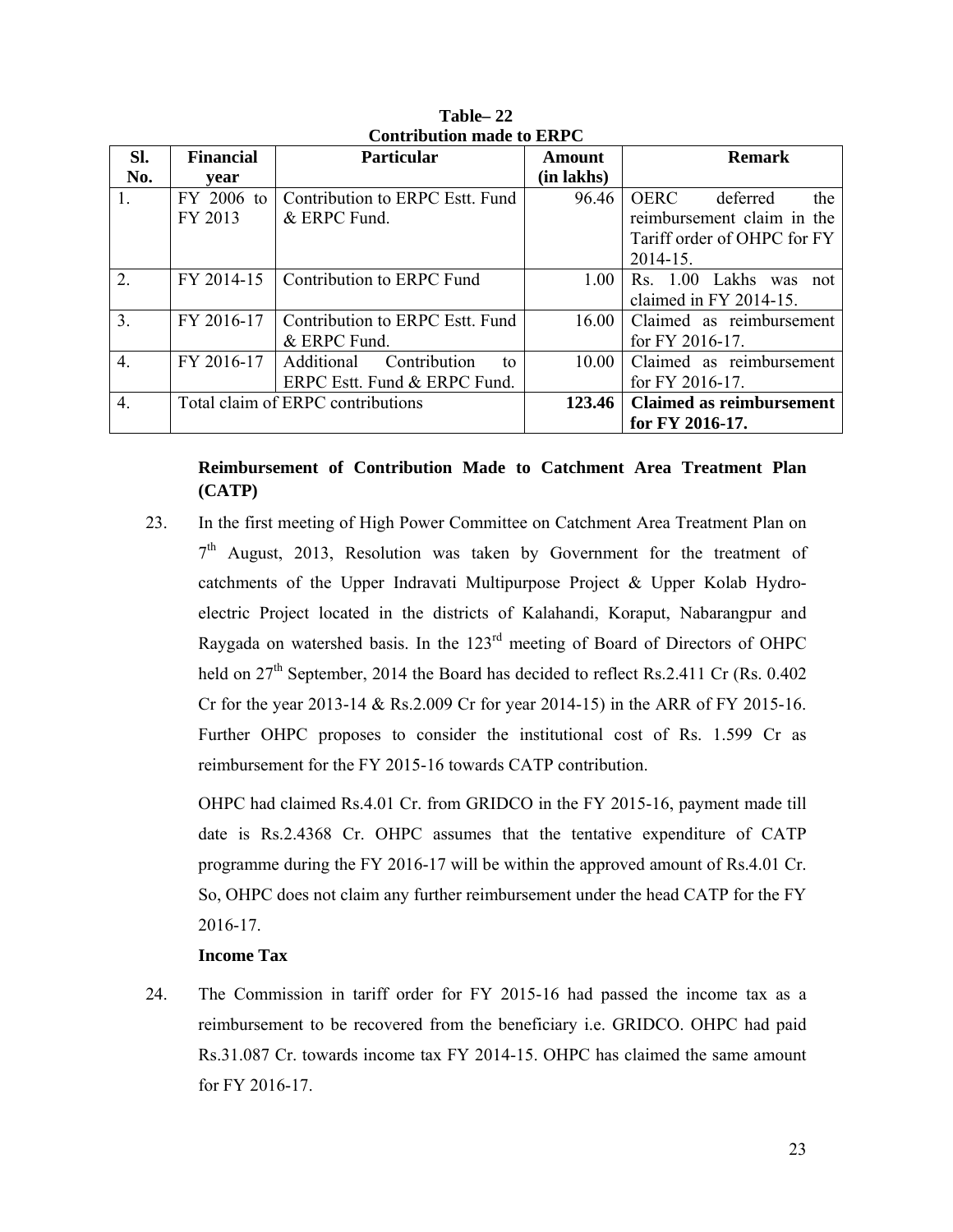## **Details of Reimbursement Cost:**

25. Total reimbursement cost claimed for the FY 2016-17 is given in the table below.

| <b>Component of Costs</b>                                            | <b>RHEP</b> | <b>UKHEP</b> | <b>BHEP</b> | <b>HHEP</b> | <b>CHEP</b> | <b>UIHEP</b> | <b>Total</b> |
|----------------------------------------------------------------------|-------------|--------------|-------------|-------------|-------------|--------------|--------------|
| (a) License fee for use of<br>water for generation<br>of electricity | 0.525       | 0.832        | 1.183       | 0.684       | 0.49        | 1.962        | 5.676        |
| ED on Auxiliary<br>(b)<br>Consumption                                | 0.079       | 0.125        | 0.177       | 0.103       | 0.074       | 0.294        | 0.852        |
| (c) SLDC charges                                                     |             |              |             |             |             |              | 1.903        |
| (d) Application fees and<br>publication expenses                     |             |              |             |             |             |              | 0.26         |
| Fluctuation loss of<br>(e)<br>PFC Loan of BHEP                       |             |              | 3.71        |             |             |              | 3.71         |
| (f) ERPC charges<br>(current)                                        |             |              |             |             |             |              | 0.26         |
| (g) ERPC charges<br>(Arrear)                                         |             |              |             |             |             |              | 0.9746       |
| Income Tax as per<br>(g)<br>Audit Account of FY<br>2014-15           |             |              |             |             |             |              | 31.087       |
| <b>Total</b>                                                         |             |              |             |             |             |              | 44.7226      |

**Table – 23 Details of Reimbursement Claim (Rs. Cr)** 

## **Two-Part Tariff**

- 26. As per Central Electricity Regulatory Commission (Terms and Conditions of Tariff) Regulation 2014, the annual fixed cost of a power station shall be recovered through capacity charge (inclusive of incentives) and energy charge to be shared on a 50:50 basis.
	- 1) The capacity charge (inclusive of incentive) payable to a hydro generating station for a calendar month shall be

Capacity charge  $(CC) =$  AFC x 0.5 x NDM/NDY x (PAFM/NAPAF) in Rupees.

Where,  $AFC = Annual Fixed Cost specified for the year in rupees$ 

NAPAF= Normative Annual Plant Availability Factor in percentage

 $NDM = Number of days in the month$ 

 $NDY = Number of days in the year$ 

PAFM = Plant Availability Factor achieved during the month in percentage.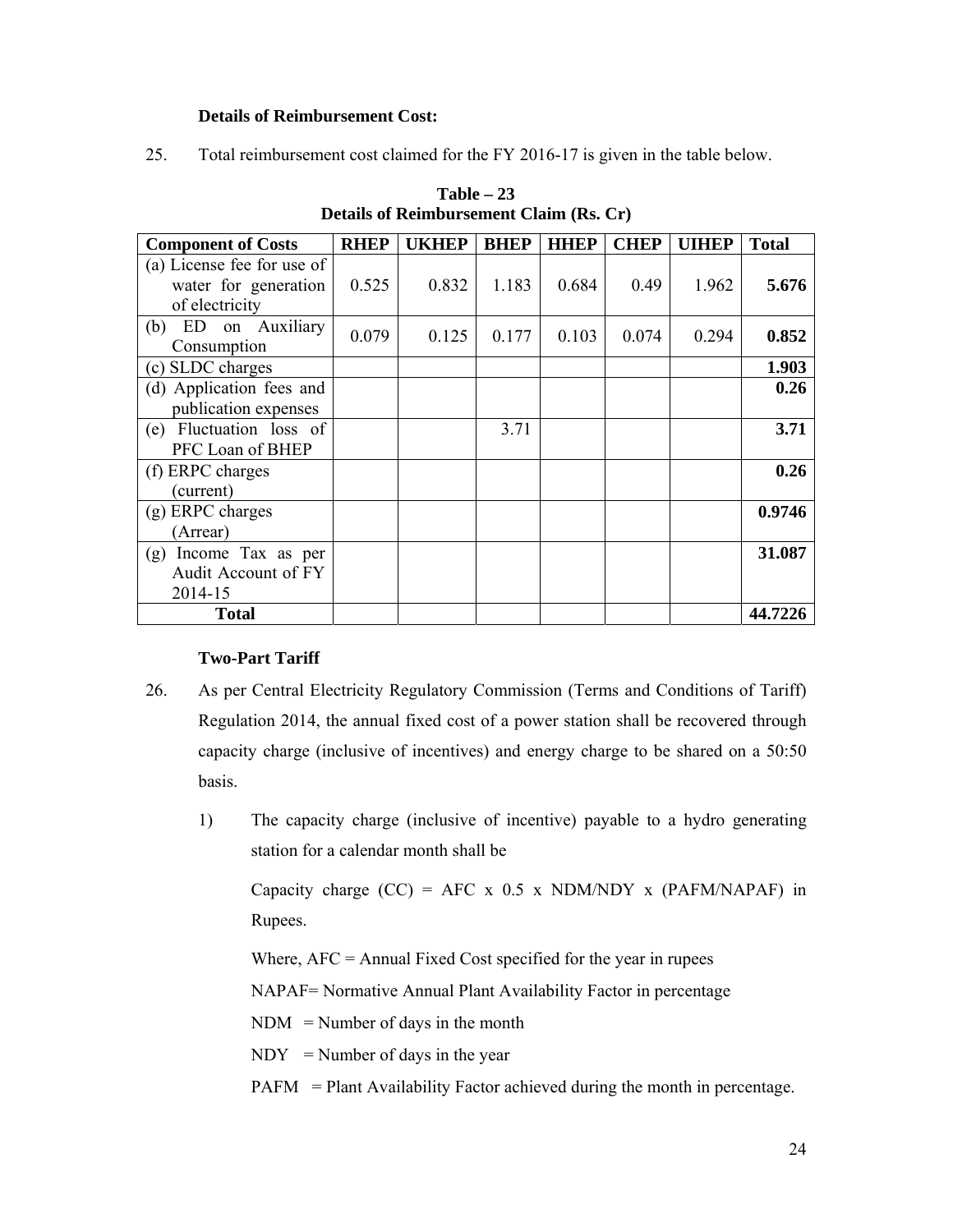The PAFM shall be computed in accordance with the following formula:

$$
N
$$
  
PAFM = 10000 x  $\sum DC_i / \{N x IC x (100-Aux)\}\%$   
i=1

Where,

 $Aux = \text{Normative auxiliary energy consumption in percentage}$ 

 $N = No$  of days in the month

 $IC =$  Installed capacity in MW of the complete generating station

 $DC_i$  = Declared Capacity (in ex-bus MW) for the i<sup>th</sup> day of the month which the station can deliver for at least (3) hours, as certified by the nodal load dispatch centre after the day is over.

2) The energy charge shall be payable by every beneficiary for the total energy scheduled to be supplied to the beneficiary, during the calendar month on expower plant basis at the computed energy charge rate.

Total energy charge payable to the generating company for a month shall be {(Energy charge rate in Rs./ Kwh) x (Schedule energy (ex-bus)) for the month

in Kwh}

3) Energy charge rate (ECR) in Rupees per Kwh on ex-bus plant basis for a hydro generating station shall be determined up to three decimal places based on the following formula, subject provisions in clause(6) and (7) of Schedule-22 of CERC Tariff regulations 2014.

 $ECR = AFC \times 0.5 \times 10 / \{DE \times (100 - Aux) \times 100\}$ 

Where,

DE= Annual design energy specified for the hydro generating station in Mwh, subject to provisions in Clause-(6) of Schedule-22 of CERC tariff regulations 2014.

As per the CERC Tariff Regulation, station-wise capacity charge and energy charge proposed by OHPC for the FY 2016-17 is presented in table below.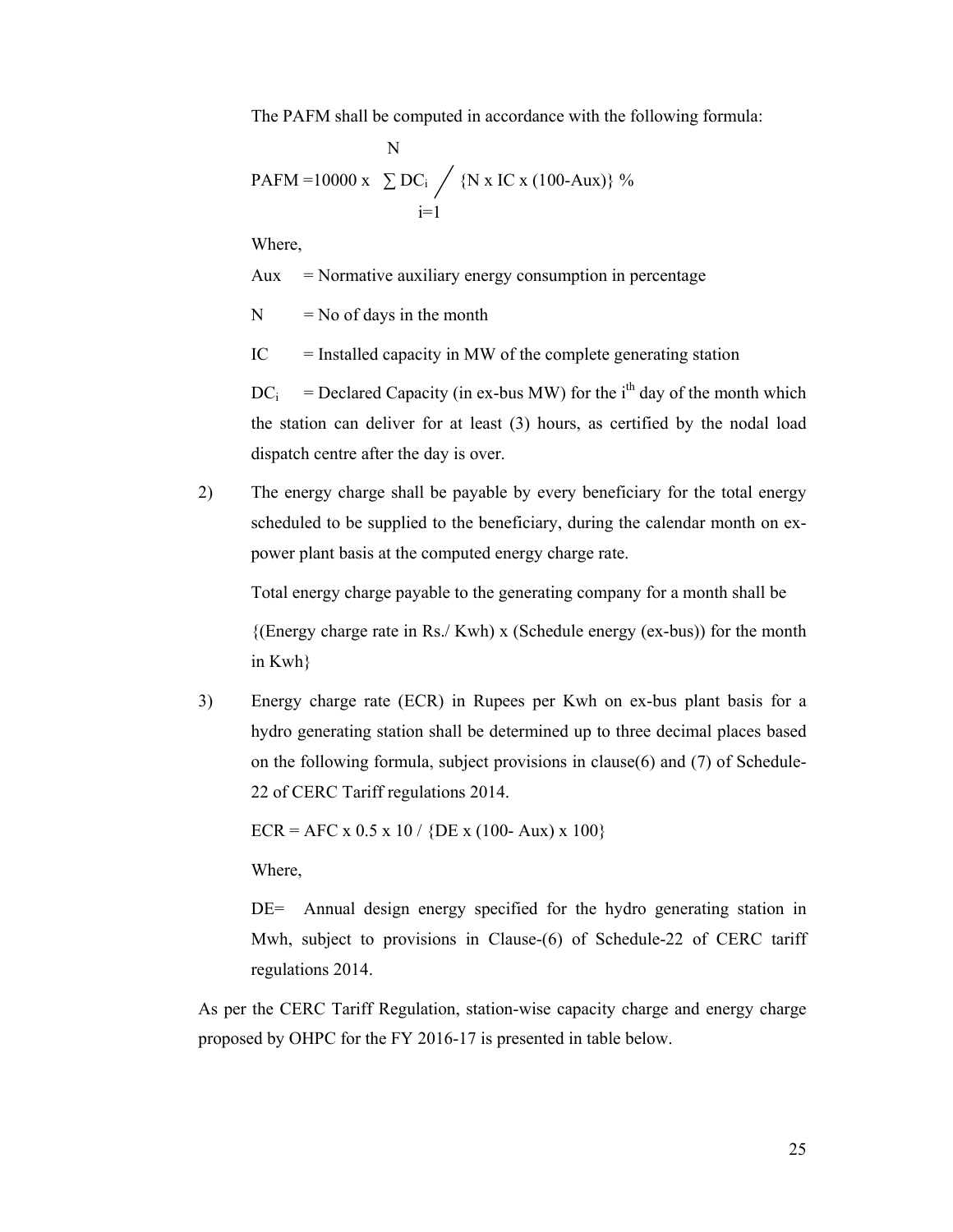| Name of<br>the power<br>stations | <b>Annual Fixed</b><br>Cost (ARR)<br>(Rs, Cr) | <b>Annual</b><br>Capacity<br><b>Charge</b><br>(ACC)<br>(Rs, Cr) | Annual<br><b>Energy</b><br><b>Charge</b><br>(AEC)<br>(Rs, Cr) | <b>Salable</b><br>design<br>energy<br>(MU) | <b>Energy</b><br><b>Charge</b><br>Rate<br>(ECR)<br>(in p/u) |
|----------------------------------|-----------------------------------------------|-----------------------------------------------------------------|---------------------------------------------------------------|--------------------------------------------|-------------------------------------------------------------|
| <b>RHEP</b>                      | 118.41                                        | 59.205                                                          | 59.205                                                        | 519.75                                     | 113.91                                                      |
| <b>UKHEP</b>                     | 113.26                                        | 56.630                                                          | 56.630                                                        | 823.68                                     | 68.75                                                       |
| <b>BHEP</b>                      | 181.26                                        | 90.630                                                          | 90.630                                                        | 1171.17                                    | 77.38                                                       |
| <b>HHEP</b>                      | 117.39                                        | 58.695                                                          | 58.695                                                        | 662.50                                     | 88.60                                                       |
| <b>CHEP</b>                      | 61.49                                         | 30.745                                                          | 30.745                                                        | 469.31                                     | 65.51                                                       |
| <b>UIHEP</b>                     | 207.91                                        | 103.955                                                         | 103.955                                                       | 1942.38                                    | 53.52                                                       |

**Table-24 Capacity charge and energy charge of power stations** 

# **Normative Plant Availability Factor (NAPAF)**

27. The Commission in the Tariff order of OHPC dtd. 22.03.2014 vide case no. 81/2013 has approved the NAPAF of OHPC stations for the control period from 01.04.2014 to 31.03.2019 as given in the table below.

| Table-25                                   |                    |  |    |                  |               |               |  |
|--------------------------------------------|--------------------|--|----|------------------|---------------|---------------|--|
| <b>Normative Plant Availability Factor</b> |                    |  |    |                  |               |               |  |
| <b>Power Stations</b>                      | <b>HHEP   CHEP</b> |  |    | <b>BHEP RHEP</b> | <b>TIKHEP</b> | <b>TITHEP</b> |  |
| NAPAF $(%)$                                | 78                 |  | 83 |                  |               | 88            |  |

# **Renovation and Modernization of OHPC Power Plants**

28. OHPC, on "Renovation and Modernization of OHPC Power Plants" queried by Commission vide letter No. 1412 dtd. 13.11.2015 of the Secretary, OERC submitted the following.

The Commission had agreed in principle the proposal of OHPC to carry out the R&M works in three plants. Tender was floated with provision for complete replacement of new Turbine & Generator set along with associated auxiliaries.

Tender for R&M of Unit 3, Chiplima was awarded **M/s. Voith Hydro Private Limited, India** by L1, as per the terms and conditions of the tender specification at a price of EURO 96594, USD 781708 & Rs.44.30 Cr. plus taxes and duties. The revised estimated project cost of Rs. 65.67 Cr. considering the price of L1 bidder and including IDC and consultancy charges was approved by Board of Directors of OHPC in their meeting held on 29.07.2015.

Tender for R&M of units 1 to 6 of BHEP, Balimela is under review, evaluation of Qualification bids (Part-I) & techno-commercial bid (Part-II) have been completed.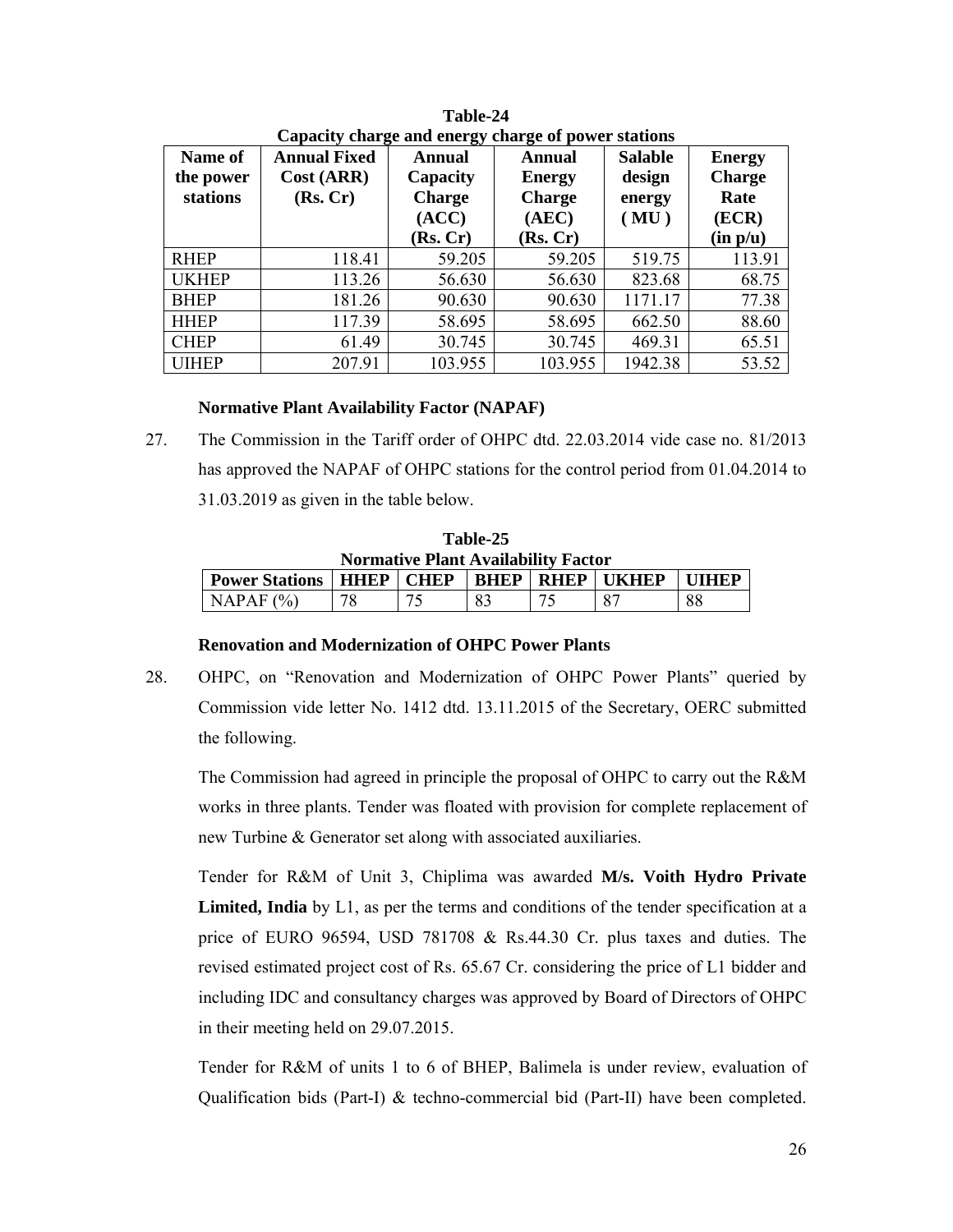However, Board of Directors has asked the bidders to review their bids and the evaluation of those bids is under progress.

Tender for R&M of Unit 5 & 6 of HHEP, Burla was awarded to **M/s Voith Hydro Private Limited, India** by L1, as per the terms and conditions of the tender specification at a price of EURO 223730, USD 912074 & Rs.114.27 Cr. plus taxes and duties**.** The revised estimated project cost of Rs.158.77 Cr considering the price of L1 bidder and including IDC and consultancy charges is approved by Board of Directors OHPC in their meeting held on 29.07.2015. The contract for the project was signed between OHPC Ltd. and M/s. Voith Hydro Pvt. Ltd on 16.10.2015 which is the effective date of contract.

The zero date/ effective date of contract for the R&M work of Unit 3 of CHEP, Chiplima and Unit 5&6 of HHEP, Burla is **15-10-2015 & 16-10-2015** respectively. The completion period for the R&M Projects of CHEP, HHEP have been scheduled in **20 months & 30 months** respectively from the effective date of contract.

#### **Investment and Funding Pattern**

29. The physical and financial profiles of the above proposed R&M activities as per tenders received and revised are given below:

|               |                                          |                     | (Rs. Lakhs)         |
|---------------|------------------------------------------|---------------------|---------------------|
| Name of       | <b>Name of the Project</b>               | <b>Capital cost</b> | <b>Revised</b>      |
| the Unit      |                                          | of R & M            | <b>Capital cost</b> |
|               | ി                                        |                     |                     |
| <b>HHEP</b>   | Design, Manufacturing, supply, Erection, | 32596               | 15877               |
| (Unit - $5 &$ | Testing $&$ Commissioning of 2 sets of   |                     |                     |
| 6)            | new Turbine & Generator.                 |                     |                     |
| <b>BHEP</b>   | Design, Manufacturing, supply, Erection, | 66475               | in<br>Tendering     |
| (Unit - 1 to  | Testing $\&$ Commissioning of 2 sets of  |                     | process             |
| 6)            | new Turbine & Generator.                 |                     |                     |
| <b>CHEP</b>   | Design, Manufacturing, supply, Erection, | 9650                | 6567                |
| Unit $-3$     | Testing $&$ Commissioning of 2 sets of   |                     |                     |
|               | new Turbine & Generator.                 |                     |                     |

**Table-26 Estimated & Revised Project Cost** 

The total capital cost of the RM Project is to be apportioned between debt and equity @ 70:30 ratio. The debt portion is to be funded by the external Agency viz. PFC, REC, Bank & Financial Institution. The equity portion is to be arranged from the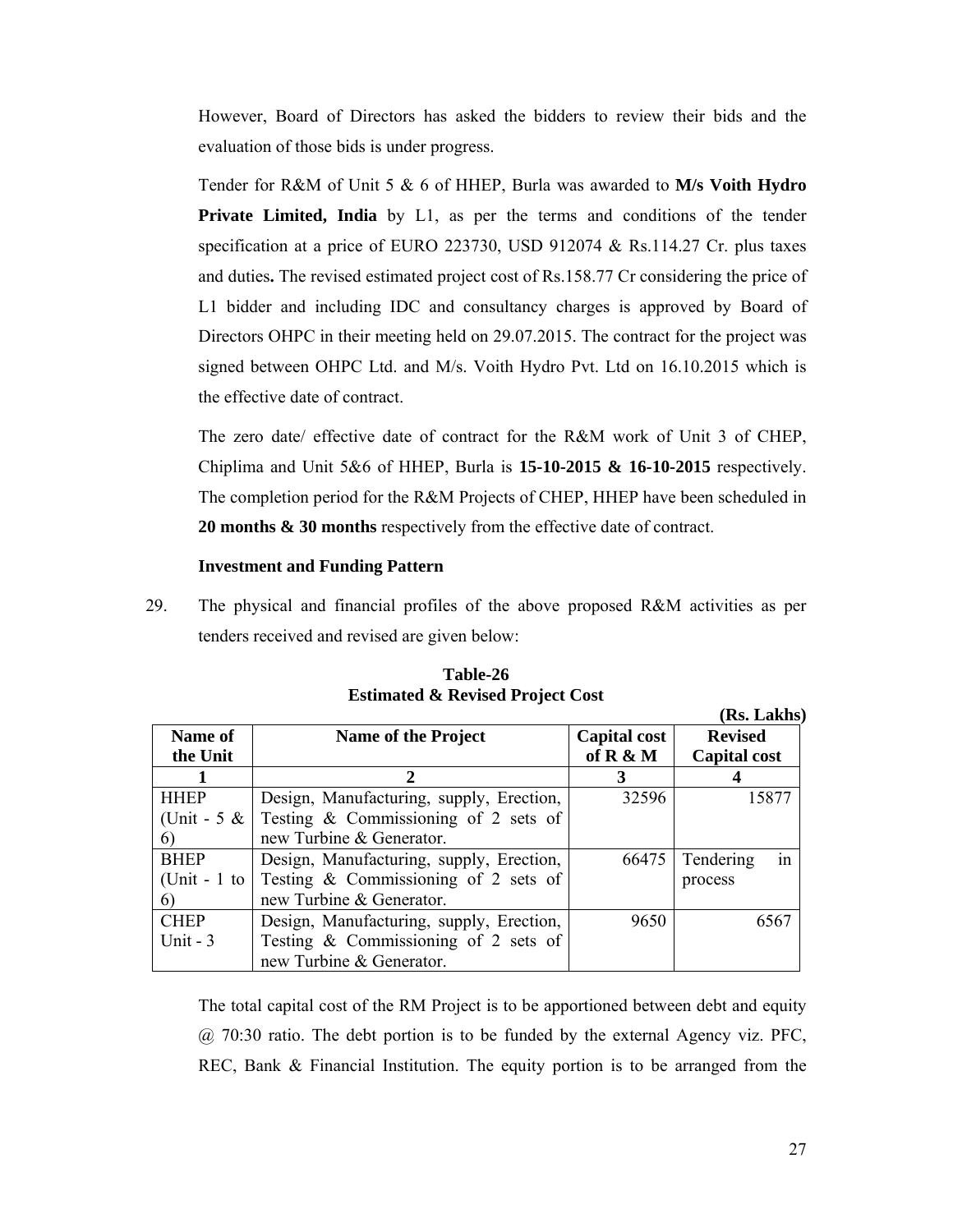internal funds / reserves of OHPC, without any financial support from Govt of Odisha.

OHPC called competitive quotations of interest rate from all the enlisted banks including NABARD, REC/PFC and the offers were evaluated by the evaluation committee. The Board based on the recommendation of the  $79<sup>th</sup>$  audit Committee approved that (i) the loan may be availed adopting the principle of multiple banking keeping in view the exposure limit of the Short listed Bank and unit wise allocation of funds, (ii) to avail loan up to Rs.200 Cr. with interest as per Base Rate (at present 10.00% p.a) from PNB (iii) to avail loan up to Rs.50 Cr with interest as per Base Rate (at present 10.05% p.a) from IOB. The decision regarding the balance loan will be taken up after the price bid is opened for RMU work of BHEP, Balimela.

# **Capital Maintenance of Different Power Stations**

30. As per the approval of Commission, OHPC has taken up the capital maintenance of different Units of OHPC mentioned above in co-ordination with SLDC & GRIDCO. The power station-wise status of Capital Maintenance is as follows:

|                  | Capital Maintenance of Different Power Stations |                      |                 |                    |  |  |  |  |
|------------------|-------------------------------------------------|----------------------|-----------------|--------------------|--|--|--|--|
| Sl.              | <b>Power Station &amp; Unit</b>                 | <b>Zero Date (in</b> | <b>Approved</b> | <b>Remarks</b>     |  |  |  |  |
| No.              | under Capital                                   | consultation with    | <b>Period</b>   |                    |  |  |  |  |
|                  | <b>Maintenance</b>                              | SLDC)                |                 |                    |  |  |  |  |
| 1.               | Unit-1 of HHEP, Burla                           | 18.4.2015            | 153 days        | Synchronized<br>to |  |  |  |  |
|                  |                                                 |                      |                 | Grid on 14.10.2015 |  |  |  |  |
| 2.               | Unit-1 UKHEP, Bariniput                         | 29.07.2015           | 181 days        | Under<br>Capital   |  |  |  |  |
|                  |                                                 |                      |                 | Maintenance        |  |  |  |  |
| 3.               | Unit-3 UIHEP, Mukhiguda                         | 23.11.2015           | 123 days        | Under<br>Capital   |  |  |  |  |
|                  |                                                 |                      |                 | Maintenance        |  |  |  |  |
| $\overline{4}$ . | Unit-2 RHEP, Rengali                            | Not yet finalized    | 122 days        |                    |  |  |  |  |
| 5.               | Unit-3 RHEP, Rengali                            | Not yet finalized    | 46 days         |                    |  |  |  |  |
| 6.               | Unit-2 of HHEP, Burla                           | 15.12.2015           | 198 days        |                    |  |  |  |  |
|                  |                                                 | (Tentative)          |                 |                    |  |  |  |  |

**Table: 27 Capital Maintenance of Different Power Stations** 

# **PRAYER**

OHPC prays to approve the following in the ARR & Tariff Order of OHPC Power Stations for the FY 2016-17:

- The ARR of Rs 799.724 Cr at an Average tariff  $\omega$  143.09 p/u with a saleable Design Energy of 5588.79 MU
- The miscellaneous reimbursement of Rs. 44.7226 Cr by OHPC from GRIDCO.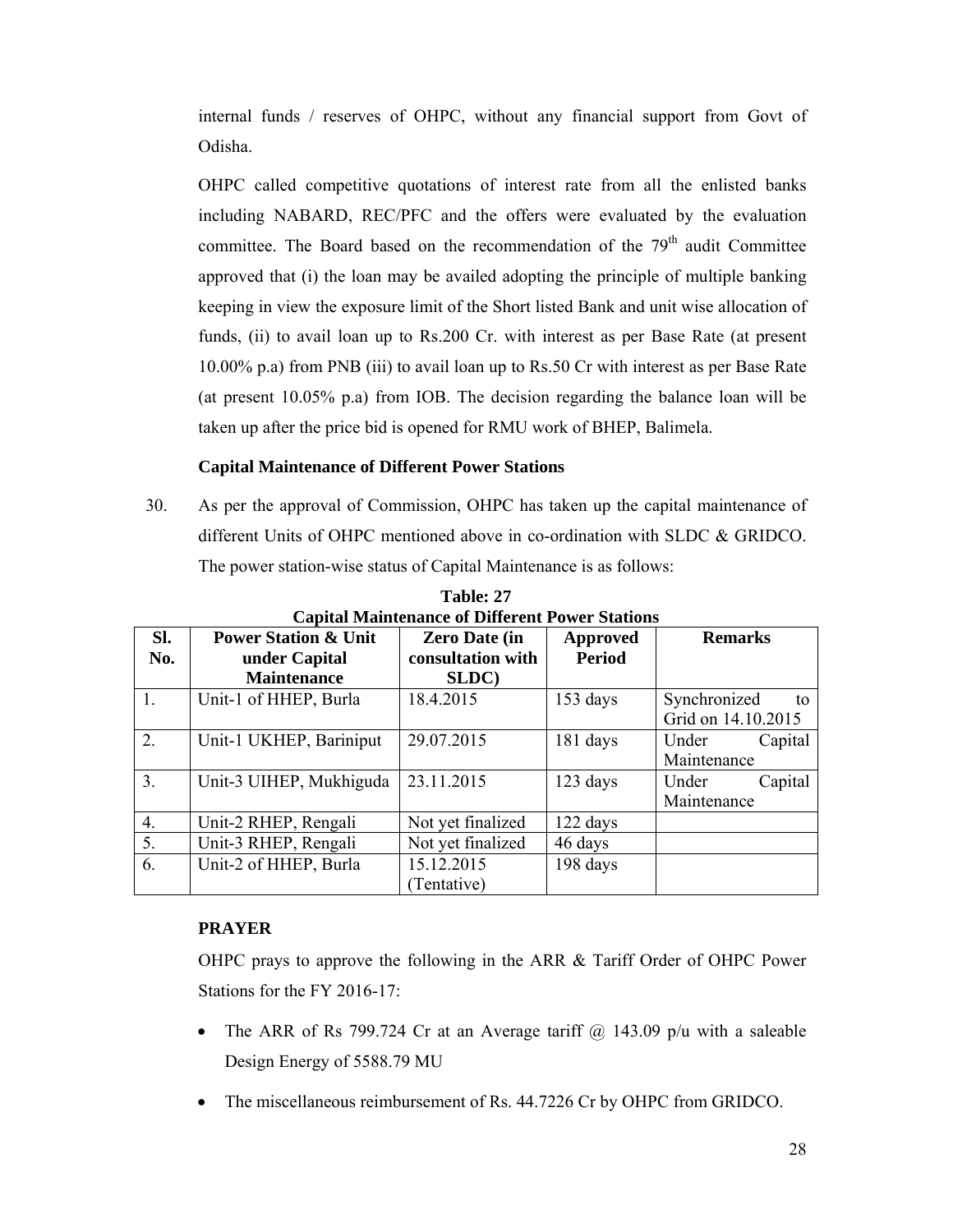- Design Energy of CHEP, Chplima as 474.05 MU (Salable D.E = 469.31MU) considering restriction in generation by DoWR, GoO not below RL of 595.0 ft of Hirakud Reservoir.
- Design Energy of HHEP, Burla as  $669.19$  MU (Salable D.E =  $662.50$  MU) which is the maximum possible generation of HHEP considering restriction in generation by DoWR, GoO not below RL of 595.0 ft.
- The tariff for energy billing to CSPDCL at 197.46 paisa per Kwh as per CERC (Terms & Conditions of Tariff) Regulations, 2014.
- Recognizing the following as the Regulatory Asset and taking suitable decision for realization of the same.
	- a) Accumulated interest of UIHEP Govt. Loan from  $2006-07$  to  $2015-16 =$ Rs.327.74 Cr.
	- *b)* Accumulated interest on Normative Loan of UIHEP from 2001-02 to 2015-  $16 =$  Rs.61.50 Cr.
	- c) Realization of Rs. 145.6245 Cr towards Hydrology Failure (negative fund for Secondary energy) from FY 1996-97 to FY 2014-15.

# **VIEWS OF THE OBJECTORS (Para 31 to 40)**

## **Functioning and due R&M activity of HEPs**

31. One objector submitted that in spite of huge funds spend for R&M, up- gradation and modernization of OHPC power stations, the performance has not improved instead it has shown downward trend.

## **Hydrology failure and Silting**

32. Some objectors have opined that compensation claim made by OHPC towards hydrology failure should not be allowed by the Commission. Silting of Hirakud dam reservoir needs immediate attention as it is a threat to irrigation and power generation.

## **Design Energy vs. Actual Generation of OHPC Stations**

33. One objector submitted that the calculation of design energy should be based on design energy and not on estimated energy generation during 2016-17. The MDDL of Hirakud reservoir considered by OHPC as 595 ft in place of 590 ft which may not be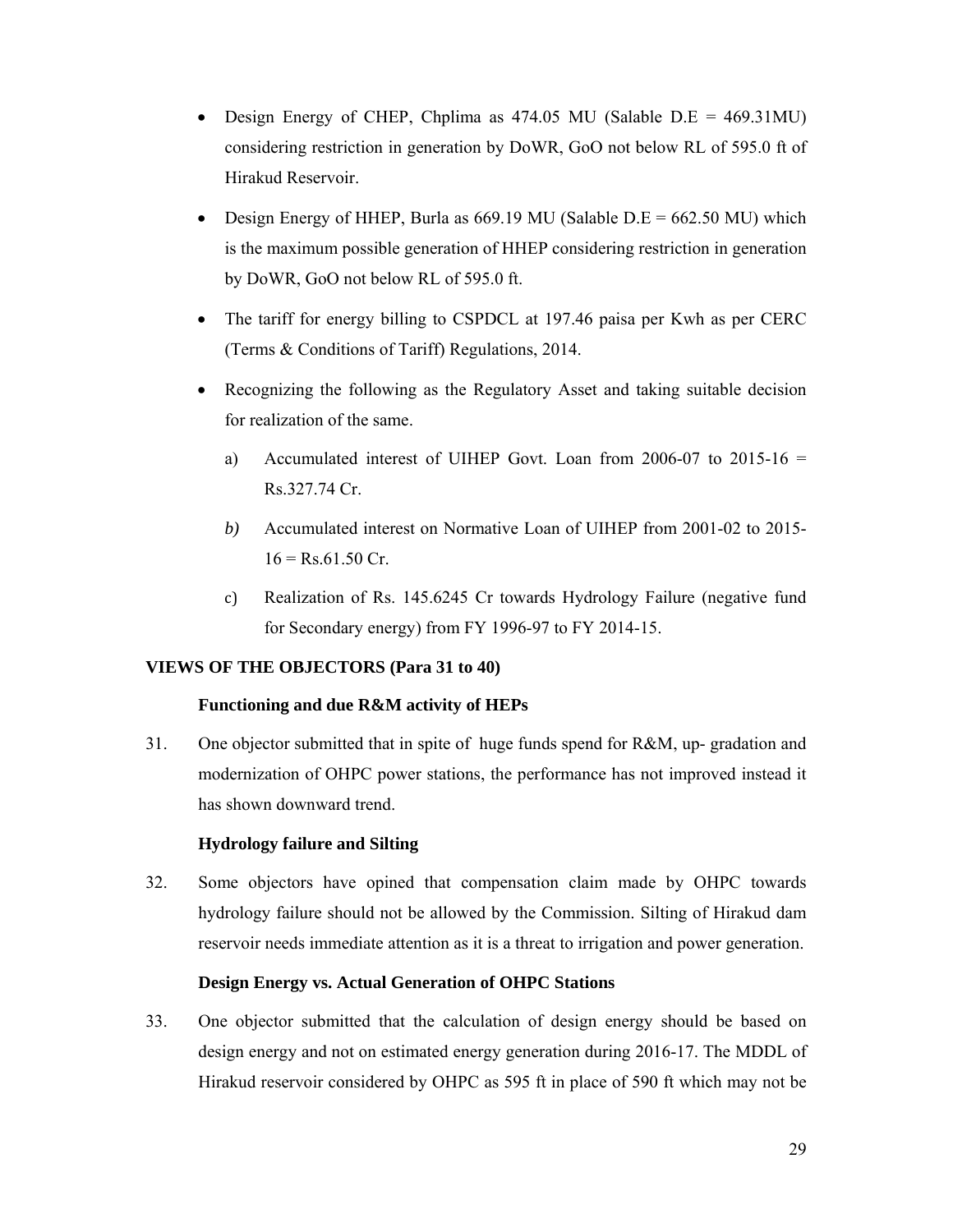allowed. The Commission may add 32.4 MU to the data submitted by OHPC towards generation of Hirakud while determining the ARR and Tariff.

34. One of the objectors submitted that the design energy projected by OHPC in the ARR of FY 2014-15, 2015-16 and 2016-17 was at a very low level and not in accordance with CERC Regulations. Moreover, design energy calculations are not provided in the ARR application of OHPC. Necessary investigation by independent experts is required. Another submission was fixation of design energy at low level than the actual calculation which implies promotion of inefficiency and corruption in the system. The actual energy generation of OHPC power stations during the years 2008- 09, 2007-08, 2006-07, 2004-05, 2003-04 and 2001-02 was more than the design energy.

## **O & M Expenses**

35. The O&M expenditure for Machhkund HEP with proposed escalation of 6.64% for FY 2015-16 and FY 2016-17 shall not be allowed by the Commission since the tariff for this project is calculated on cost reimbursement basis. The Commission may specify norms for O&M expenses of OHPC. Another objector stated that OHPC should produce statement of expenditure made on O&M of all power stations as well as receipts from the industries availing water from reservoirs.

#### **Development of New Hydro Projects**

36. OHPC and Govt of Odisha need to initiate expeditious action for installation of new Units 5 & 6 of Hirakud HEP using upgraded technology. Another objector has submitted that OHPC should take up construction of new hydro power station with Govt of Odisha and should furnish status in this regard.

#### **ARR Exercise**

- 37. OHPC is investing in equity of two companies namely OTPCL and GEDCOL. Any loss incurred should not be taken into ARR of OHPC.
- 38. The generation tariff of OHPC stations should be determined as per the provisions under OERC (Terms and Conditions of Determination of Generation Tariff) Regulations, 2014 and not as per CERC (Terms and Conditions of Tariff) Regulations, 2014. Average Tariff proposed by OHPC at 143.09 p/u for FY 2016-17 is unusually high compared to approved tariff of previous year.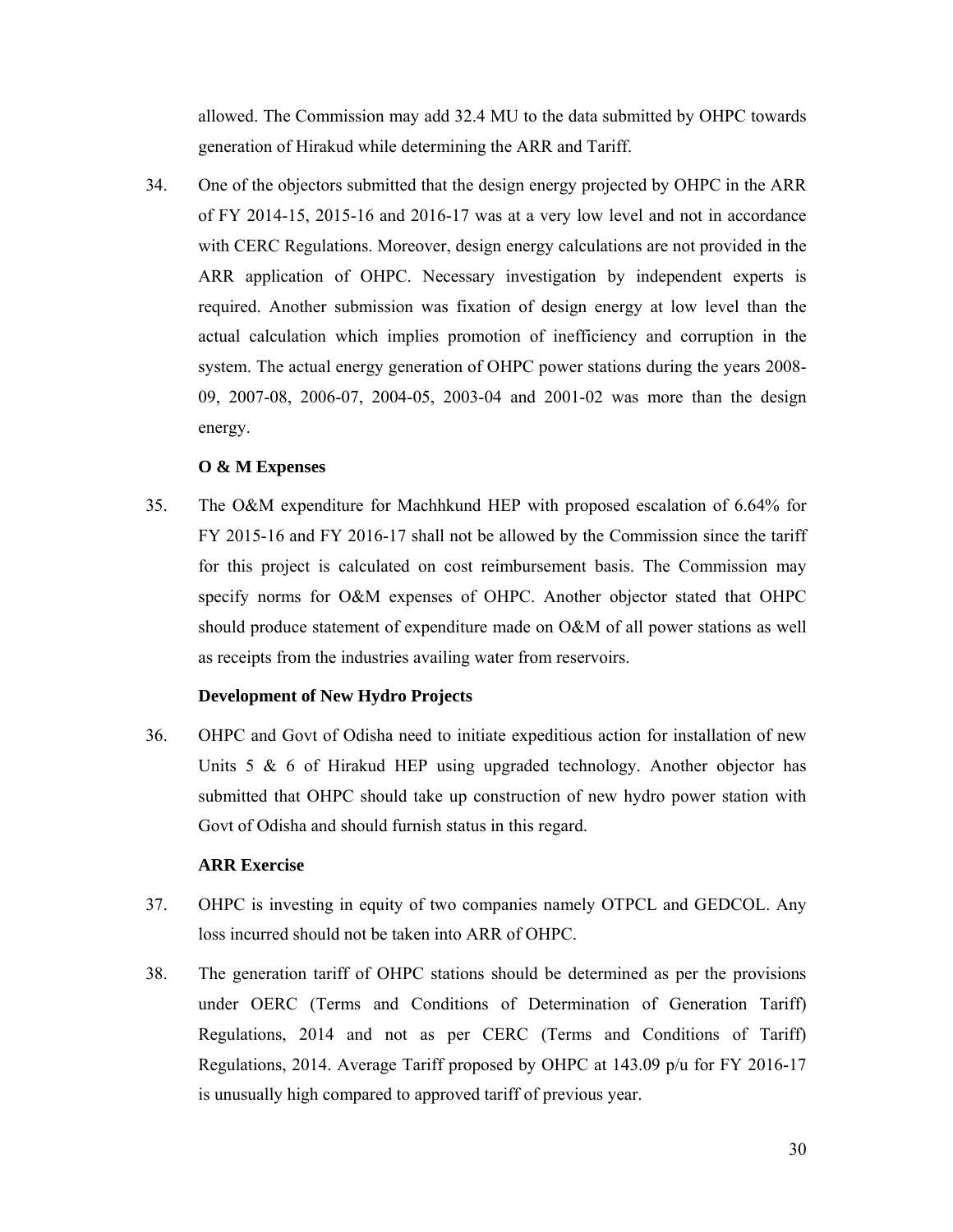## **NAPAF**

39. Against National benchmark of 90% NAPAF (Normative Annual Plant Availability Factor) of hydro power stations as per CERC Regulations 2009, the NAPAF of OHPC hydro stations are shown very low. This need to be investigated through independent experts.

#### **Other Issues:**

40. OHPC's claim for ERPC for FY 2016-17 shall not be allowed by the Commission. The Hirakud reservoir is managed by the Dept of Water Resources and therefore OHPC should not recover the charges for drawl of water by industries. One objector submitted that OHPC should furnish details of manpower planning at all power projects including list of engineers, their qualification and experience, at the time of hearing. The return on equity shall be post-tax basis with the recovery of income tax from the beneficiaries.

#### **REJOINDER OF OHPC TO QUERIES RAISED DURING HEARING (Para 41 to 57)**

41. The rejoinder by OHPC to the suggestions / objections raised by the objectors as well as the reply to the queries raised during the hearing are summarized below:

#### **R&M activities of HEPs**

42. OHPC has taken up the Renovation Modernization work of Unit-3 of CHEP, Chiplima amounting to Rs.65.67 Cr which is likely to be completed by 15.06.2017. OHPC has also taken up the RM&U of Unit-5  $\&$  6 of HHEP, Burla amounting to Rs.158.77 Cr which is likely to be completed by 16.04.2018. Besides this, OHPC is also shortly finalizing the R&M bid of Unit-1 to 6 BHEP, Balimela with an estimated cost of Rs. 664.75 Cr. These R&M works of different power stations of OHPC will be completed in a phased manner between FY 2017-18 and FY 2020-21. Besides this, OHPC has taken the Capital Maintenance works of different Units of UKHEP, UIHEP, RHEP & HHEP after due approval of the Commission. Thus, OHPC has been trying its best to carry out the maintenance work of different units under Capital Maintenance/ Renovation and Modernization to increase their life, reliability & efficiency for maximum availability with prior approval of the Commission. The reason for low generation from OHPC power stations can be attributed to the hydrology failure and not to the poor R&M work. Further the water available in a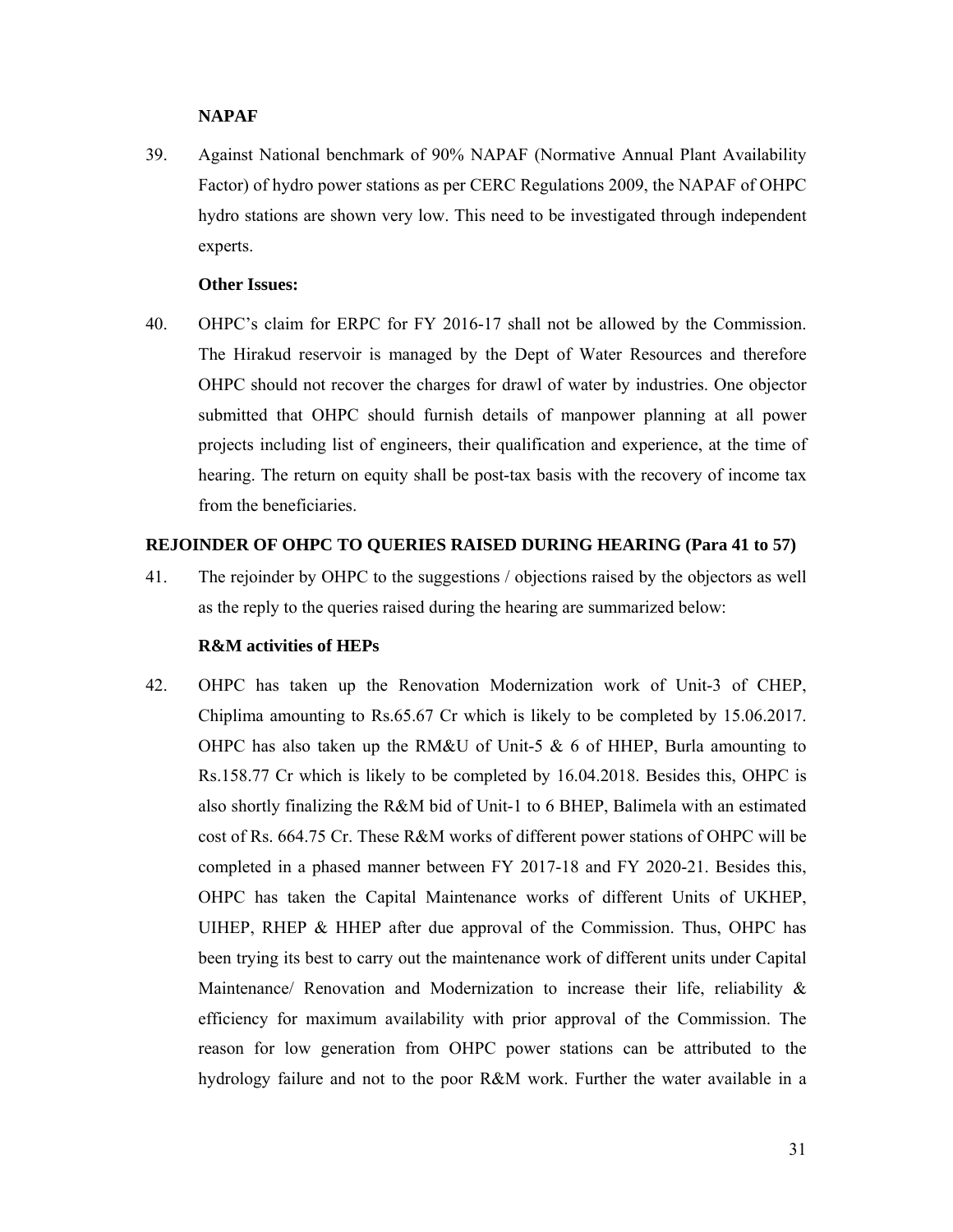carry- over reservoir is very often carried over to the next year due to uncertainty and irregular pattern of rainfall. This affects the actual generation in a particular year.

#### **Compensation for Hydrology failure & Silting**

- 43. The compensation claimed by OHPC for an amount of Rs.145.62 Cr. (approximately) for the period from FY 1996-97 to FY 2014-15 is only for non recovery of Energy Charges due to non- availability of water in the reservoirs during the years of Hydrology failure and does not include any claim for shortfall in recovery of Capacity Charges. OHPC has updated the Status of Secondary Energy Fund from the FY 1996- 97 to FY 2014-15 which has a deficit of Rs.145.62 Cr. approximately. OHPC has prayed the Commission to consider it as regulatory asset and requested for realization of the same. The contention of GRIDCO that OHPC is recovering the total annual fixed charges based only on availability of machines is not correct. As per the direction of the Commission the recovery of Annual Fixed Cost of OHPC comprises of Capacity Charges & Energy Charges on 50:50 basis. Accordingly 50% of the AFC is recovered through energy charges only when the design energy is achieved and sold.
- 44. The industries drawing water from reservoirs of hydro electric project is to enter into a supplementary agreement with OHPC. The DoWR is to issue Administrative Order to industries in this regard. In spite of such administrative order of the DoWR the industries are not signing supplementary agreement with OHPC. The matter is subjudice before Hon'ble Orissa High Court. The compensation once received from the industries for their drawal of water from reservoirs shall be deposited in secondary energy fund which runs with a deficit of Rs.145.62 Cr. The amount so far received from some industries is kept in a separate fund since the matter is sub-judice as per the advice of CAG.
- 45. Regarding removal of silt & proper maintenance of reservoirs in order to increase the live storage capacity of the reservoir, the Department of Water Resources (DOWR) shall create a corpus fund, to be utilized for removal of shoals/silt etc. from the reservoirs through periodical dredging as directed by Hon'ble High Court of Odisha vide WPC No-8409 of 2012 at para 24. Accordingly, the Govt. of Odisha in the DoWR is initiating necessary action in this regard.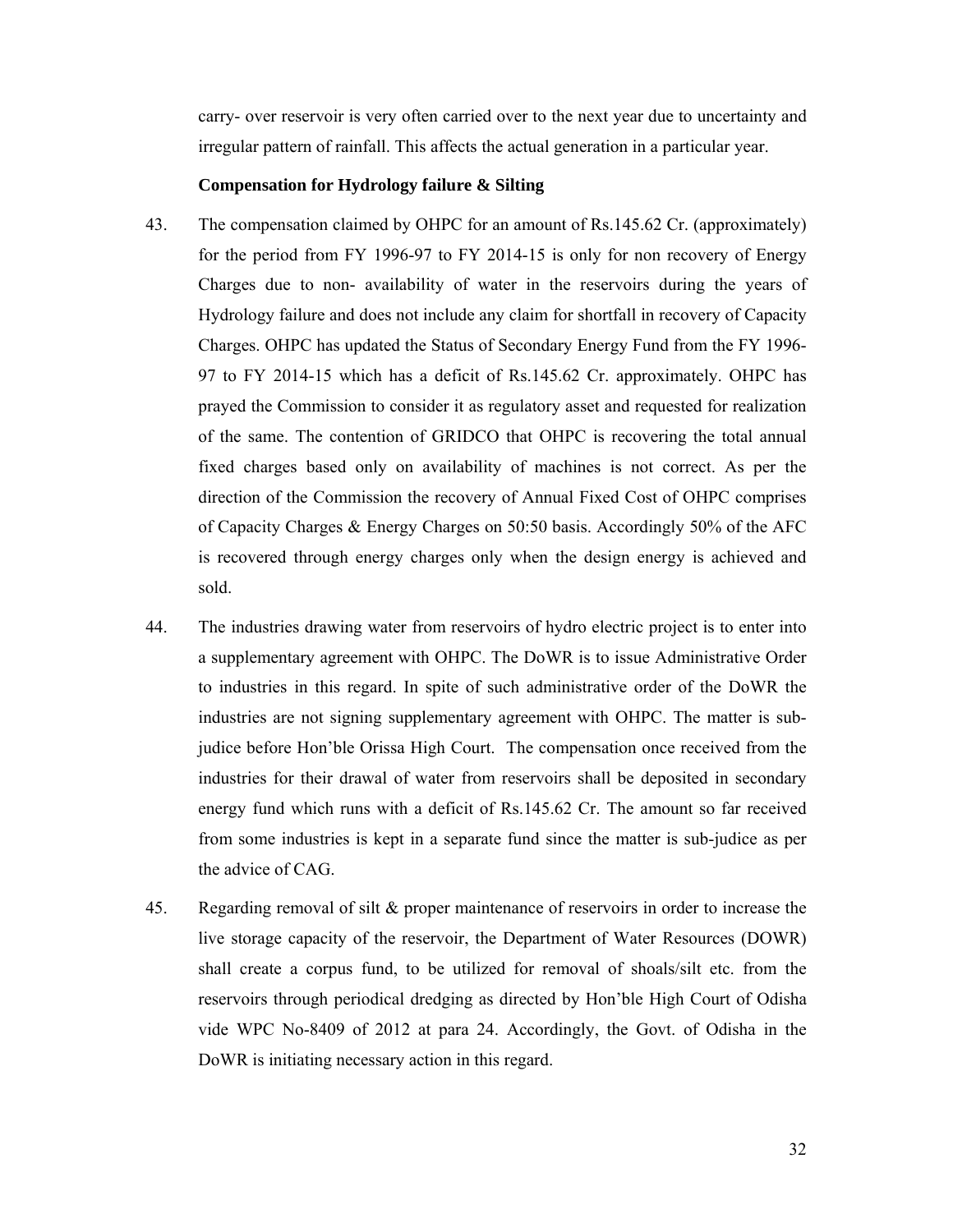#### **Design Energy vs. Actual Generation of OHPC Stations**

46. The minimum water level of 595 ft. is required for creating a driving head to push water through the canal network of Hirakud reservoir against the draw down level of 590 ft. It is decided in a meeting 03.07.2012 that DoWR shall issue necessary circular/ letter to OHPC for maintaining minimum RL at 595ft. OHPC will revise the Design Energy of Hirakud and Chiplima Power House and inform accordingly to OERC. In view of the above restriction in generation from Hirakud Reservoir, OHPC has proposed a reduction of 14.81 MU from the design energy of HHEP and 15.95 MU from the design energy of CHEP, Chiplima.

As per Power Purchase Agreement of all the individual power stations of OHPC executed between GRIDCO & OHPC and duly vetted by the Commission has the following provision,

 "Any statutory order issued by the Govt. of Odisha duly endorsed by the Commission shall be binding on both parties and the provisions of the PPA shall be interpreted accordingly".

47. The design energy of a hydro electric project is a basic design criteria which is calculated prior to the project inception considering statistical data of rainfall over the catchment and gross total inflow from all source and generator-turbine capacities.

So, actual generation from a hydroelectric project depend on the rainfall pattern, availability of water in the reservoir & machines for generation, demand of the state. Further the water available in a carryover reservoir is very often carried over to the next year due to uncertainty and irregular pattern of rainfall which affects the actual generation in a particular year. Therefore there is always a mismatch between actual generation & design energy.

# **Anticipated Generation of FY 2015-16 & Estimated Energy Generation for FY 2016-17:**

48. The actual generation of different Power Stations under OHPC from 01.04.2015 up to 18.01.2016 and anticipated generation up to 31.03.2016 for the FY 2015-16 prepared on the basis of the availability of water, irrigation requirement and peak load requirement of power in co-ordination with DoE, DoWR, GRIDCO and SLDC is furnished below: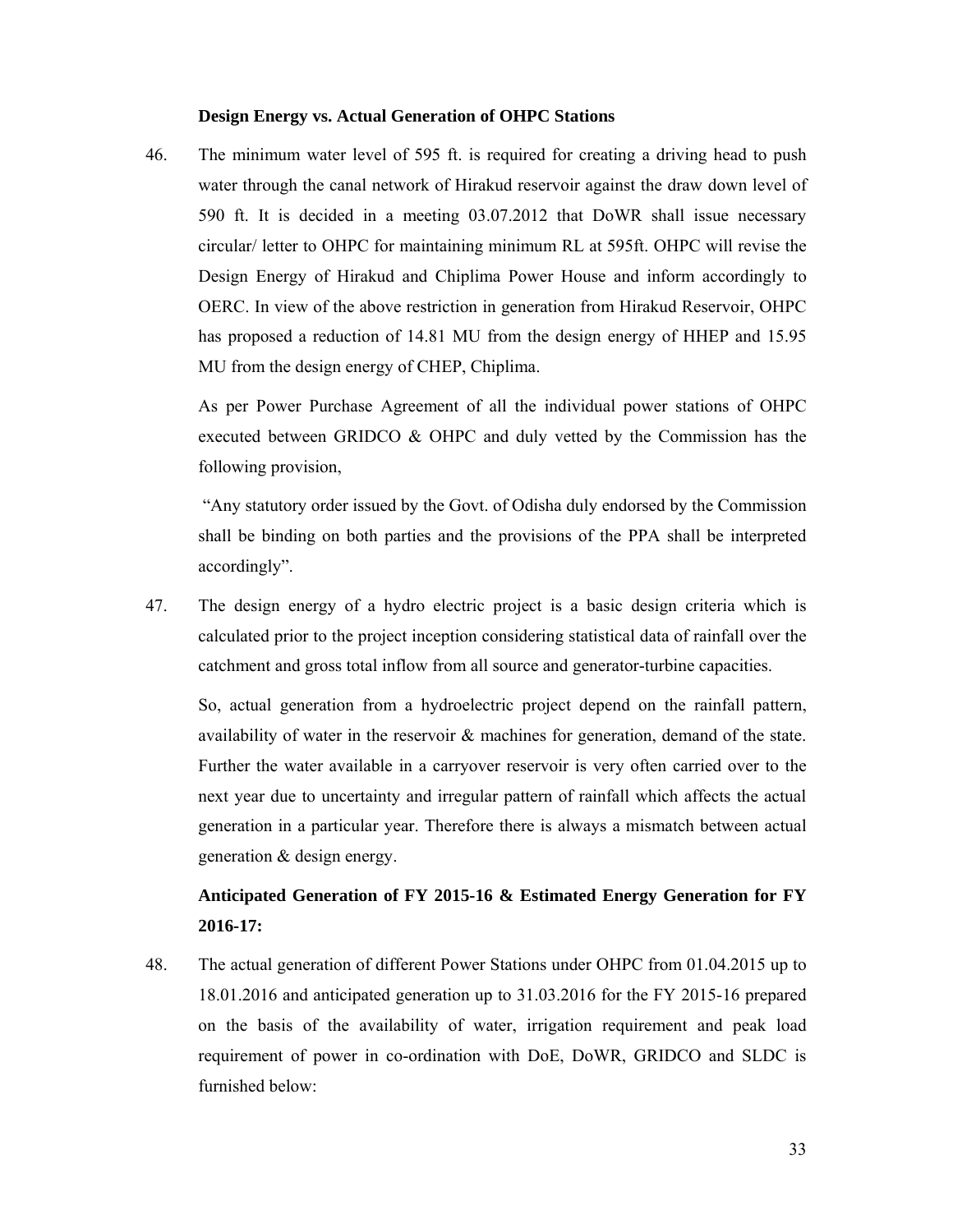| Sl.<br>No. | <b>Name of</b><br>the power<br>stations | <b>Actual generation</b><br>from $01.04.15$ up to<br>18.01.16<br>(MU) | Anticipated<br>generation from<br>19.01.16 to 31.03.16<br>based on DoWR &<br><b>DoE</b> Schedule | <b>Total Anticipated</b><br>generation for the<br>FY 2015-16 based<br>on DoWR & DoE<br><b>Schedule</b> |
|------------|-----------------------------------------|-----------------------------------------------------------------------|--------------------------------------------------------------------------------------------------|--------------------------------------------------------------------------------------------------------|
|            | <b>RHEP</b>                             | 564.70                                                                | 60.72                                                                                            | 625.42                                                                                                 |
| 2.         | <b>UKHEP</b>                            | 523.96                                                                | 162.00                                                                                           | 685.96                                                                                                 |
| 3.         | <b>BHEP</b>                             | 513.41                                                                | 137.88                                                                                           | 651.29                                                                                                 |
| 4.         | <b>HHEP</b>                             | 427.28                                                                | 46.32                                                                                            | 473.60                                                                                                 |
| 5.         | <b>CHEP</b>                             | 197.56                                                                | 30.36                                                                                            | 227.92                                                                                                 |
| 6.         | <b>UIHEP</b>                            | 1468.11                                                               | 186.48                                                                                           | 1654.59                                                                                                |
|            | <b>Total</b>                            | 3695.02                                                               | 623.76                                                                                           | 4318.78                                                                                                |

**Table – 28** 

Thus in the FY 2015-16 there will be a shortfall in Generation by 1300 MU (approx.) due to the Hydrology Failure.

The rainfall during FY 2016-17 cannot be predicted at this stage and in the past OHPC has observed that, Generation beyond the Design Energy has never happened consecutively for a period of 3 years. Since the approved Design Energy of OHPC Power Stations is considered for tariff determination for the ensuing FY 2016-17 as per the Regulatory provisions, accordingly, OHPC has considered the approved D.E for all its power stations except HHEP & CHEP for the reasons cited above. Thus, OHPC have judiciously considered and submitted the Saleable Design Energy of 5588.79 MU for calculation of Tariff for the FY 2016-17.

- 49. OHPC had received clarification of revision of rule curve of Hirakud Reservoir vide Lr. No. 277 Dtd. 18.11.2014 from Chief Engineer & Basin Manager, Upper Mahanadi Basin, Burla for generation of electricity below 595ft. which had been submitted before the Commission. According to DoWR 0.233M.Ac.ft. of water between RL 595ft to RL 590ft can be utilized for power generation of only 31 MU only out of which HHEP will generate 14.81 MU and CHEP will generate 15.95 MU. OHPC prays before the Commission to approve the Design Energy of 669.19 MU & 474.05 MU for HHEP, Burla and CHEP, Chiplima respectively.
- 50. Regarding OHPC's co-ordination with DoWR for optimum generation from its Hydro Units considering all eventuality, this is to intimate that Irrigation  $\&$  Flood control are the priorities of the State Govt. in the DoWR. So the hydro generation from OHPC units are always decided on the basis of the availability of water, irrigation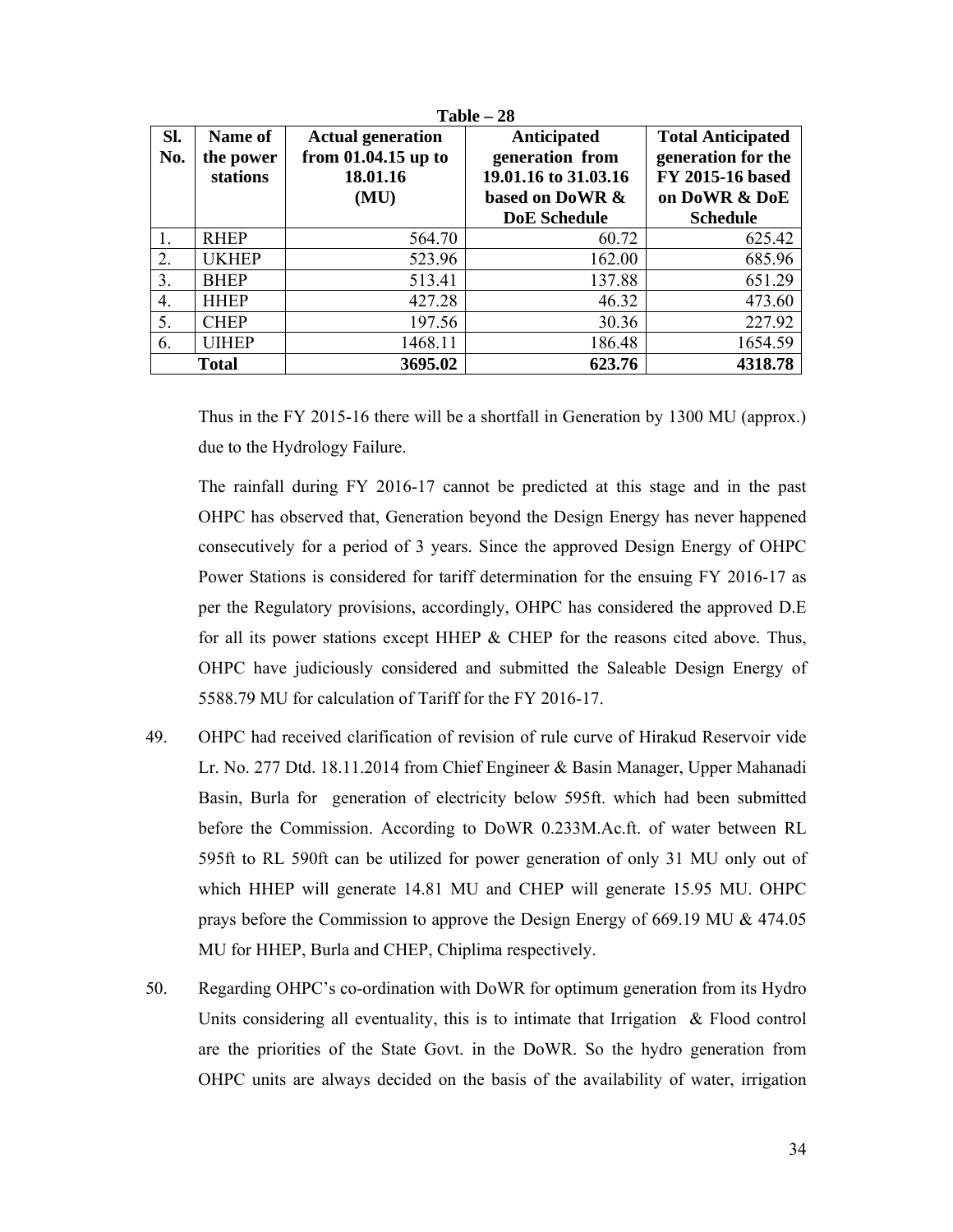requirement and peak load requirement of power in co-ordination with DoE, DoWR, GRIDCO and SLDC.

## **O&M Expenses**

51. A comparative statement on Actual O&M Expenses of OHPC against the Approved O&M Expense is shown in the Table below:

|         |                                                      | (Rs, Cr.)          |
|---------|------------------------------------------------------|--------------------|
|         | Sl. No. Financial Year   O&M approved   Actual O & M |                    |
|         | in ARR                                               | <b>Expenditure</b> |
| 2010-11 | 208.92                                               | 212.07             |
| 2011-12 | 210.97                                               | 224.69             |
| 2012-13 | 221.18                                               | 249.95             |
| 2013-14 | 216.67                                               | 233.62             |
| 2014-15 | 294.46                                               | 254.87             |

**Table – 29 O&M Expenses** 

Since MHEP (Jt.) Scheme is an inter-state project, OHPC has considered the O&M escalation rate of 6.64% as per CERC norms. However, the Commission may take a suitable decision on the matter while approving the Tariff of OHPC for FY 2016-17.

## **Development of New Hydro Projects**

52. OHPC will consider for development of large hydro project only after decision on construction of multipurpose dam is taken by DoWR as it involves flood control, irrigation, submergence of villages with R&R, forest and environment issues.

# **Determination of ARR**

53. The norms adopted by OERC in determining the ARR & Tariff of OHPC Power Stations for the FY 2015-16 have been considered by the OHPC for computation of ARR & Tariff for FY 2016-17. The effect of the State Govt. decision in Dept. of Energy vide Notification No.5843 dtd.03.07.2015 regarding principal & interest repayment on Restructured Govt. investment at UIHEP, Convertible Bond issued by OHPC for Rs.766.20 Cr. converted to loan and RoE on Rs 300 Cr relating to Old Power Stations effective from the FY 2015-16, have been considered for calculation of ARR & Tariff of OHPC Power Stations for FY 2016-17.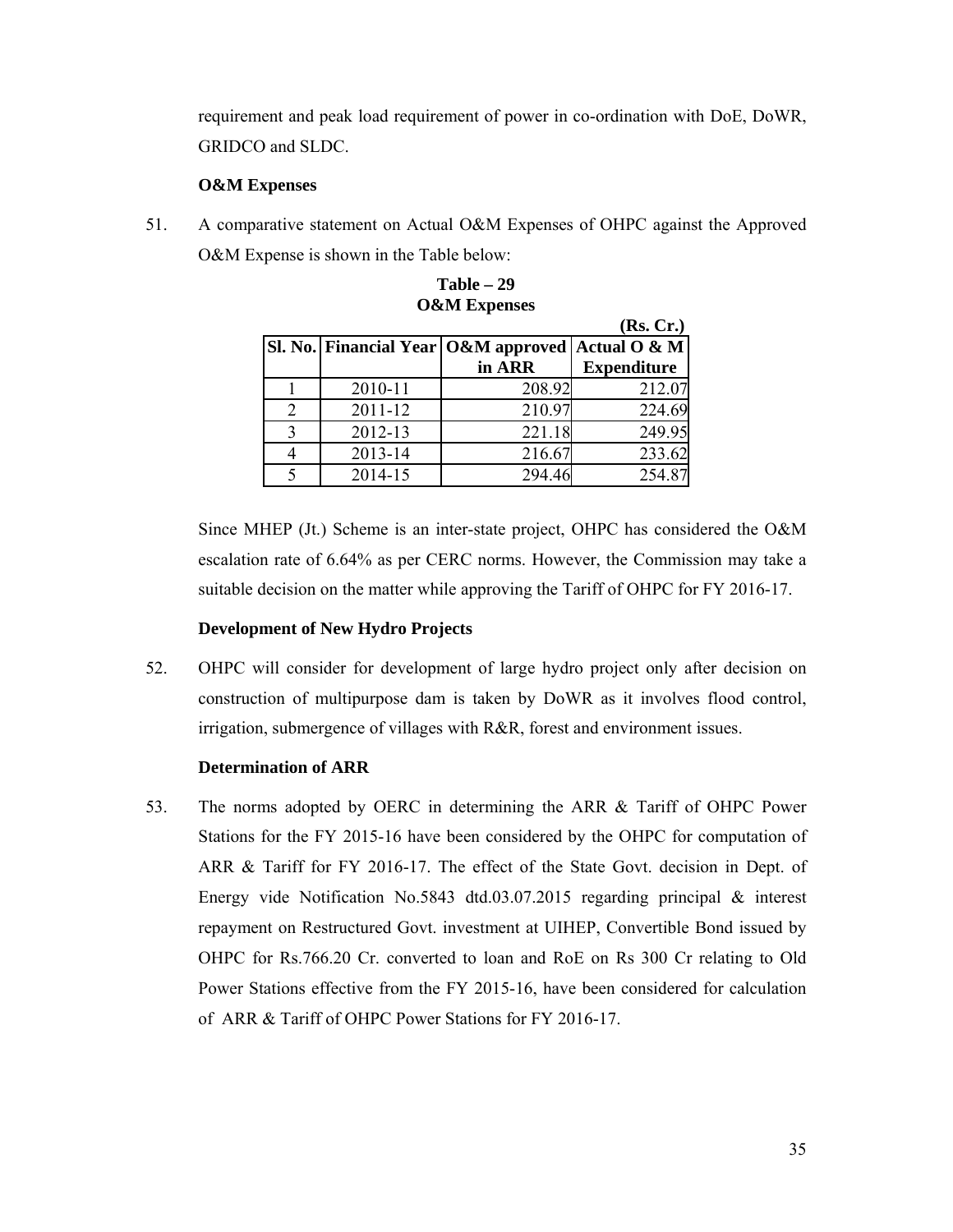# **NAPAF**

54. The statement of the objector that, "the NAPAF of OHPC power stations are shown very less, resulting less estimation of Design Energy and sale of power" is incorrect, since in case of Hydro power stations in two part tariff regime NAPAF is fixed for recovery of Capacity Charges (i.e.50% of ARR) considering the availability of the Machines but not meant for estimation of Design Energy & Sale of power.

# **ERPC**

55. The Commission at clause no.138 of the final tariff order of OHPC for the FY 2015- 16 has observed as follows:

> "*The Commission does not approve the reimbursement claim of OHPC for the period from FY 2006-07 to FY 2013-14 at present and only approves Rs.0.16 Cr. contribution to ERPC for the FY 2015-16."*

Thus, the Commission had not disapproved the OHPC claim of reimbursement of the contribution made to ERPC fund for the period FY 2006-07 to FY 2013-14 but had deferred the same. Further, both OHPC & GRIDCO have agreed at Clause No. 11.5.2(Levies, Taxes, Duties etc.) of the long term PPA that any payment made to the Statutory Bodies/ Authorities of Electricity shall be reimbursed by GRIDCO.

## **Income Tax**

56. There would be heavy impact as advance tax in each quarter is to be paid irrespective of payment received from GRIDCO. The Commission may consider the suggestion and direct GRIDCO to reimburse the quarterly advance tax, on receipt of deposited challan copies from OHPC.

But at present, OHPC is getting the reimbursement of Income Tax paid in FY 2014- 15 in FY 2016-17 after a gap of two years which leads to loss of interest for the above period. Further, it may be noted that OHPC is now making normal income tax payment instead of minimum alternate tax (MAT) since 2014-15.

## **Joint Ventures**

57. OHPC has formed joint venture companies with OTPCL, BWCL, and OCPL. The details of expenditure may be collected from these companies directly. However, the Investment made by OHPC till December 2015 in these JV companies is furnished below.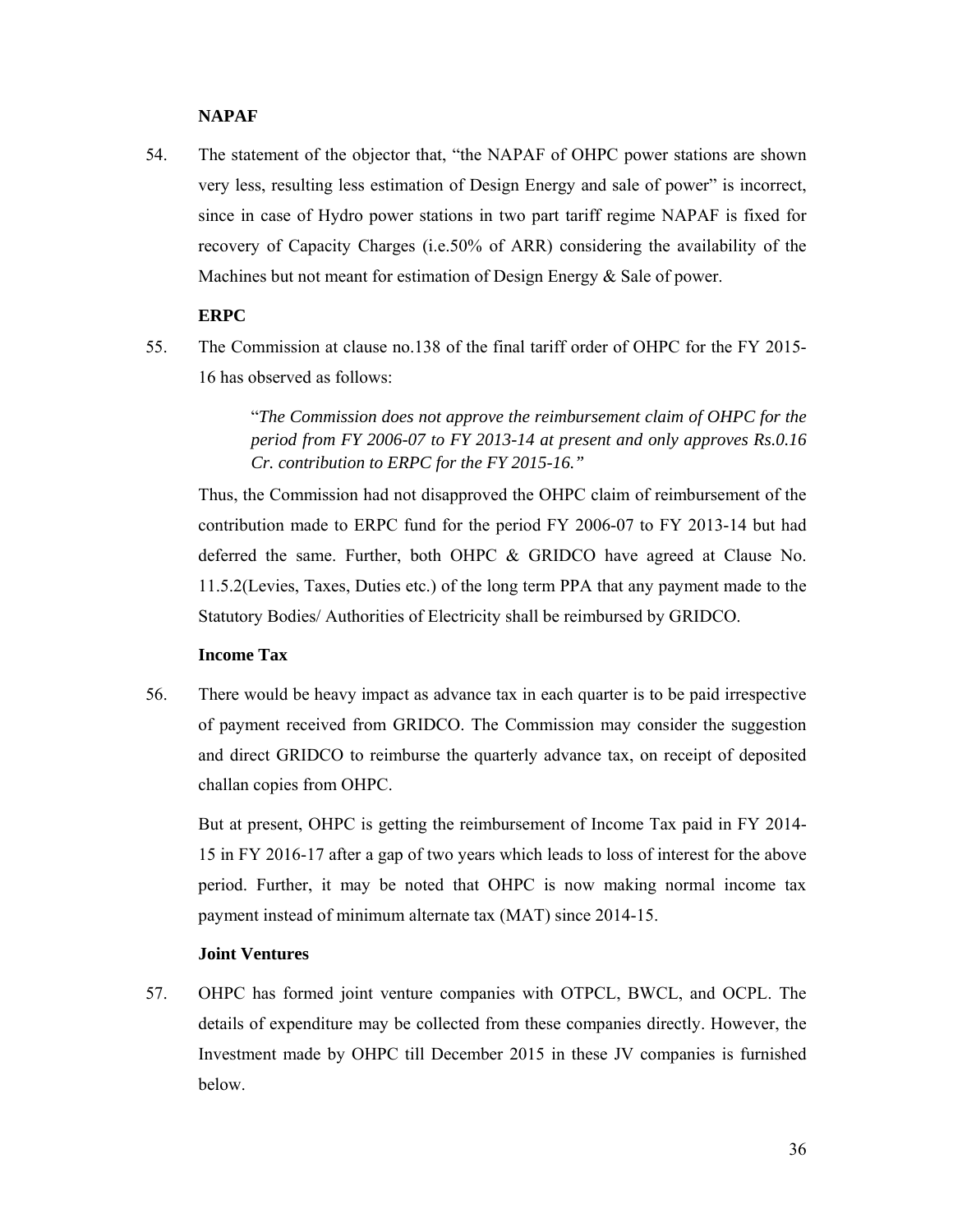OTPCL : Rs.114.2047 Cr. BWCL : Rs.10 Cr. OCPL : Rs.0.0245 Cr.

#### **VIEWS OF CONSUMER COUNSEL (Para 58)**

- 58. On behalf of WISE, Pune the Consumer Counsel made a presentation on the Analysis of ARR and tariff filing of OHPC for FY 2016-17. The Consumer Counsel's observations/suggestions are elaborated below.
	- (i) Comparative analysis of ARR approved by the Commission for FY 2015-16 to that of the proposed ARR for FY 2016-17 reveals that the ARR is proposed to be increased by 73.20%.
	- (ii) OHPC has proposed a slight reduction in Design Energy for FY 2016-17 to 5588.79 MU from approved Design Energy of 5619.24 MU for FY 2015-16. This proposal for reduction in Design Energy should be scrutinized before approval of Design Energy for FY 2016-17.
	- (iii) According to Clause No. 4.5  $&$  4.6 of OERC (Terms and conditions for determination of Generation Tariff) Regulations, 2014 the Return on Equity shall be computed  $@16%$  of the equity amount. Further, RoE on equity base as calculated on the value of new capital addition only may be considered in the ARR.
	- (iv) The consumer counsel noted that the OHPC has claimed interest on normative loan for its various power stations. Normative loans are notional loans and thus the consumer counsel requests the commission to defer some of the loans to reduce OHPC tariff. Designation of accumulated interest as regulatory asset and pass the same on tariff may not be allowed.
	- (v) The consumer counsel requested the Commission that as per revised norms, capital cost has been considered as depreciation. The loan repayment approved by Hon Commission should be allowed as depreciation.
	- (vi) The consumer counsel noted that the Commission may consider the interest accumulated on Govt Loan and Normative loan of UIHEP in the ARR of OHPC after completion of the Principal repayment of the Govt loan and Normative loan.
	- (vii) OHPC has claimed expenses on O&M following clause no. 4.28 of the OERC (Terms & Conditions for determination of Generation Tariff) Regulation, 2014.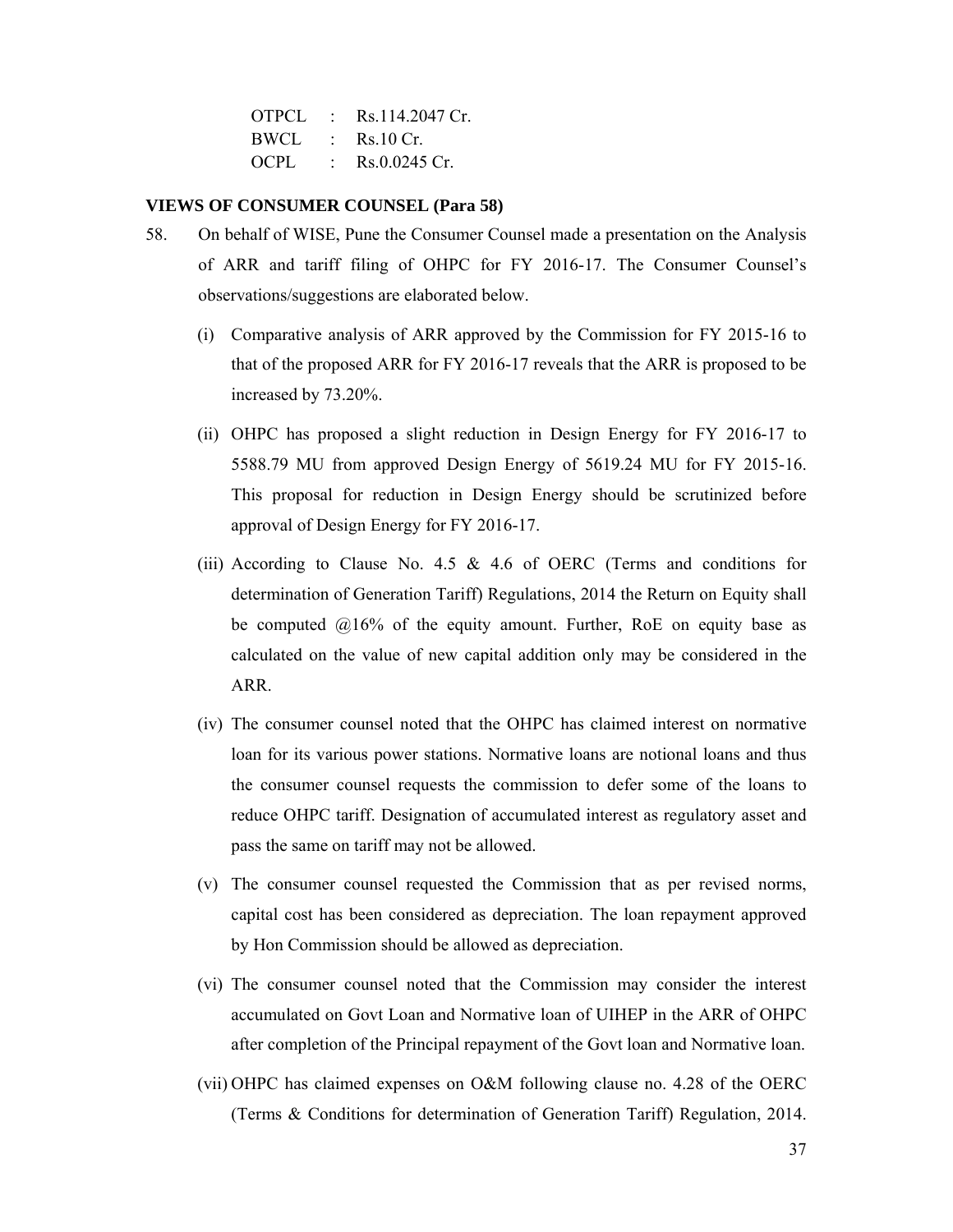Commission had calculated the O&M expenses as per the new generation tariff Regulations, 2014 and escalation  $(2)$ 5.72% may be allowed on the previous years (FY 2015 -16) approved O&M expenses.

#### **OBSERVATIONS OF THE STATE ADVISORY COMMITTEE (SAC)**

59. The Commission convened the State Advisory Committee (SAC) meeting on 18.02.2016. The Members of SAC deliberated on different issues related to power sector and the Annual Revenue Requirement of various licensees. However, no specific view was offered relating to Annual Revenue Requirement and Tariff filing of OHPC.

#### **VIEWS OF GOVT. OF ODISHA**

60. Govt. of Odisha communicated its suggestions/views/comments on various issues involving tariff setting for the year 2016-17 including subsidy / subvention and other important matters having a direct bearing on fixation of tariff for the year 2016-17 vide their letter No.2091 dated 11.03.2016.

#### *x x x x x x 3. Keeping in abeyance of Up-valuation, Moratorium of Debt Service etc:*

*The issue of up-valuation does not figure in case of GRIDCO which does not own any assets. However regarding the issue of up-valuation of assets pertaining to OPTCL, the Government for the time being agrees with the views of the Commission to keep in abeyance the up-valuation of assets, such a benefit cannot go indefinitely. However, considering the present difficult situation, the Govt. agrees to extend the status-quo on up-valuation till 2016-17.* 

*As regards to assets, OHPC has considered the effect of convertible bond worth of Rs.766.20 crores in line with Deptt. of Energy, Govt. of Odisha Notification No.5843 dtd. 03.07.2015 wherein it has been mentioned to treat the entire amount of Rs.766.20 crore as loan bearing interest @7% w.e.f. 2015-16.* 

*As stated by OHPC, they have considered the interest impact along with loan repayment for the financial year 2015-16 and 2016-17 with a repayment period of 15 years starting from the financial year 2015-16. Therefore the interest along with principal repayment of the convertible bond in respect of different old power stations as submitted by OHPC in its ARR for the FY 2016-17 should be considered.*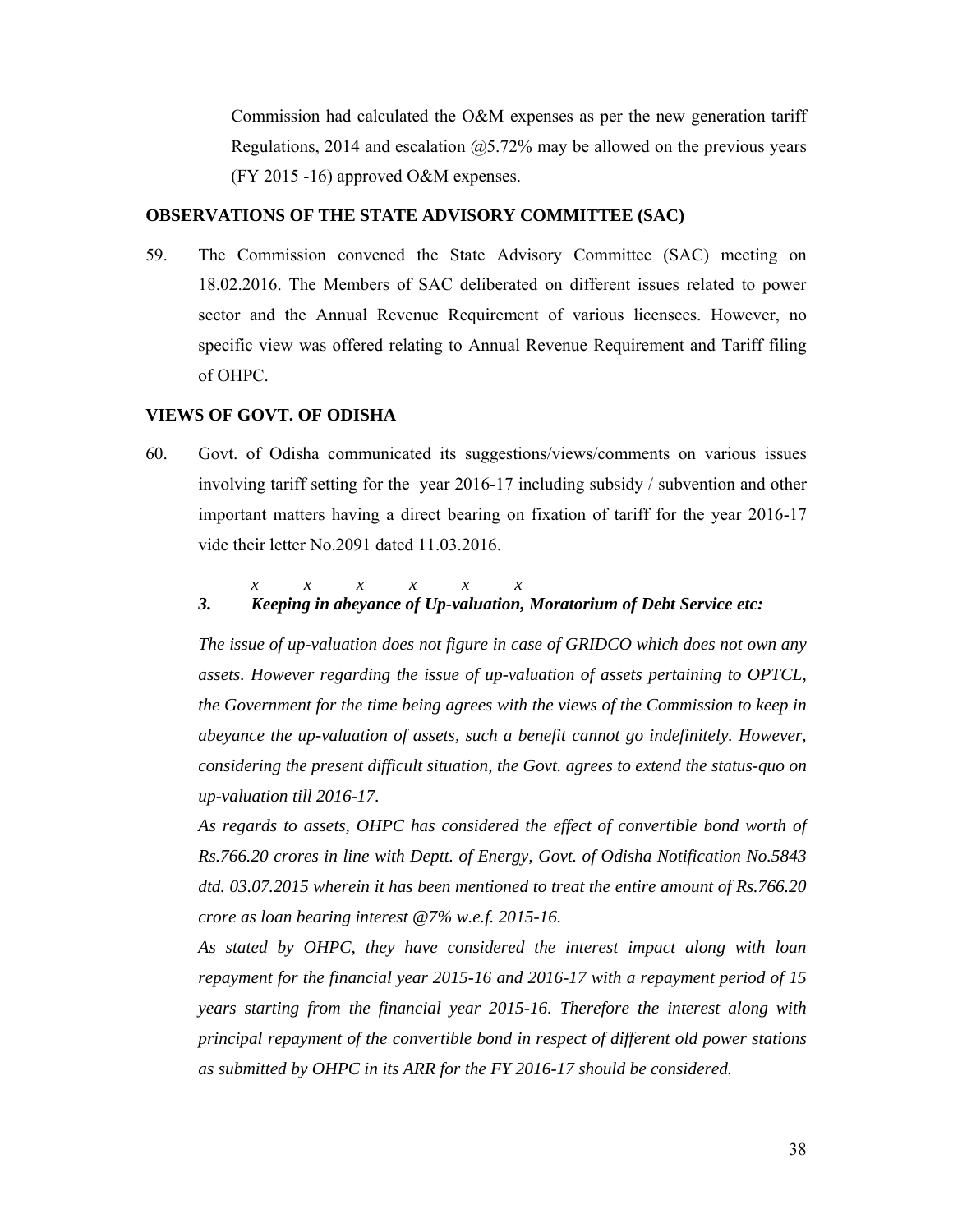*Regarding moratorium of debt services of OHPC, it can be stated that moratorium of debt service have been allowed by Govt. for both repayment of loan and payment of interest for UIHEP Govt. Loan. The State Govt. vide notification dtd. 06.01.2010 is of the view that, the State Govt. investment actually made in Upper Indravati Project, excluding the normative equty, should yield return to the State Govt. w.e.f. FY 2010- 11 after clearance of loan liabilities of PFC. However, interest @7% should be charged and paid on the investment from FY 2006-07 onwards. Further, the State Govt. vide letter no.4323 dtd.31.05.2014 has suggested Hon'ble Commission to include both payment of interest and repayment of principal in the ARR of UIHEP. In view of above, Hon'ble Commission may include both payment of interest and repayment of principal in the ARR of UIHEP. The interest w.e.f. 2006-07 to 2016-17 may be kept as Regulatory Assets of OHPC to be paid in future tariff.* 

*x x x x x x 5. OHPC Machine Availability:* 

*The Power Station wise status on the availability of OHPC generating units are as follows:* 

- *(a) BHEP: All the Units are available except Unit No.1 which is under forced outage due to thrust bearing problem which will be replaced during the Renovation & Modernisation works to be taken up shortly.*
- *(b) HHEP: All the Units are available except Unit No.6 which is under forced outage but now taken under R, M&U works with effect from 16.10.2015.*
- *(c) CHEP: All the Units are available except Unit No.3 which has been taken under R&M from 15.10.2015.*
- *(d) UKHEP: All the Units are available except Unit No.1 which is under planned outage due to Capital Maintenance work from 29.07.2015 and expected to be back into service by May 2016.*
- *(e) UIHEP: All the Units are available except Unit No.3 which is under planned outage due to Capital Maintenance work from 26.11.2015 and expected to come back into service by 20.04.2016.*
- *(f) RHEP: All the Units are available except Unit No.2 which is under planned outage due to Annual Maintenance work from 26.11.2015 and expected to be brought back into service by 15.03.2016.*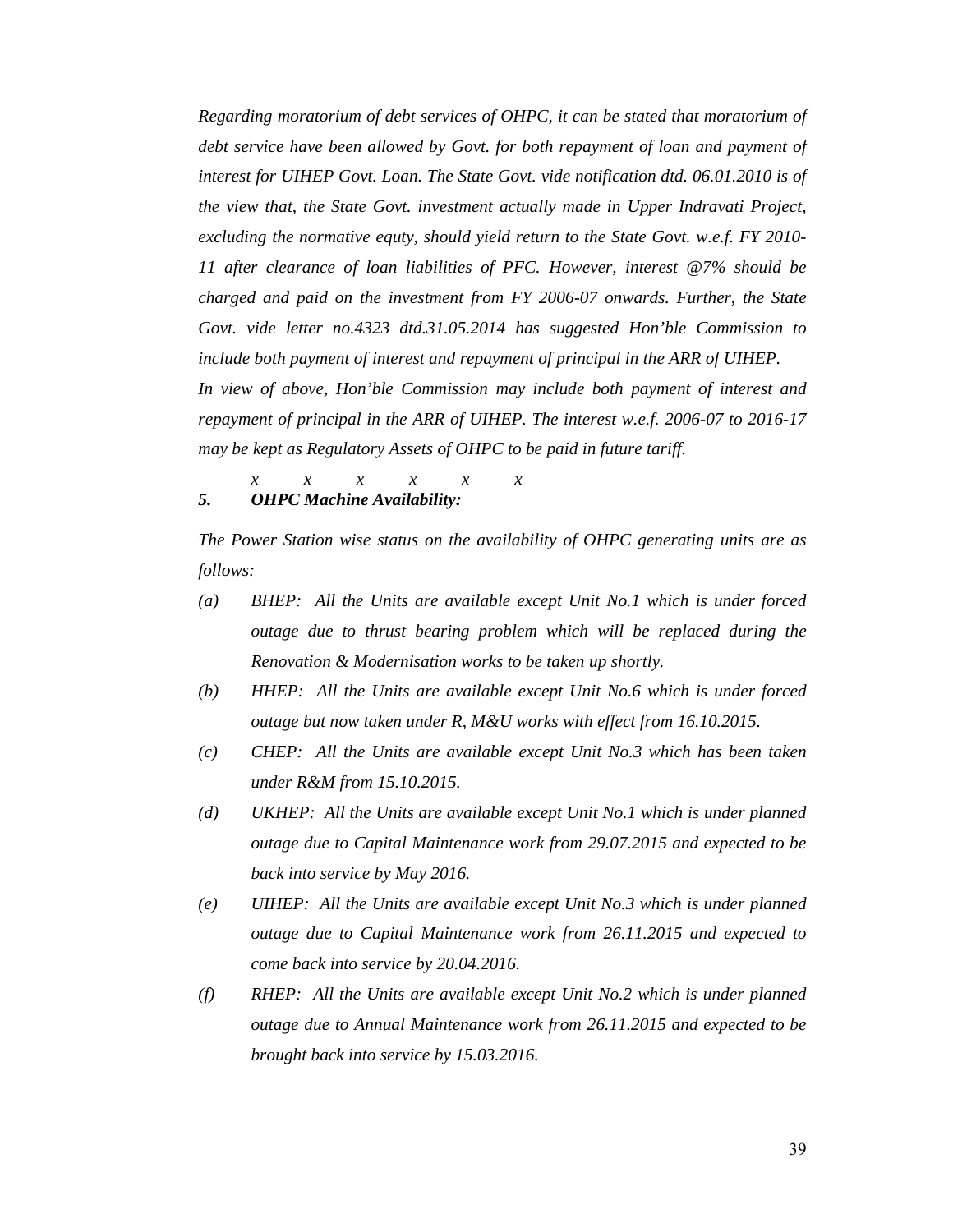*In view of the above, it is observed that only one number of Units at BHEP is under forced outage with will be subsequently taken under R&M work and all other Units mentioned above are under planned shut down and shall be made available as per the schedule.* 

*x x x x x x* 

## *8. OHPC:*

*Energy Department is awaiting response of Water Resource Department regarding not allowing generation beyond the reservoir level of 595 ft of Hirakud Reservoir. However in the 1st meeting of the Committee held on 3.7.2012 on formulation of policy for utilization of water in the reservoir by industrial units and hydro electric project with optimum capacity, it was resolved that due to inadequate pressure in the end reaches of canal below RL 595 ft which is hampering irrigation it was declared that DoWR shall issue necessary circular/letter to OHPC maintaining minimum RL at 595 ft.* 

*x x x x x x* 

# **COMMISSION'S OBSERVATIONS AND ANALYSIS OF OHPC'S PROPOSAL (Para 61 to 115 )**

- 61. The Commission has carefully examined and analysed the proposal of OHPC. The written and oral submissions of the objectors have been considered while determining the tariff. The tariff proposal of OHPC contains technical parameters such as type of hydro stations, Normative Annual Plant Availability Factor (NAPAF), potential of energy generation and financial details like loans, capital cost, calculation of depreciation, interest etc. OHPC has furnished the technical and financial details in respect of each of the old power stations as well as of UIHEP. The station-wise apportionment of capital cost in respect of all these stations has also been provided along with tariff calculations.
- 62. During the course of public hearing, the objectors had raised certain issues having direct impact on tariff of OHPC. Point-wise response was submitted by OHPC. Commission's analysis to the issues related to tariff of OHPC are discussed as under:
	- Power Procurement from OHPC
	- Annual Fixed Cost
	- Two-part Tariff (Capacity Charge & Energy Charge)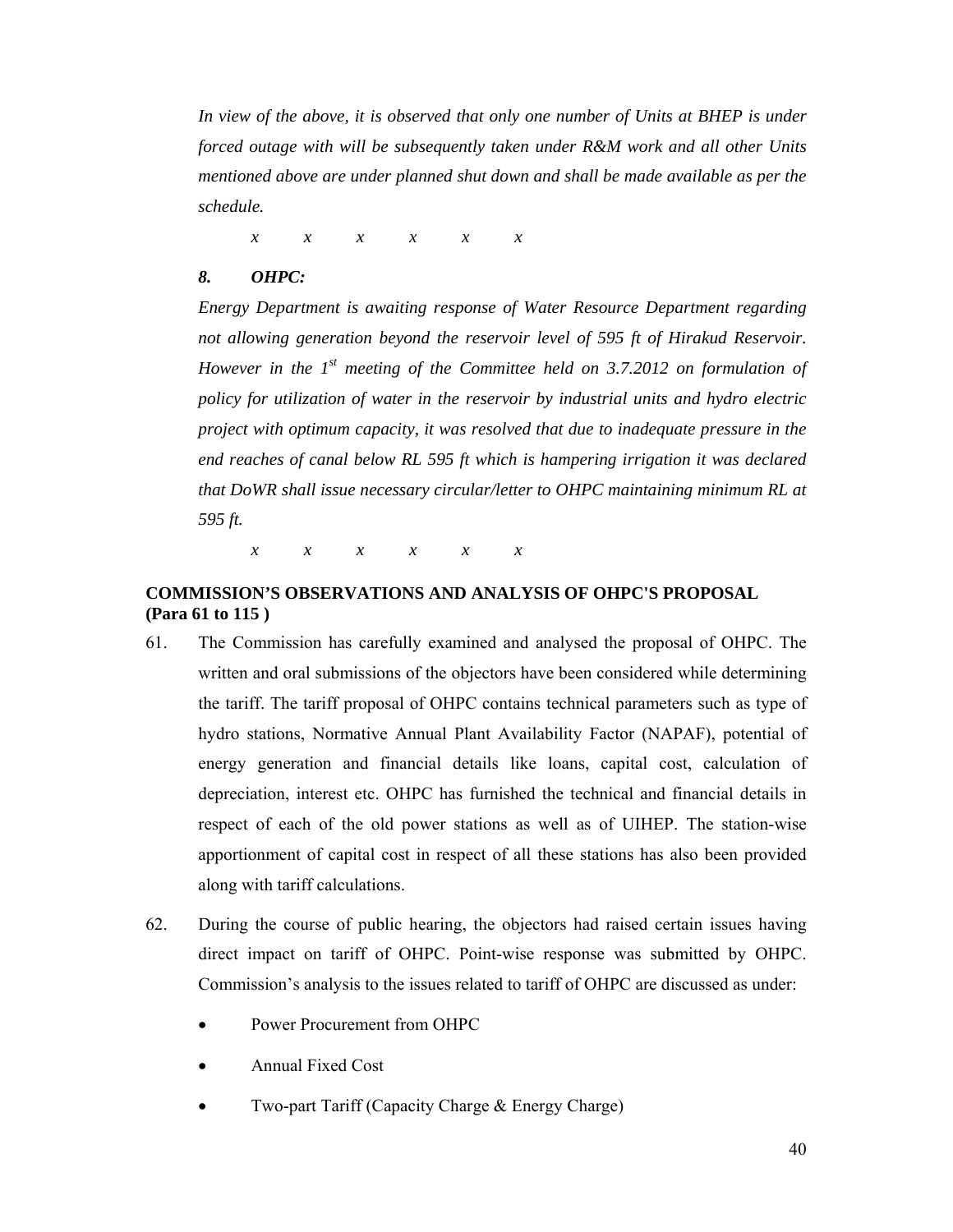- Tariff for Chhatisgarh State Power Distribution Company Limited (CSPDCL)
- Issues relating to Machhkund Hydro Electric Project
- 63. **The Annual Revenue Requirement of OHPC power stations for FY 2016-17 has been determined based on OERC (Terms and Conditions of Determination of Generation Tariff) Regulations, 2014.**

#### **Power Procurement from OHPC**

- 64. The installed capacity of various Hydro Stations owned by Orissa Hydro Power Corporation (OHPC) was 2062 MW as on  $1<sup>st</sup>$  of April 2013 including Odisha share of Machhkund. Subsequently, for the FY 2013-14 after 15.06.2013 the installed capacity has been reduced to 2007.00 MW due to de-rating of capacity of units of HHEP, Burla from 275.5 MW to 220.5 MW in Unit No. 5 & 6 in line with Commission's order dt.26.12.2012 and 02.07.2013 passed in Case No.31/2011 & Case No.09/2013.
- 65. As per Commission's order at 107 to 109 in Case No.65/2014 the installed capacity of OHPC was taken as 2008.50 MW for the FY 2015-16.

OHPC has already started the R&M of Unit -3 of CHEP, Chiplima with effect from 15.10.2015 with a completion period of 20 months. Therefore, as the Installed Capacity for CHEP, Chiplima from 16.10.2015 has been considered as 48 MW as per the Clause 4.1.3 of the approved PPA executed between GRIDCO  $\&$  OHPC read with Order dated 31.03.2014 in Case No. 62 of 2013 of the Commission**.**

OHPC has also started the RM & U of Unit – 5 & 6 of HHEP, Burla as per the Order dated 31.03.2014 in Case no. 67 of 2013 of the Commission. The Zero date of these Units of HHEP, Burla is reckoned from 16.10.2015 with a completion period of 30 months (21 months for Unit-6, 18 months for Unit-5 with some overlap period). OHPC has considered 210.5 MW as the Installed Capacity of HHEP, Burla from 16.10.2015 since Unit-6 will be under RM & U and Unit–5 will be available for generation at 10 MW out of the combined capacity of 20 MW. Subsequently Unit-5 is planned to be under RM & U from 16.10.2016. Therefore, it considers 200.5 MW as Installed Capacity during the overlapping period as per the Clause 4.1.3 of approved PPA as per Order dated 31.03.2014 in Case No. 67 of 2013 of the Commission.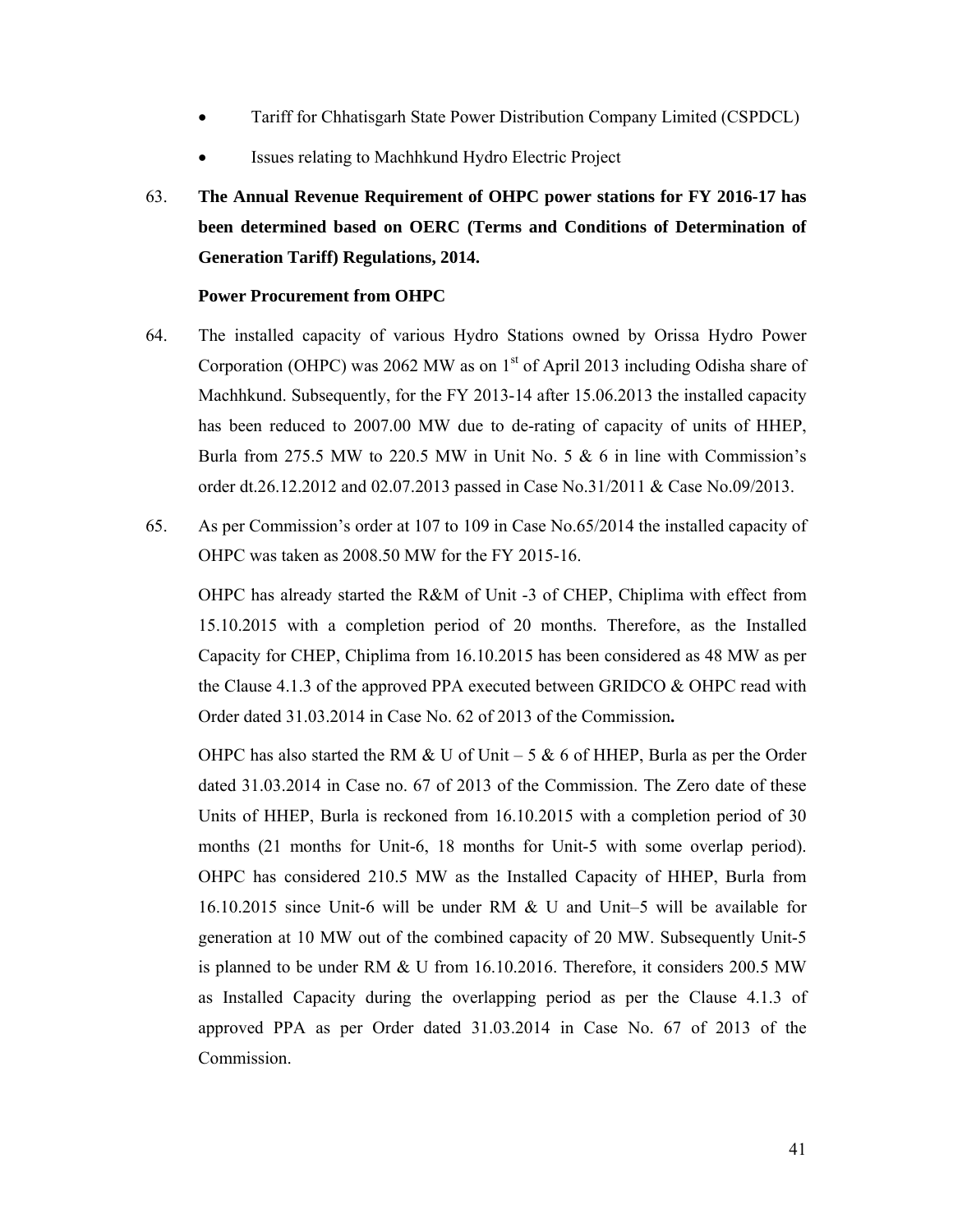- 66. Accordingly, the installed capacity of different generating stations of OHPC for the FY 2015-16 and the proposed capacity for FY 2016-17 as furnished in Table No.1 of this order is approved by the Commission. Installed capacity, as presented in this Table shall also be taken into consideration for computation of PAFM.
- 67. Auxiliary energy consumption for surface hydro electric power generating stations with static excitation system is considered at 0.5% of energy generated. Transformation loss from generation to transmission voltage is to be calculated at 0.5% of energy generated. Accordingly, energy sent out from the generating stations of OHPC is to be determined deducting 1% on gross generation. Accordingly, GRIDCO has considered 5501.66 MU of availability from OHPC hydro stations including Machhkund as per the generation plan submitted by OHPC after deduction of 16.60 MU of allocations to CSEB from Hirakud Power Station and 0.5% auxiliary consumption and 0.5% transformation loss. The Commission accepts the norms adopted by OHPC in respect of auxiliary consumption and transformation loss as they are in line with the Regulatory provisions. Also the Commission accepts the allocation of 16.60 MU to CSEB from Hirakud Power Station by OHPC.
- 68. OHPC has furnished an approximate monthly generation programme for its different units to GRIDCO for the FY 2016-17. GRIDCO has projected the power purchase from OHPC stations based on the latest generation plan submitted by OHPC for its different stations. The design energy of OHPC old stations as proposed by OHPC is 3646.41 MU for FY 2016-17 due to reduction of generation arising out of lower MDDL of Hirakud reservoir being maintained at 595 ft. instead of 590 ft. resulting in reduction of design energy in HHEP, Burla and CHEP, Chiplima. The Commission does not accept the proposal for reduction in design energy proposed by OHPC for this station Burla from 684.00 MU to 669.19 MU and of Chiplima from 490.00 MU to 474.05 MU in view of its order dtd. 30.01.2013 in Case No.121/2009. In absence of any confirmatory Govt. notification in support of reduction of MDDL from 595 ft. to 590 ft., the Commission does not recognize the decline in generation proposed by OHPC for Chiplima and Hirakud. GRIDCO has projected 5516.30 MU of power to be purchased from OHPC during 2016-17.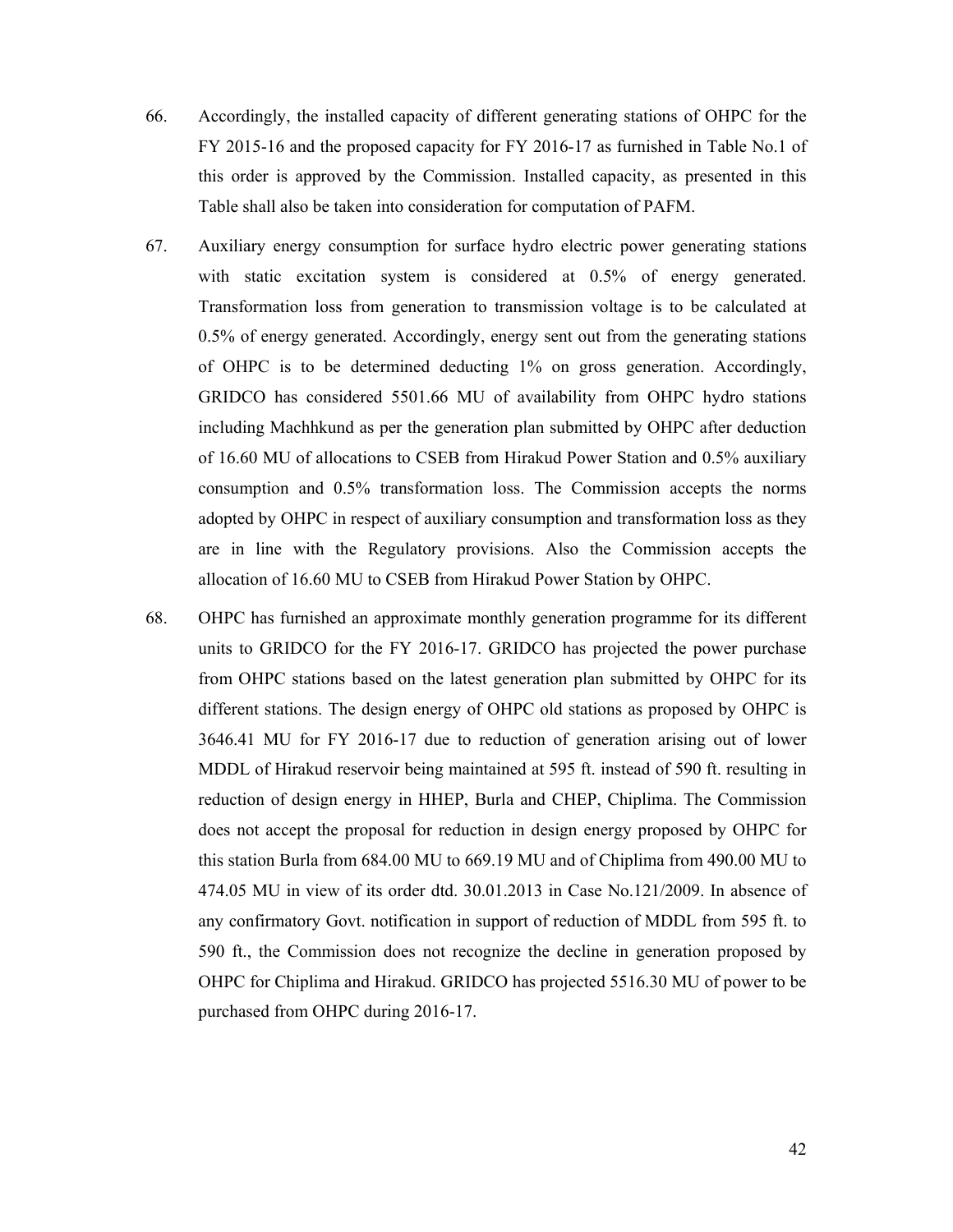#### **Machhkund**

- 69. This hydro power station is a joint venture of Government of Odisha and Andhra Pradesh with an installed capacity of 120 MW (i.e.17 MW  $x$  3 = 51 MW and 23 MW  $x$  3 = 69 MW). Therefore, the 30% Odisha share from MHEP amounting to 36 MW has been considered for computation of total Installed Capacity of OHPC with the design energy of 525 MU. Machhkund is in operation in synchronization with Southern Grid and power from Machhkund is being availed by Odisha through radial system. The drawl of 262.50 MU (50%) is proposed by GRIDCO is based on the supplementary agreement between above parties. The Commission, therefore, approves 262.50 MU to be drawn from this station during 2016-17.
- 70. The Commission's approval of power to be purchased by GRIDCO for FY 2016-17 sent out from various stations of OHPC is given in the table below:-

| <b>Hydro Drawal and Projections for 2016-17</b> |                                    |                                        |                                                            |                                                 |  |  |  |  |  |
|-------------------------------------------------|------------------------------------|----------------------------------------|------------------------------------------------------------|-------------------------------------------------|--|--|--|--|--|
| Sl.<br>No.                                      | Name of the HE<br><b>Project</b>   | <b>Design</b><br><b>Energy</b><br>(MU) | <b>Commission's</b><br><b>Approval for</b><br>2015-16 (MU) | <b>Commission's</b><br>Approval<br>2016-17 (MU) |  |  |  |  |  |
|                                                 | Hirakud                            | 684.00                                 | 677.16                                                     | 677.16                                          |  |  |  |  |  |
| 2.                                              | Chiplima                           | 490.00                                 | 485.10                                                     | 485.10                                          |  |  |  |  |  |
| 3.                                              | Balimela                           | 1183.00                                | 1171.17                                                    | 1171.17                                         |  |  |  |  |  |
| 4.                                              | Rengali                            | 525.00                                 | 519.75                                                     | 519.75                                          |  |  |  |  |  |
| 5.                                              | <b>Upper Kolab</b>                 | 832.00                                 | 823.68                                                     | 823.68                                          |  |  |  |  |  |
|                                                 | <b>Total (Old Stations)</b>        | 3714.00                                | 3676.86                                                    | 3676.86                                         |  |  |  |  |  |
| 6.                                              | <b>UIHEP</b>                       | 1962.00                                | 1942.38                                                    | 1942.38                                         |  |  |  |  |  |
| 7.                                              | <b>Machhkund</b><br>(Odisha Share) | 262.50                                 | 262.50                                                     | 262.50                                          |  |  |  |  |  |
|                                                 | <b>Total Hydro</b>                 | 5938.50                                | 5881.74                                                    | 5881.74                                         |  |  |  |  |  |

**Table - 31** 

Thus, the Commission, for tariff purpose, approves the total saleable energy of OHPC power stations (including Machhkund share) at 5881.74 MU.

## **Annual Fixed Cost:**

71. Annual fixed cost of OHPC stations includes interest on loan, depreciation, return on equity, O&M expenses and interest on working capital. These components in turn are again based on the total loan liabilities of OHPC, the equity components and the total fixed assets of OHPC power stations. OHPC in the ARR application has considered the effects of the Notification No. 5843 dated 03.07.2015 issued by the Department of Energy, GoO which is an amendment of SRO No. 256 dtd.01.04.1996 made initially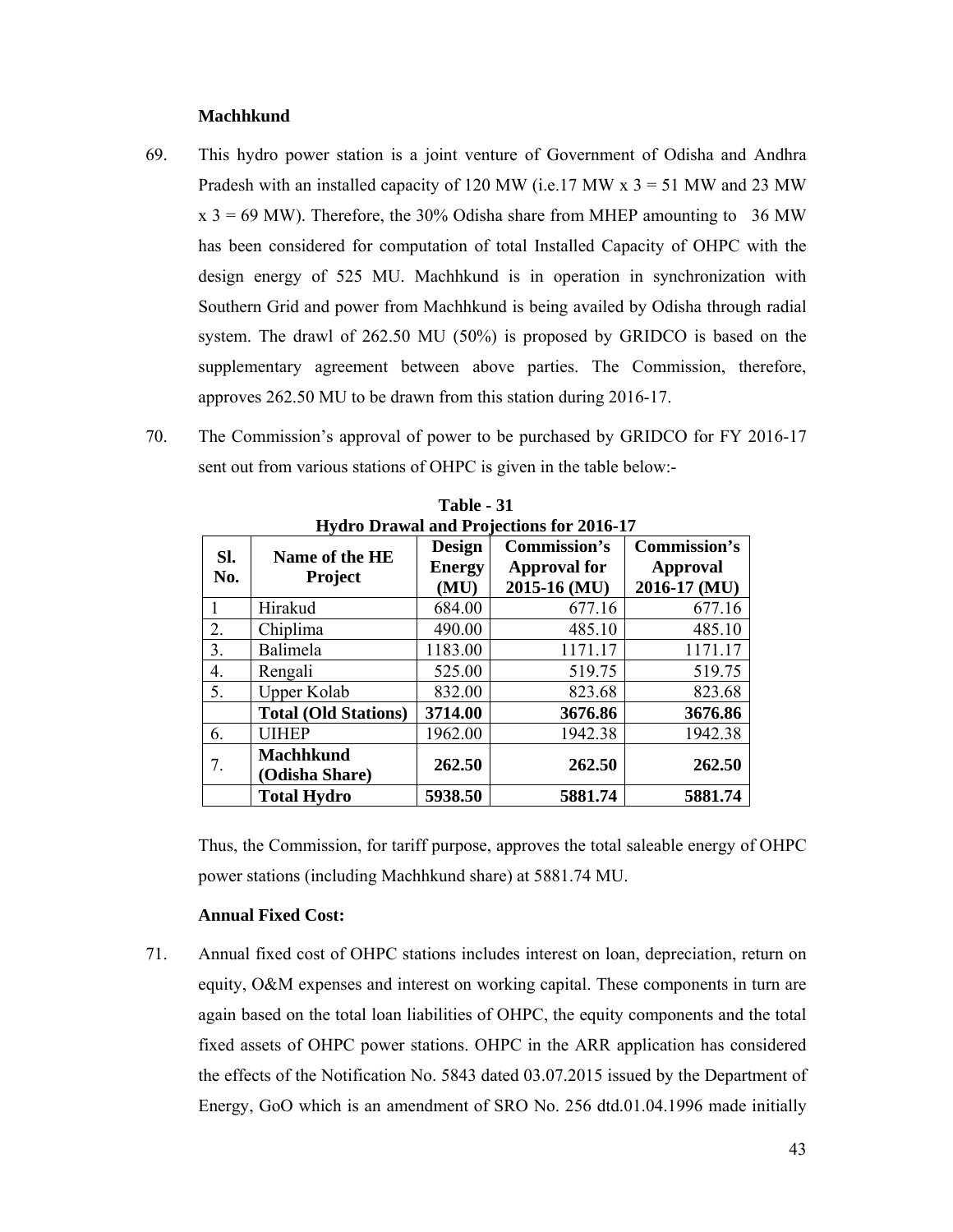through the Office Order No. 3060 dtd.31.03.2015 of the DoE, GoO. In this context, the Commission vide its letter No. JD (FIN)-175/02/1131 dated 11.09.2015 had written to the Govt. seeking clarification thereon. The letter is reproduced below:

*"With reference to the notification of Department of Energy on the subject cited above, I am directed to send the views and comments of the Commission on the modified provision of the transfer notification, notified in exercise of power conferred in sub-section (2), (6) & (7) of section 23 of the Reform Act, 1995 and Rule 5 of the Odisha Electricity Reform (Transfer of Undertaking, Assets, Liabilities, Proceedings and Personnel) Scheme Rules, 1996. The issues are as follows:-* 

*1. Consequent upon the reform in power sector in the year 1996, the assets of OSEB were revalued by Govt. of Odisha and handed over to the Utility GRIDCO & OHPC vide Govt. of Odisha notification S.R.O.257/96 dt.01.4.1996 and S.R.O. No.256/96 dt.01.4.1996 respectively. Among other terms and conditions mentioned in the Notification, Clause 6 states as follows:* 

*"In accordance with section 25(i) of the Orissa Electricity Reform Act, 1995 (Act 2 of 1996) the transfer of properties, interest in properties, rights and liabilities vested as above shall be provisional for a period of twelve months' from the date of this order."* 

*Similarly, Section 25(i) of the Orissa Electricity Reform Act, 1995 provides the following:* 

*"The State Govt. may provide that the transfer in terms of Schemes 23 and 24 shall be provisional for a period of twelve months from the effective date and reserves the right to alter, vary, modify or otherwise change the terms in such a manner as the state govt. may consider appropriate."* 

*From the above provisions in the Reform Act it is evident that any change in terms and conditions of the notification has to be done within a period of twelve months from the date of the notification. In the present case notification made on 01.04.1996 specifying terms and conditions of transfer has become final after 01.04.1997 and binding on all the parties.* 

- *2. Thereafter, the State Government can only transfer and vest the residuary assets, liabilities from time to time in OHPC and GRIDCO as per Rule 5 (i) of Orissa Electricity Reform Act (Transfer of undertakings, assets, liabilities, proceeding and personnel) Scheme Rules, 1996. Since there is no residuary assets and liabilities at present the above rule has no application.*
- *3. The modification made in Odisha Electricity Reform (Transfer of Undertaking, Assets, Liabilities, Proceedings and Personnel) Scheme Rules, 1996 by notification No. 5843 dated 03.07.2015 of Government of Odisha in Para 5 (iii) deals with convertible bonds of Rs.766.20 crores to be issued to State Government by OHPC. This bond pertains to upvalued amount allocated to OHPC in respect of old hydro stations for which the Commission had requested to the Government to keep the same in abeyance. The Commission has also communicated to the Government vide Letter No. 862 dated 12.06.2014 the impact of such upvaluation on tariff.*
- *4. The Commission in its tariff order for FY 2015-16 for OHPC (Para 117) has also categorically stated that keeping in abeyance of upvaluation is a composite*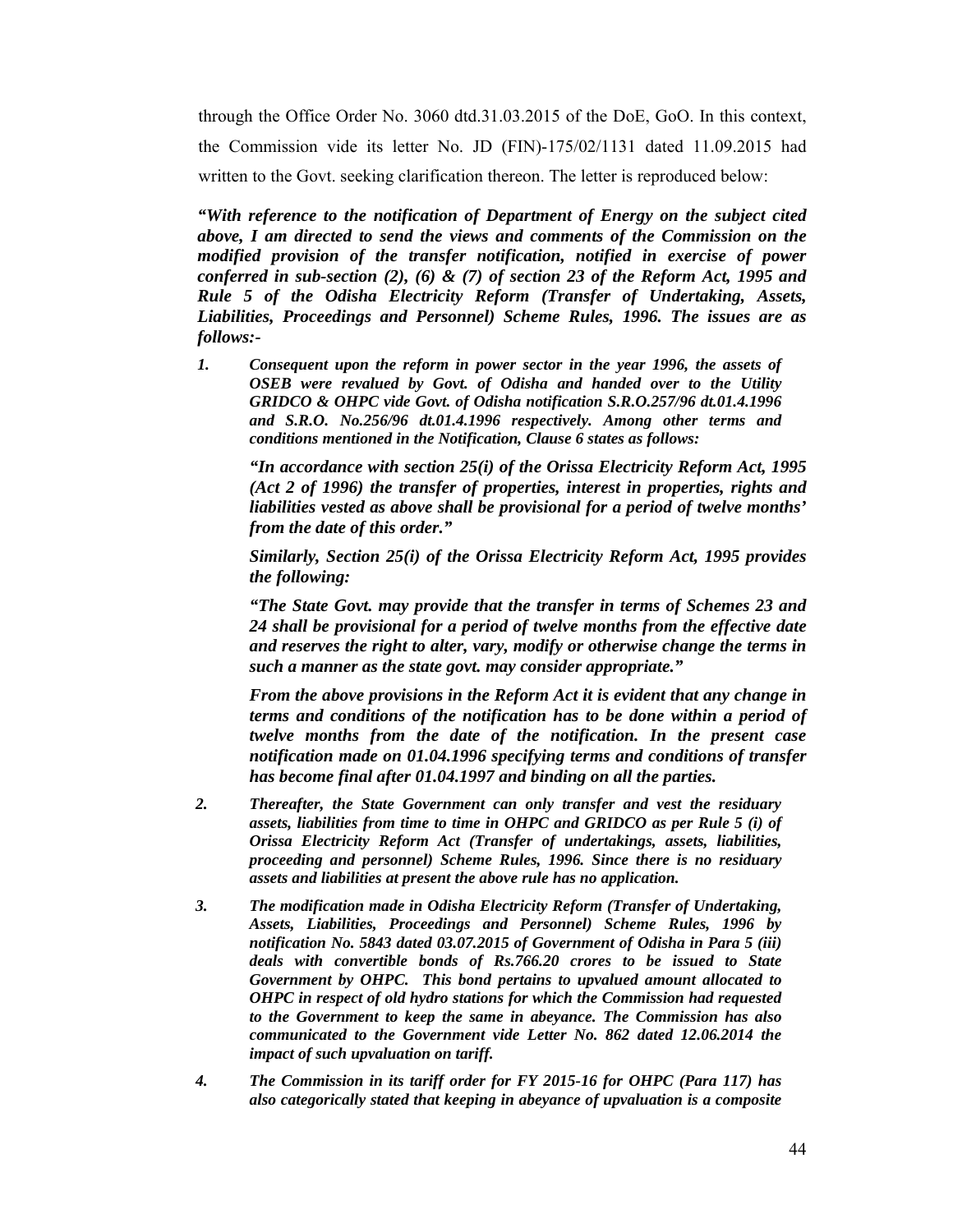*issue applicable to both OHPC and GRIDCO. It cannot be treated in isolation for OHPC only. The Commission advices the State Government to take a view on this as it would have an impact on the overall electricity tariff on the consumers of the State.* 

*5. In view of the statutory provision in Section 25 (i) of the Orissa Electricity Reform Act, 1995 and advice of the Commission in the Tariff Order for FY 2015-16 the State Government may clarify the matter since the same will be considered in ensuing tariff proceeding without further correspondence in this regard."* 

Further, the Commission vide letter No.1621 dtd.21.12.2015 has written to the Govt. of Odisha on avoiding the effect of up-valuation of assets, moratorium of debt services etc. which is as follows:

**x x x x x x** 

*3. Keeping in abeyance of upvaluation, moratorium of Debt Service* 

*Govt. of Odisha extended the benefit of keeping in abeyance of upvaluation of assets and moratorium of debt services upto FY 2012-13 vide letter No. 2404 dated 21.3.2011. Thereafter, the Commission made several correspondences with the Govt. to extend the same benefit from FY 2013-14 onwards so that the effect of upvaluation will not be taken into consideration while determining the tariff. The letter No. in which Commission intimated to Govt. are furnished below:-* 

- *(i) Letter No.4617 dt.28.12.2012*
- *(ii) Letter No.77 dt.16.01.2014*
- *(iii) Letter No.428 dt.13.03.2014*
- *(iv) Letter No.51 dt.13.01.2015*

*The State Govt. in their letter No.4323 dated 31.5.2014 sought information from the Commission on the impact of upvaluation of assets on tariff which had been kept under abeyance. The Commission in response to Govt. letter furnished the summary sheet of impact of upvaluation impact vide No.862 dt.12.6.2014. Reply from State Govt. on this issue is still awaited.* 

*The Commission in its tariff order for FY 2015-16 for OHPC (para 117) categorically stated that keeping in abeyance of upvalution is a composite issue applicable to both OHPC & GRIDCO. It cannot be treated in isolation for OHPC only. The Commission advised the State Govt. to take a view on this as it would have an impact on overall electricity tariff on the consumers of the State.* 

*The State Govt. vide letter No.1808 dt.28.2.2015 (item 3) discussed the issue only in respect of OHPC. In spite of advice of the Commission mentioned in the tariff order of 2015-16 as stated above, State Govt. made Notification vide No.5843 dt.03.7.2015 withdrawing the moratorium on upvalued assets of OHPC. The Commission had sent their views and comments on the above notification vide letter No.1131 dated 11.9.2015(copy attached). The clarification to the letter of the Commission as mentioned above is still awaited. On this issue decision of the Govt. is important for the ensuing year tariff determination for FY 2016-17.*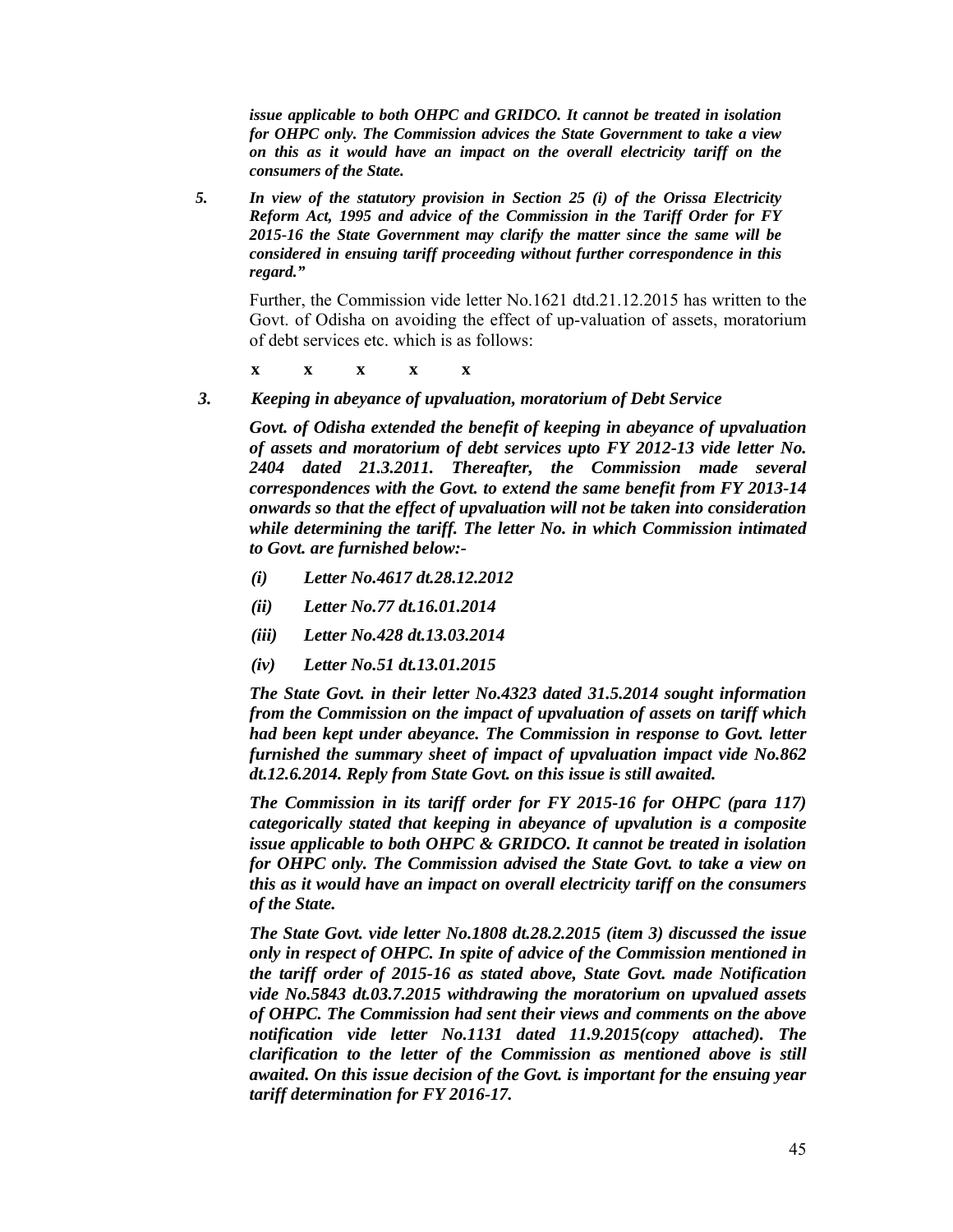*Further, it is pertinent to mention here that, OHPC has filed its ARR application for FY 2016-17 before the Commission on dt.30.11.2015 considering the effect of upvaluation of assets vide notification No.5843 dt.03.07.2015 of the State Govt. In its application OHPC has proposed a total ARR of Rs.799.72 crores at an average cost of generation 143.09 paise/unit as against OERC approval of Rs.463.98 crores at an average cost of 82.57 paise/unit approved for the FY 2015-16. OHPC has proposed an additional requirement of Rs.335.74 crores for FY 2016-17 which will have direct impact on Retail Supply Tariff of the consumers of the state. Govt. should give its views regarding this proposed rise by OHPC.*

**x x x x x x** 

The Government of Odisha in its Letter No. 2091 dated 11.03.2016 has stated that the interest along with principal repayment of the convertible bond in respect of different old power stations as submitted by OHPC in its ARR for FY 2016-17 should be considered.

- 72. In its Annual Revenue Requirement application, OHPC has claimed an amount of Rs.87.88 Cr. towards principal repayment and Rs.103.692 Cr. towards interest payment to Government of Odisha arising out of up-valuation of assets amounting to Rs.766.20 Cr.
- 73. It is necessary at this stage to understand the history of this particular issue. OHPC was formed in the year 1996 by transferring the assets of five nos. of hydro stations of erstwhile OSEB to OHPC and its assets were provisionally valued at Rs.1196.80 Cr. with a provision that final valuation will be made within one year pursuant to the provision of Section 25 (i) of OER Act, 1995. But, the tariff was determined on the basis of historic cost of the assets of OHPC as on01.04.1996 for Rs.479.00 crore as per the Notification No1068 Dtd 29.01.2003 of DoE,GoO. It was also mentioned by the Government that while accepting the provisional valuation, the effect of upvaluation shall be kept in abeyance till the power sector shows a turn around.
- 74. In the meantime the Government vide its notification No. 5843 dated 03.07.2015 upvalued the assets of OHPC and the final valuation was made at Rs.1196.80 Cr. The increase of Rs.766.20 Cr. because of up-valuation was treated by Government as a convertible Government Bond in the hand of OHPC carrying interest @ 7%.
- 75. A letter was issued by the Commission on 11.09.2015 asking for detailed views of the Government since it will have substantial effect on Electricity Tariff of Odisha. The Government on 11.03.2016 has submitted its replies where unfortunately many of the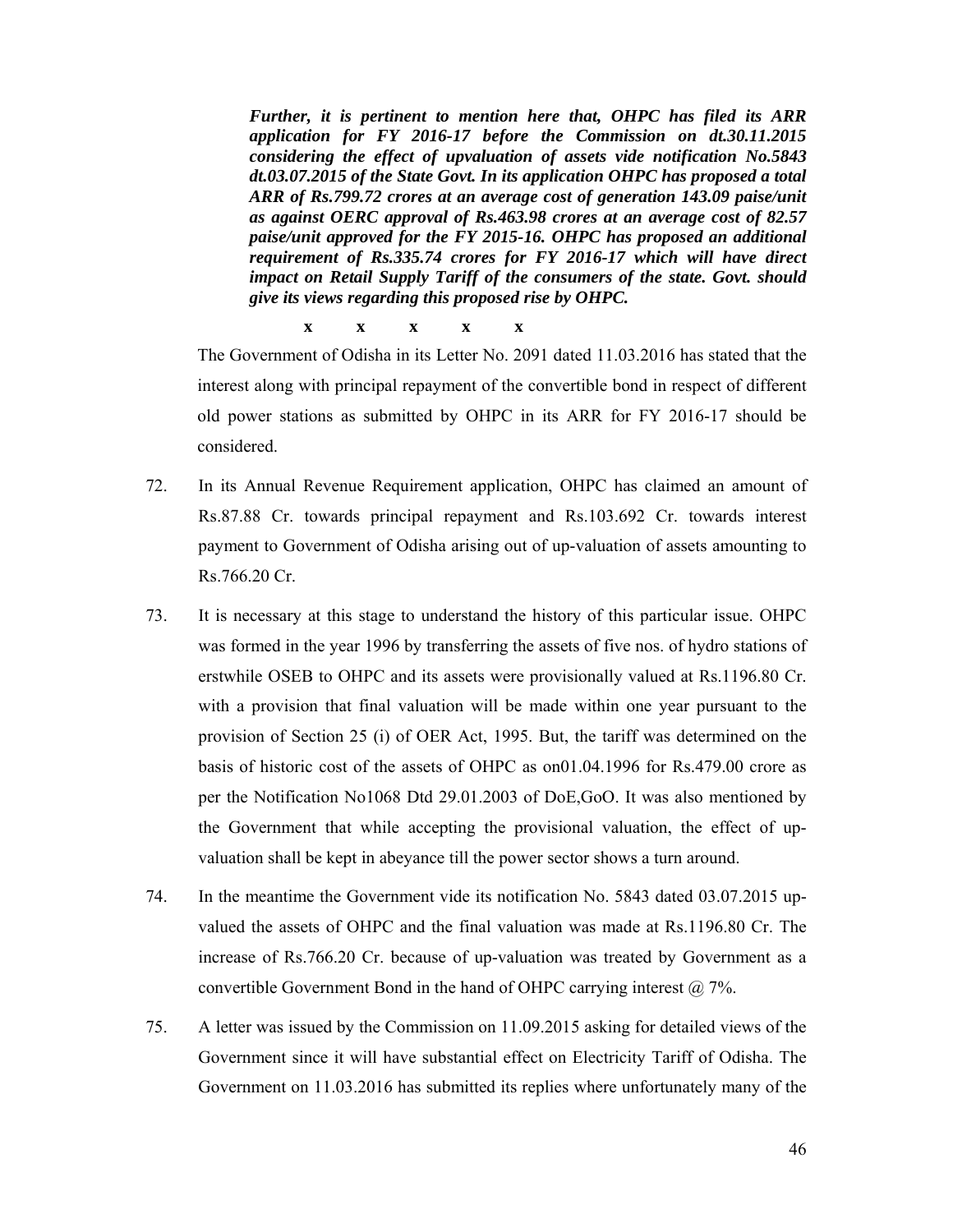issues raised by the Commission have not been addressed. After considering the submission made by OHPC, reply by Government of Odisha and views of objectors the Commission decides as follows:

- (a) The Section 25 (i) of the Orissa Electricity Reform Act, 1995 provides that the transfer in terms of Schemes 23 and 24 shall be provisional for a period of 12 months from the effective date i.e. 01.04.1996. In the present case the notification of up-valuation made on 01.04.1996 specifying terms and condition of transfer has become final after 01.04.1997 and binding on all the parties. Therefore, the Government unilaterally cannot alter the terms and condition of transfer at present.
- (b) The up-valuation of the assets of OHPC and GRIDCO had been kept in abeyance by the Government vide its notification dated 29.01.2003 till the power sector turns around. Therefore, it is not in the larger interest of the State to pass on the effect of up-valuation on the consumers of Odisha by raising electricity tariff.
- (c) The Commission in its tariff order for FY 2015-16 for OHPC has also categorically stated that keeping in abeyance of up-valuation is a composite issue applicable to both OHPC and GRIDCO. Therefore, it cannot be treated in isolation for OHPC only.
- (d) It is an accepted principle under the Electricity Act and the Regulation framed by the Commission that tariff for generating stations has to be made on cost plus basis which means the cost of erection and installation of generating plant is to be considered for determination of tariff. All the plants of OHPC are old and after grant of depreciation the Written Down Value (WDV) of those plants on the date of transfer from OSEB to OHPC must have been much lower than final valuation now made by Government of Odisha amounting to Rs.1196.80 Cr. No data has been furnished either by OHPC or Government of Odisha with supporting evidence to justify the present higher valuation of the assets. The methodology of such valuation has also not been scrutinized by OERC.
- (e) It is found that the present method of tariff fixation of OHPC without considering up-valuation of assets leaves substantial surplus in OHPC from year to year which now stands at Rs.811.00 Cr. This has been invested in fixed deposits earning sizeable interest. In case up-valuation of assets is an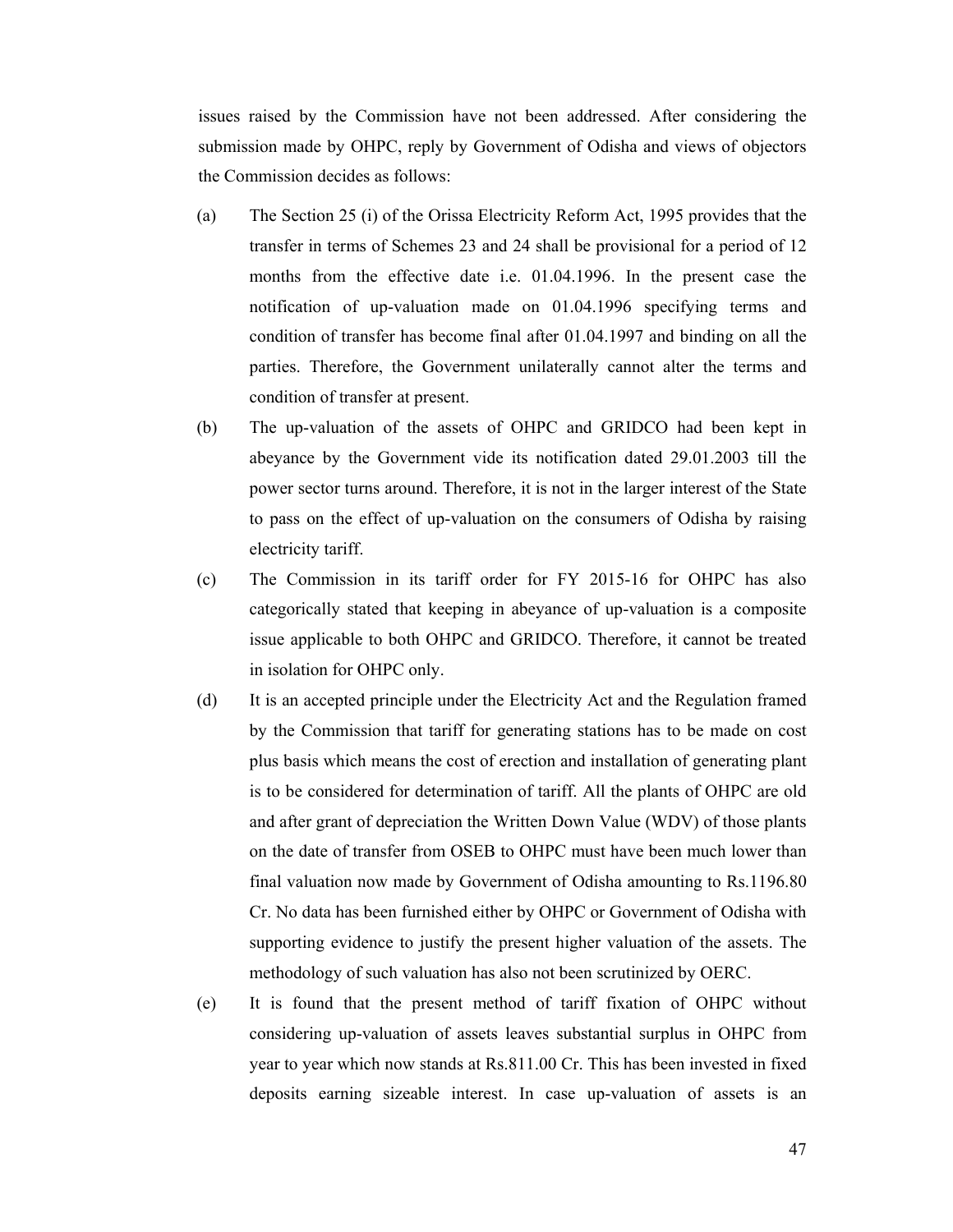accounting and record keeping arrangement between Government of Odisha and OHPC the bond can be serviced from the reserves of OHPC without having any impact on tariff.

In view of the above it is not possible for the Commission to consider the effect of up-valuation of Rs.766.20 Cr. in the form of convertible bonds carrying interest  $\omega$  of 7% at present with respect to the notification of the Government.

76. Thus the impact of Notification No.5843 dtd.03.07.2015 as proposed by OHPC in its ARR application is not taken into consideration while determining tariff for 2016-17 as the same is not in accordance with law and will escalate financial burden on public. There is also no fresh financial infusion to OHPC from Govt. Under such situations the tariff components for FY 2016-17 are determined as follows:

# **Interest on Loan:**

77. The loan liabilities of OHPC consist of State Govt. loan, PFC loans and the Normative Loan. The details of various loan components as proposed by OHPC for the FY 2016-17 is presented above at para 15 and Table Nos.8,9,12 & 13.

# **I. State Govt. Loan**

Capital cost of UIHEP as approved by the Commission earlier is Rs.1194.79 Cr.

The present status of State Govt. loan of UIHEP admitted by the Commission is given in the table below:

|                                                                       | ------  |
|-----------------------------------------------------------------------|---------|
| Original Approved Project Cost                                        | 1195.42 |
| Project cost deducting the infirm power cost                          | 1194.79 |
| 25% Equity                                                            | 298.70  |
| Loan outstanding as on $01.04.2015$                                   | 497.86  |
| Depreciation allowed from 2010-11 to 2015 -16 $\omega$ Rs.30.23 Crore | 181.38  |
| Loan Repayment made till FY 2014-15                                   | 151.15  |
| Balance Outstanding Loan as on 01.04.2014                             | 316.48  |
| Interest claimed for the year 2016-17@, 7%                            | 21.699  |
|                                                                       |         |

**Table - 32**

 **(Rs. Cr.)**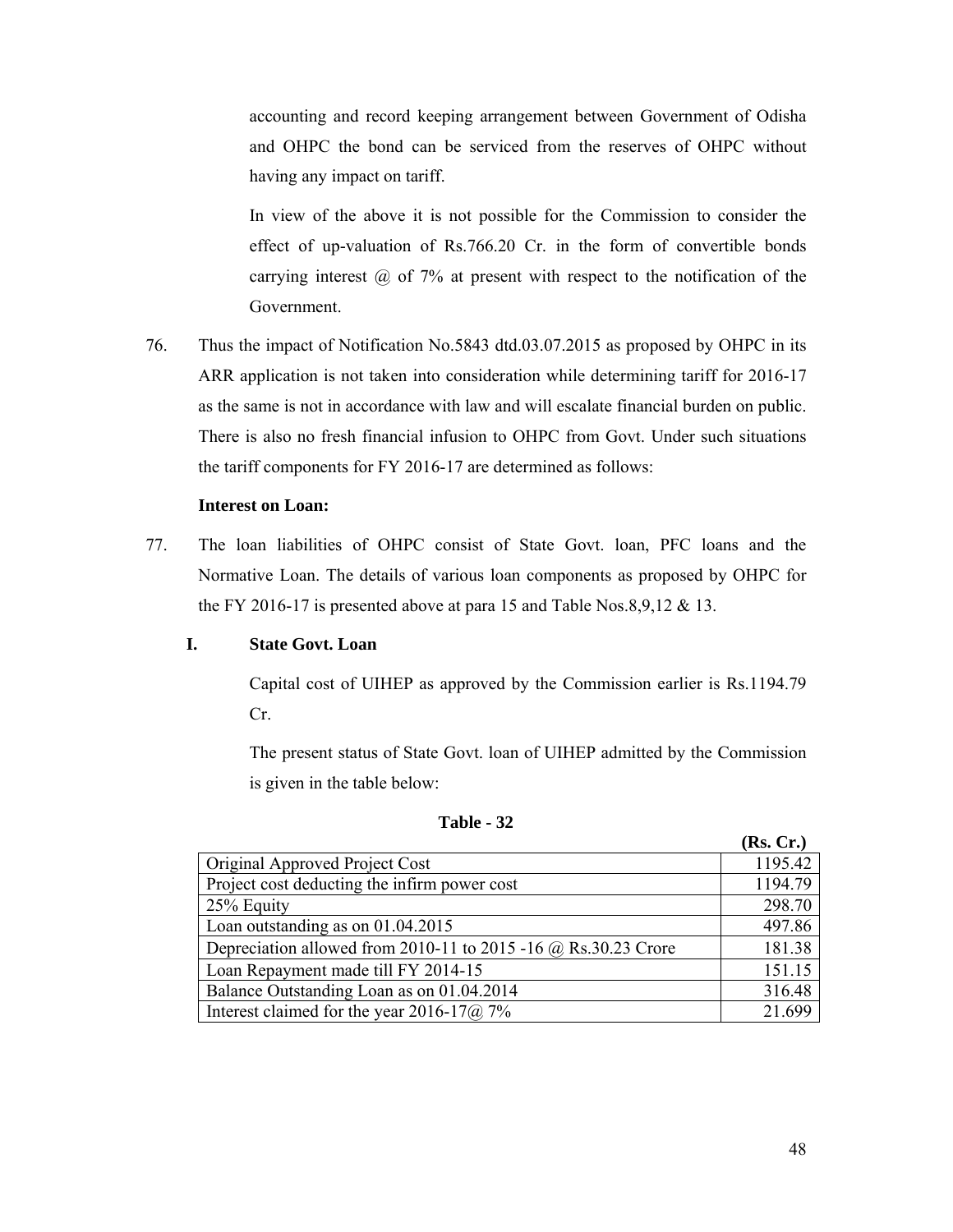OHPC has claimed cumulative interest to be recovered from FY 2006-07 to FY 2015-16 @7% on Rs.522.62 Cr. to the extent of Rs.327.74 Cr. towards UIHEP Govt. loan.

OHPC has prayed the Commission to approve Rs.21.699 Cr. towards interest on Govt. loan of UIHEP in the Tariff for the FY 2016-17.

## **II. PFC Loan:**

The PFC loans were obtained for R&M projects of HHEP, Burla and extension project of BHEP, Balimela as shown below.

| Sl.<br>No. | <b>Name of the Units</b>               | <b>Outstanding loan</b><br>as on 01.04.2016 | <b>Loan Repayment</b><br>for FY 2016-17 | <b>Interest</b><br><b>Repayment for</b><br>FY2016-17 |
|------------|----------------------------------------|---------------------------------------------|-----------------------------------------|------------------------------------------------------|
|            | Unit #3 & #4, Burla   $0.00$ Cr. (INR) |                                             | $0.00 \, \text{Cr. (INR)}$              | 0.00Cr.                                              |
|            | Unit #7 $\&$<br>#8,<br>Balimela        | 2120999.73 (USD)                            | 9.60 Cr. (INR)                          | 0.72Cr.                                              |

**Table - 33 Status of outstanding PFC loan**

OHPC has fully repaid the PFC loan for Unit-3  $\&$  4 of HHEP, Burla by FY 2015-16. The outstanding PFC Loan for Unit-7 & 8 of BHEP, Balimela remains 2120999.73 USD as on 01.04.2016. OHPC has calculated interest on above loan as Rs. 0.72 Cr. for the FY 2016-17 for which approval is sought.

Loss due to FERV & its Reimbursement: On account of repayment of Principal & Interest in Indian rupees in respect of PFC Loan availed in USD for Unit#7 & Unit#8 of BHEP, Balimela, OHPC has incurred a loss of Rs.12.45 Cr. towards payment of principal and Rs.1.45 Cr. towards payment of interest from FY2007-08 to FY 2015-16 due to fluctuation in Dollar to Rupee rate. The total loss amounting to Rs.13.90 Cr. (Principal+ Interest) was due by the end of FY 2015-16, out of which Rs.5.99 Cr. & Rs.4.20 Cr. have already been approved by the Commission in FY 2014-15 & FY 2015-16 respectively. Balance **Rs.3.71 Cr**. is claimed as FERV reimbursement for FY 2016-17 for approval.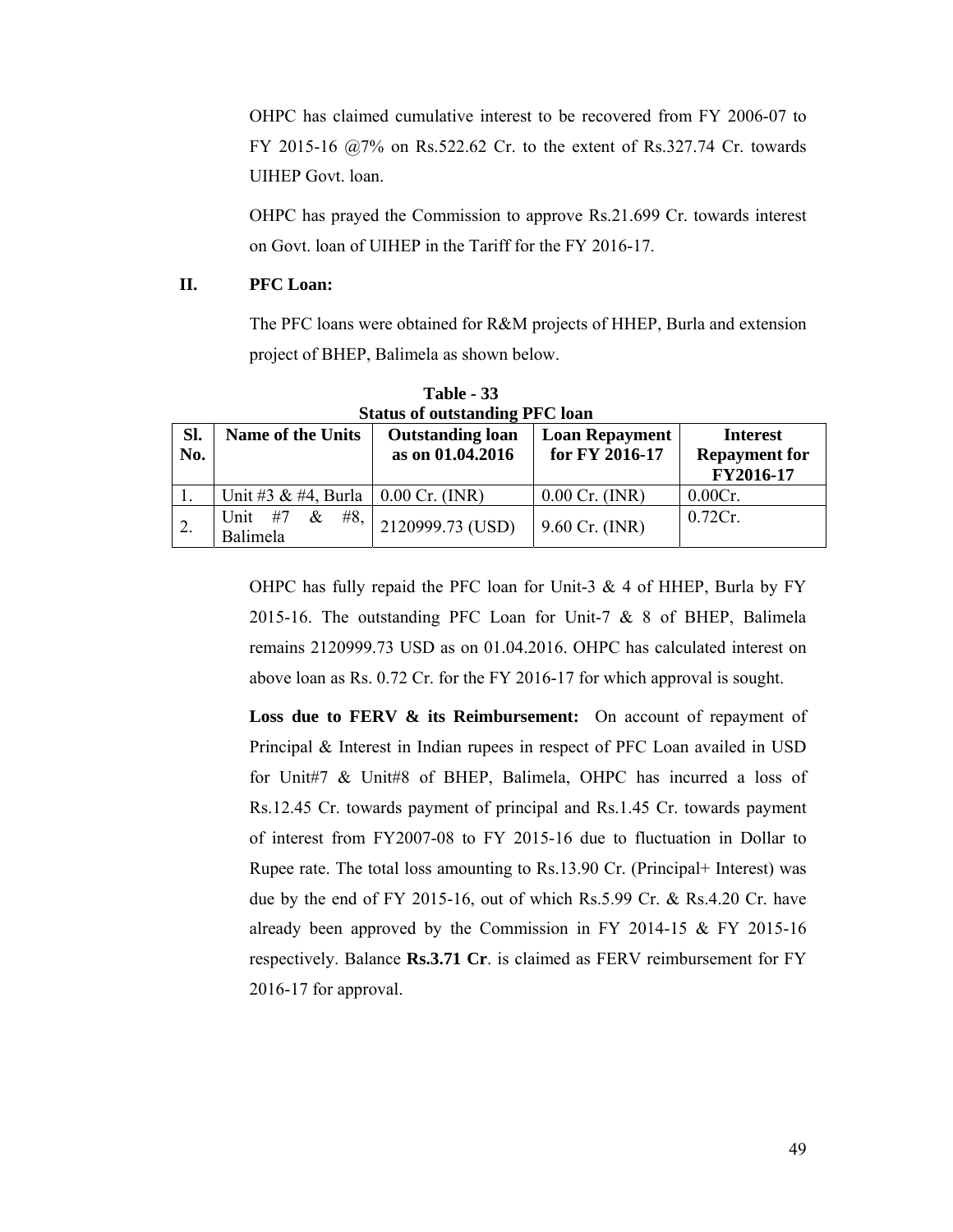#### **III. Normative Loan:**

## **Normative Loans of different Power Stations due to Additional Capitalisation:-**

Though, the 9.8% State Govt. loan has been repaid, the normative loans of the respective units are still awaiting repayment. This component for CHEP, RHEP & UKHEP is considered  $\omega$  9.8% as per Clause No. 4.13 of OERC (Terms & Conditions for determination of Generation Tariff) Regulation, 2014. The normative loan of BHEP, Balimela is considered  $\omega$  9.6 % for FY 2016-17 based on PFC interest rate applicable to BHEP. Again, the normative loan of HHEP, Burla is considered @ 8.75 % for FY 2015-16 based on PFC interest rate applicable to HHEP, Burla. The Normative loan of UIHEP due to the additional capitalization based on audited accounts of FY 2014-15 is considered at the prevailing rate of interest of State Govt. Loan  $\omega$ 7% as per the OERC tariff norms.

#### **Normative Loan of Rs 53.32Cr. of UIHEP:-**

As far as repayment of normative loan of UIHEP amounting to Rs.53.32 Cr. is concerned, the Commission in the Para 131 of Compendium of Tariff Order of OHPC for FY 2013-14 has concluded that "after the total repayment of Govt. loan as approved above, this loan repayment may start at the same rate of Rs.30.23 Cr. each year i.e. beginning with 2026-27. The interest component will be considered after the total repayment of the principal in line with the Govt. loans".

The Commission has never accepted interest and/or principal of the Normative Loan of Rs.53.35 Cr. in previous Tariff approvals of OHPC. The accumulated interest calculated upto 31.03.2016 will be Rs.61.50 Cr. at the prevailing rate of interest of State Govt. Loan @7%.

In case, the Commission does not allow the interest on UIHEP Govt. Loan, as well as Principal & Interest of Normative Loan from FY 2016-17 onwards, then the financial burden in respect of UIHEP Loan will be very high as on FY 2026-27 when the generating units of UIHEP will be due for Renovation or Replacement and as such must be at the verge of high Capital Investment. The combined effect of the deferred interest impact of the Present Govt. Loan & Normative Loan (Principal + Interest) along with the huge Capital investment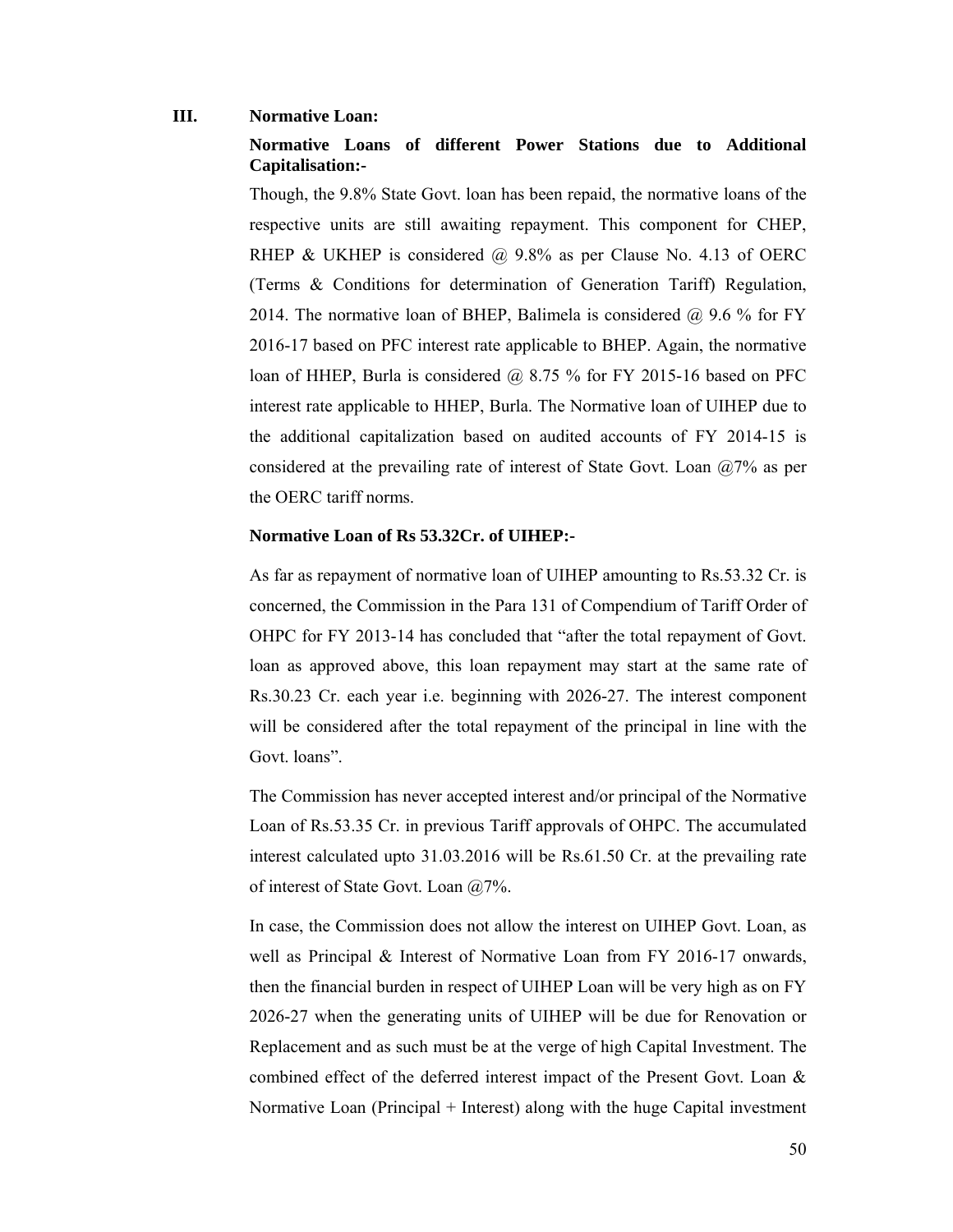for Renovation / Replacement towards the fag end shall definitely burden significantly on the consumers.

OHPC prays before the Commission to designate the accumulated interest amounting to Rs 61.50 Cr. from the FY 2001-02 to FY 2015-16 on Normative Loan of Rs 53.32 Cr. as Regulatory Asset and fix suitable installment as pass through in the tariff for the FY 2016-17 in order to reduce the future tariff burden.

#### **Summary of Interest & GC:**

Considering the above facts, the interest on outstanding loans and guarantee commission payable by OHPC for the FY 2016-17 comes to Rs.134.49 Cr. and proposed by OHPC as presented in the Table No.13 of this order. OHPC prays the Commission to approve Rs.134.49 Cr. towards interest on loan and Guarantee Commission.

As summarized in Table No.13 above, the unit-wise interest on loan and Guarantee Commission as submitted by OHPC has been scrutinized by the **Commission** 

The Commission has examined the proposal of OHPC towards payment of interest on Govt. loan and in view of the letter No.JD(FIN)175/02(Vol.II)- 1131 dtd.11.09.2015, as discussed above, the Commission considers Govt. loan of UIHEP as Rs.497.86 Cr. and interest on normative loan of Rs.78.23 Cr. The Commission has already dealt with the matter in Case No.100/2012 and as per para 131 of the compendium of tariff orders for FY 2013-14 has directed as follows.

"The Commission has analysed the proposal of OHPC and observes that the principal repayment has already been passed in the tariff of 2010-11, 2011-12 and 2012-13 @ Rs.30.23 Cr. per year. The same amount is allowed in the tariff of 2013-14 towards principal repayment. The total principal repayment will take 17 years i.e. beginning with 2010-11 and will terminate by 2027-28. Thereafter, the interest payment will be taken into consideration. In this circumstance for the year 2013-14 an amount of Rs.30.23 Cr. is allowed as principal repayment under the head Depreciation. No interest component for UIHEP is allowed in the tariff for 2013-14.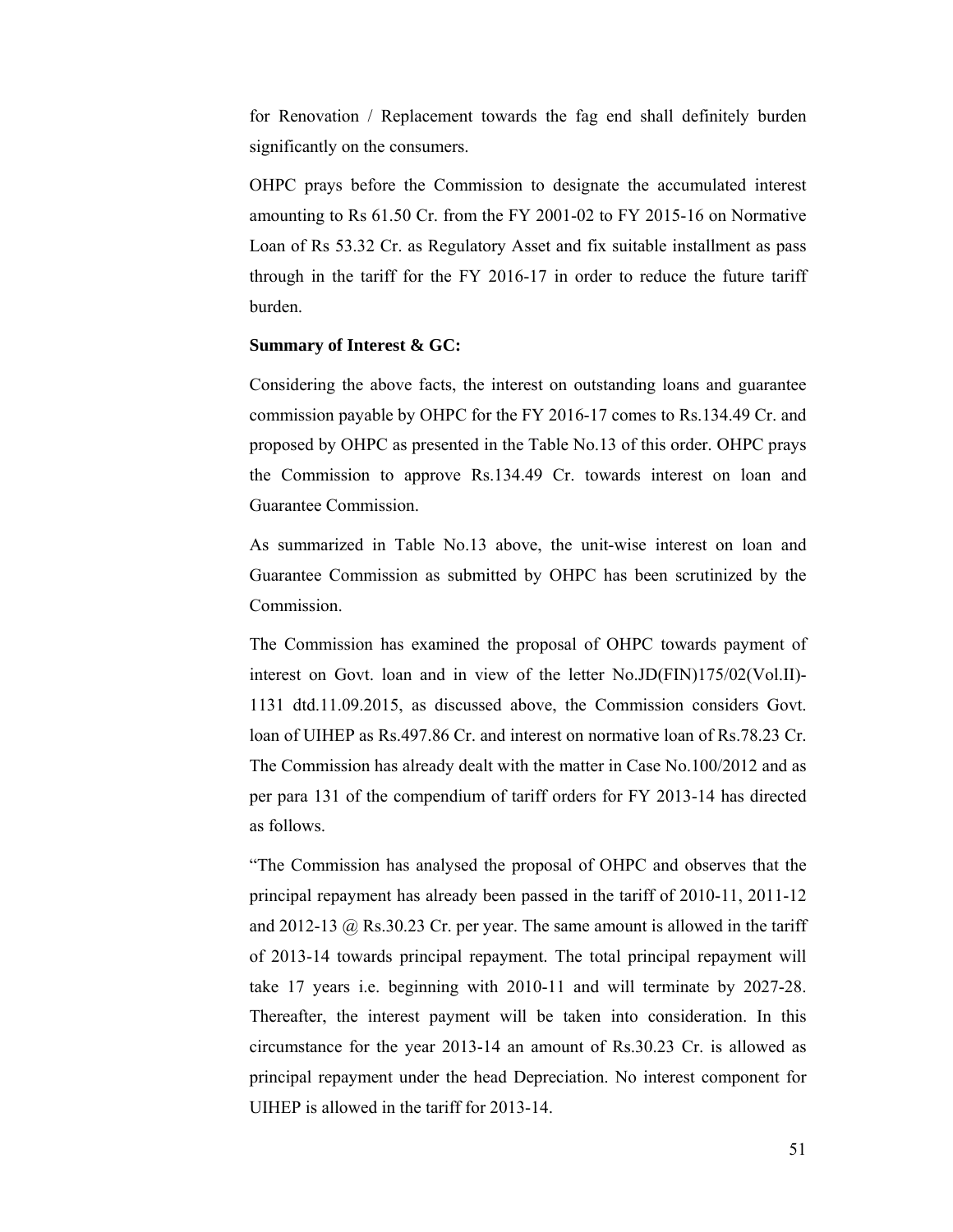As far as repayment of normative loan of Rs.Rs.78.23 Cr. is concerned, the Commission feels that after the total repayment of Govt. loan as approved above, this loan repayment may commence at the same rate of Rs.30.23 Cr. each year i.e. beginning with 2028-29. The interest component will be considered after the total repayment of the principal in line with the Govt. loans. Moreover, OHPC had not mentioned about this loan in any of the filings made in the previous years."

Based on the above observations and the letter dtd.28.12.2012 of the Commission to the Govt., the 7% loan on UIHEP has not been considered in the tariff of FY 2013-14. Therefore, for the purpose of tariff of UIHEP for the FY 2013-14, the Commission approves an amount of Rs.30.23 Cr. in the head Depreciation for the purpose of loan repayment. Thus at the end of the tariff period i.e. by March, 2014, the State Govt. loan is deemed to be repaid by an amount of Rs. 120.92 Cr. leaving an outstanding loan of Rs.376.94 Cr. to be repaid in the subsequent years. No interest on loan for UIHEP was allowed for the purpose of tariff for the FY 2013-14.

- 78. The Commission has examined the proposal of OHPC to consider the interest on Govt. loan of Rs.497.86 Cr. from the FY 2006-07 to 2013-14 and the interest on normative loan of Rs.78.23 Cr. from the FY 2001-02 to 2013-14. The Commission observed that the depreciation has already been allowed in the tariff of 2010-11 to 2015-16 @ Rs.30.23 Cr. per year. The same amount is also allowed in the tariff of 2016-17 towards principal repayment of UIHEP Govt Loan. During the hearing, the objectors and the Consumer Counsel drew the attention of Commission to the legal barrier accompanying the filings of OHPC. Therefore, we observe that accepting the plea of the applicant is not prudent and needs to be rejected. We do so.
- 79. Considering the above, the Commission allows OHPC to make Principal repayment of Rs.30.23 Cr. against the depreciation allowed during the FY 2016-17. The Commission may consider the interest accumulated on Govt Loan and Normative loan of UIHEP in the ARR of OHPC after completion of the Principal repayment of the Govt. loan and Normative loan as per our earlier observations.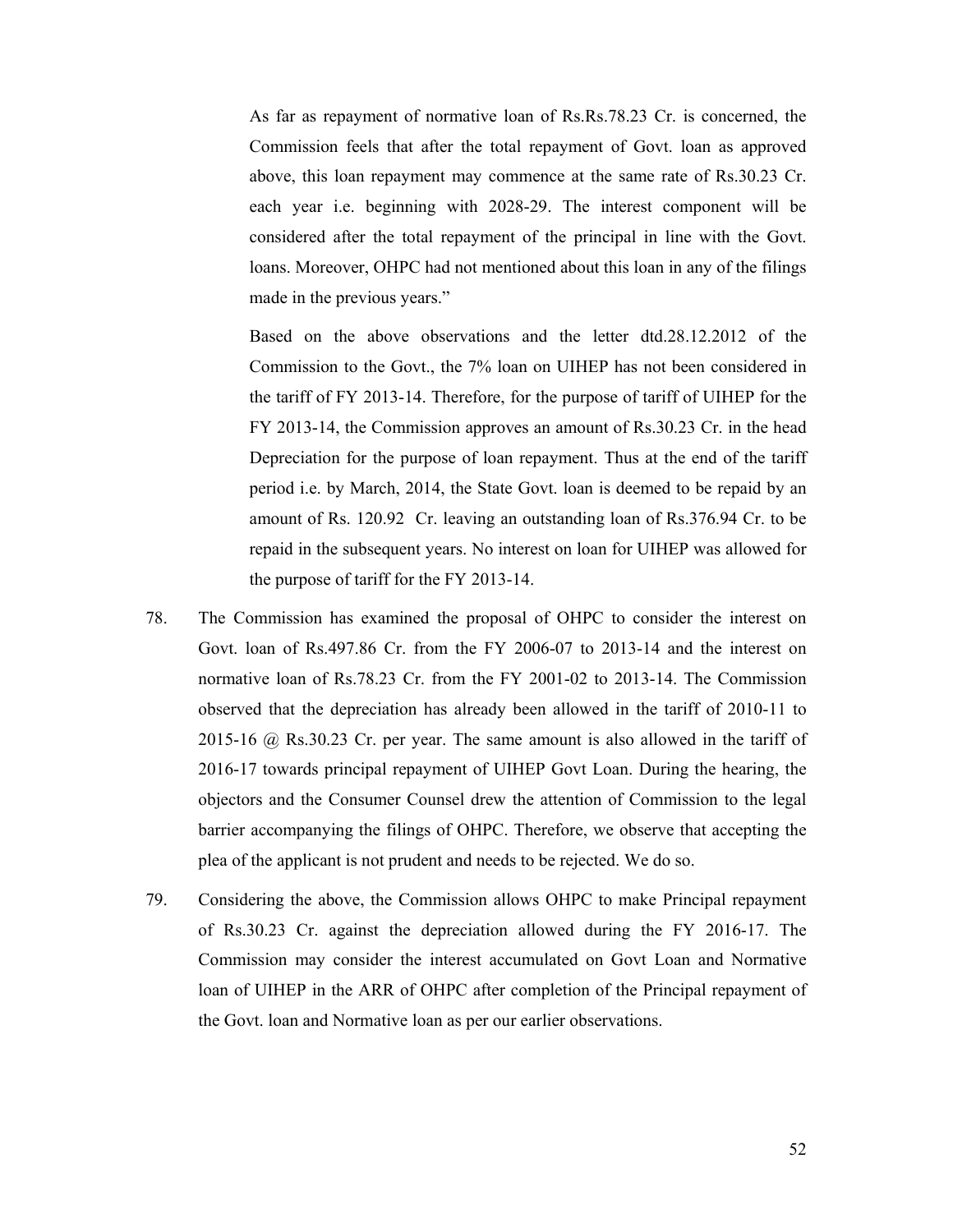In line with the above observations and the Commission's letter No. DIR(T) 175- 12/57 dtd.13.01.2015 to the Government, no interest payment on Govt. loan and normative loan for UIHEP is allowed for the purpose of tariff for FY 2016-17.

80. The Unit-wise interest on loan and Guarantee Commission(GC) as described above and approved by the Commission for the FY 2016-17 is summarized as follows:

|     | (INS. UI.)            |             |                                         |             |             |             |                          |              |  |  |
|-----|-----------------------|-------------|-----------------------------------------|-------------|-------------|-------------|--------------------------|--------------|--|--|
| SI. | <b>Source of loan</b> |             | Interest on loan and G.C for FY 2013-14 |             |             |             |                          |              |  |  |
| No. |                       | <b>RHEP</b> | <b>UKHEP</b>                            | <b>BHEP</b> | <b>HHEP</b> | <b>CHEP</b> | <b>UIHEP</b>             | <b>TOTAL</b> |  |  |
|     | PFC loan              |             |                                         | 0.717       |             |             |                          | 0.717        |  |  |
|     | Normative loan        | 2.428       | 0.281                                   | 0.398       | 0.197       | 0.530       | 0.18                     | 4.014        |  |  |
|     | Govt. loan of UIHEP   |             |                                         |             |             |             | 0.00                     | 0.00         |  |  |
| 4.  | G.C.                  |             |                                         | 0.64        |             |             | $\overline{\phantom{a}}$ | 0.64         |  |  |
|     | Total                 | 2.428       | 0.281                                   | 1.755       | 0.197       | 0.530       | 0.18                     | 5.371        |  |  |

#### **Table - 34**

The Commission accepts and approves interest payment of Rs.5.371 Cr. for all stations of OHPC for the FY 2016-17 as against Rs.8.38 Cr. allowed in the tariff for the FY 2015-16.

#### **Depreciation:**

81. From FY 2003-04 onwards, as per the directions of the Hon'ble High Court of Odisha, depreciation was calculated at pre-1992 norms notified by Govt. of India on the book value of the assets. Since 2004-05, the Commission has been calculating depreciation limiting to principal repayment.

For the purpose of determination of Annual Fixed Cost, depreciation computed  $\omega$ 2.57% of the project cost is considered for FY 2016-17 as per OERC Generation Tariff Regulation, 2014. However, in case of BHEP where loan repayment is more than the computed depreciation  $(22.57\%)$ , the actual loan repayment has been considered and the depreciation amount has been extended to meet full repayment of principal loan for the FY 2016-17. In case of UIHEP, the Commission has allowed recovery of depreciation from balance depreciable value of the project spread equally over the balance life period of the project. Therefore, depreciation of Rs.30.78 Cr. has been considered for FY 2016-17 for recovery through tariff.

82. The details of repayment of loan as submitted by OHPC in its revised submission for all power stations is as under:

 $(\mathbf{D}_\alpha, \mathbf{C}_\alpha)$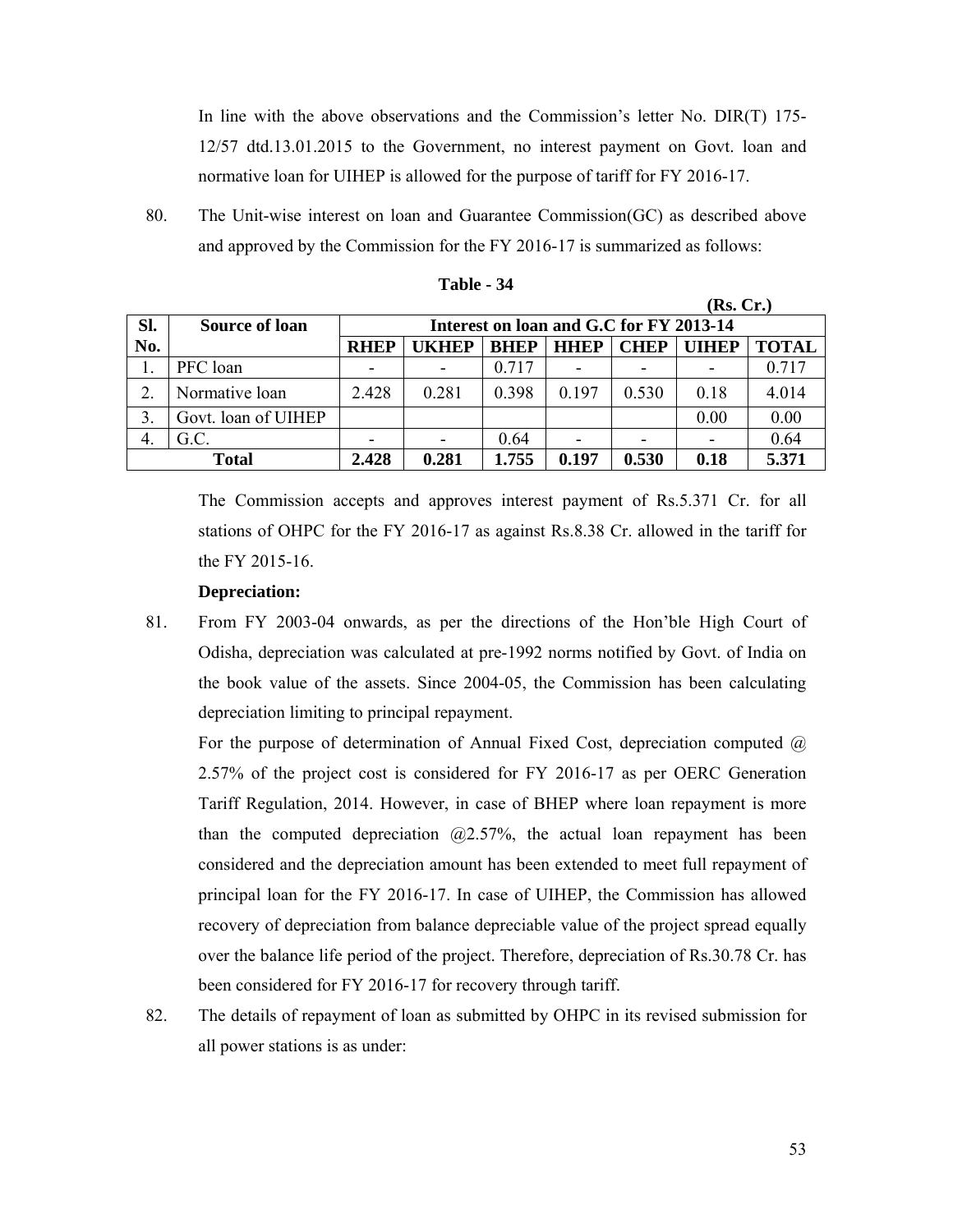|                       |         | (Rs. cr.) |
|-----------------------|---------|-----------|
| <b>Power Stations</b> | 2015-16 | 2016-17   |
| <b>HHEP</b>           | 7.20    | 0.77      |
| <b>CHEP</b>           | 2.77    | 1.97      |
| <b>BHEP</b>           | 15.43   | 15.56     |
| <b>RHEP</b>           | 3.53    | 3.65      |
| <b>UKHEP</b>          | 2.06    | 2.11      |
| <b>UIHEP</b>          | 30.59   | 30.76     |
| <b>Total</b>          | 61.58   | 54.82     |

**Table – 35 Statement of Repayment of Loans** 

83. For the year 2016-17, depreciation is claimed in the tariff applying 2.57% in case of RHEP, UKHEP, HHEP and CHEP whereas for BHEP, the requirement for actual loan repayment is considered for recovery through depreciation as approved by the Commission which is as summarized below:

| Name of the<br><b>Power Station</b> | <b>Approved</b><br><b>Depreciation</b><br>(Rs, Cr) | <b>Remark</b>                        |
|-------------------------------------|----------------------------------------------------|--------------------------------------|
| <b>HHEP</b>                         | 7.03                                               | 2.57%                                |
| <b>CHEP</b>                         | 3.57                                               | 2.57%                                |
| <b>BHEP</b>                         | 15.56                                              | Equal to loan repayment              |
| <b>RHEP</b>                         | 3.81                                               | 2.57%                                |
| <b>UKHEP</b>                        | 3.26                                               | 2.57%                                |
| <b>Sub-Total</b>                    | 33.24                                              |                                      |
| <b>UIHEP</b>                        | 30.78                                              | Spread over useful life of the plant |
| <b>Grand Total</b>                  | 64.02                                              |                                      |

**Table – 36 Depreciation approved for 2016-17** 

The amount of depreciation of Rs.33.24 Crore is approved by the Commission for the FY 2016-17 for the old power stations of OHPC. In UIHEP, the depreciation amount calculated based on straight line method after deducting the cumulative depreciation allowed in ARR till 2009-10 from the depreciable value of the project cost which comes to Rs.30.23 Crore as determined during FY 2010-11 and Rs.0.53 cr. towards repayment of principal of Normative loan installment for FY 2016-17. But as per Regulation, depreciation @2.57% of the project is Rs.30.78 Cr. Thus, Rs.30.78 cr. is allowed towards depreciation requirement of UIHEP.

The Commission approves a total amount of Rs.64.02 cr. on account of depreciation for tariff purpose in ARR of FY 2016-17 as against Rs.189.26 cr. proposed by OHPC in its application.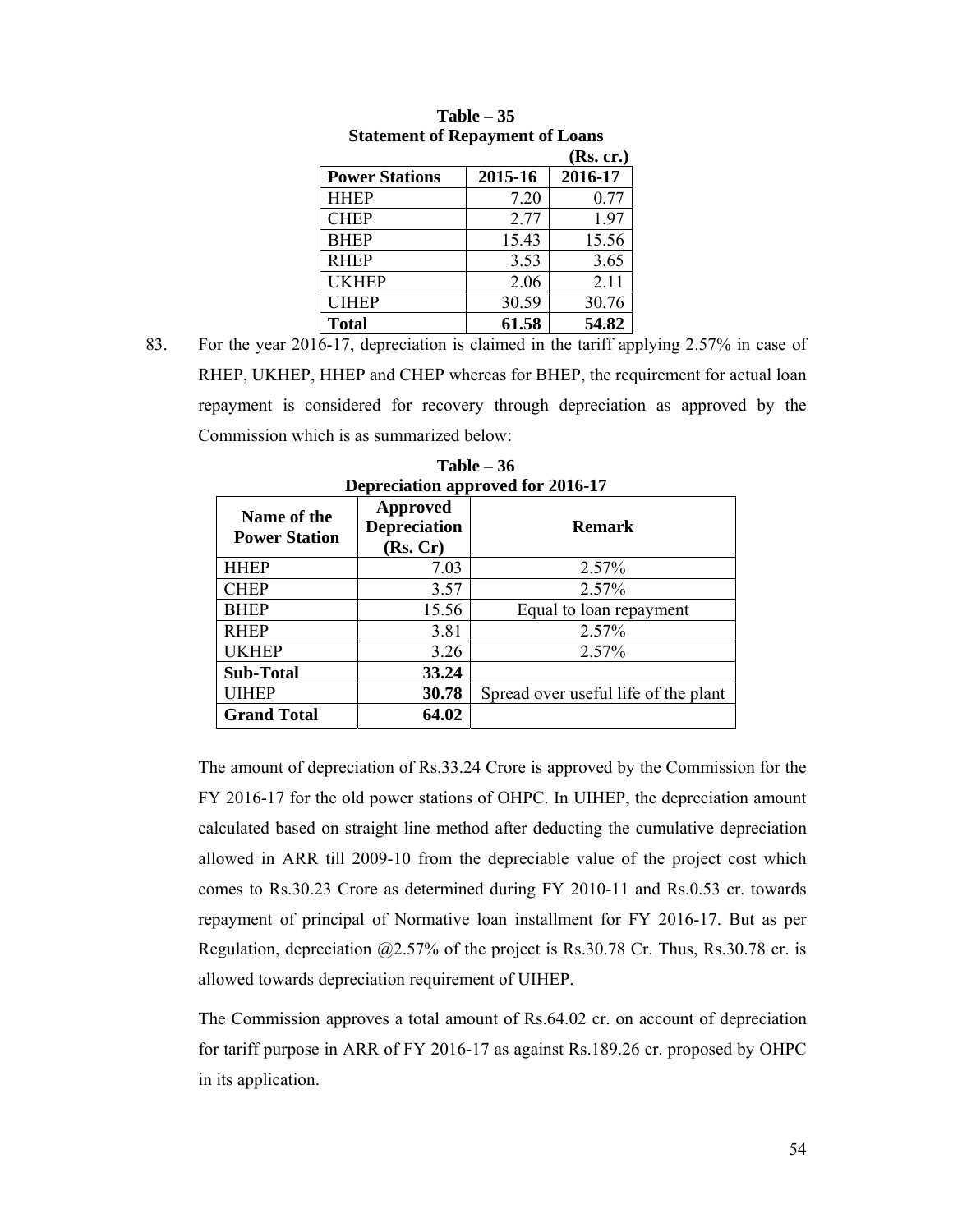#### **Return on Equity (RoE)**

- 84. The equity component of OHPC, was decided in the Commission's tariff order dtd.19<sup>th</sup> April, 2002 in Case No. 65 of 2001 & Case No. 04 of 2002 vide Para 6.4.17 through Para 6.4.21.
- 85. Based on the above order and subsequent Govt. Notification dtd.29.01.2003, the Return on Equity for the year 2004-05 was allowed to OHPC on new investments made after 01.04.1996. Further, the State Govt. vide its Notification dtd. 06.01.2010 had extended the same benefits upto the year 2010-11 for consumers of the State. The Commission assumes similar benefits from Govt. will be continued for the FY 2016- 17 in support of public. On the basis of such assumption, the Commission accepts the equity base as the investments made after 01.04.1996 as mentioned above and proceed on to determination of tariff.
- 86. The return on equity (ROE) on the basis of OERC (Terms and Conditions for Determination of Generation Tariff) Regulations, 2014 shall be computed at the rate of 16% of the equity amount so accepted by the Commission.
- 87. The Commission is of the view that actual tax paid need to be allowed as a pass through but not a notional calculation of the tax on normative basis. Accordingly the Commission decides to allow return on equity at 16% with new capital addition with a provision to reimburse the actual income tax paid during the FY 2014-15 which is subject to change after the actual tax paid during the FY 2016-17. Since there is possibility of under recovery or over recovery of income tax if it is inbuilt to tariff the Commission feels to pass on the income tax as a reimbursement to be recovered from the beneficiary i.e. GRIDCO. Income tax paid during FY 2014-15 as per audited accounts is Rs.31.09 cr. and OHPC has claimed the same amount to be considered for reimbursement from GRIDCO during the year 2016-17. But, from the audited account for FY 2014-15, it is observed that the income tax paid during the year was on nongeneration activities of OHPC and thus, the Commission does not allow the same to be reimbursed from GRIDCO in the tariff of 2016-17. Accordingly the details of RoE of OHPC power stations for the FY 2016-17 is summarized below: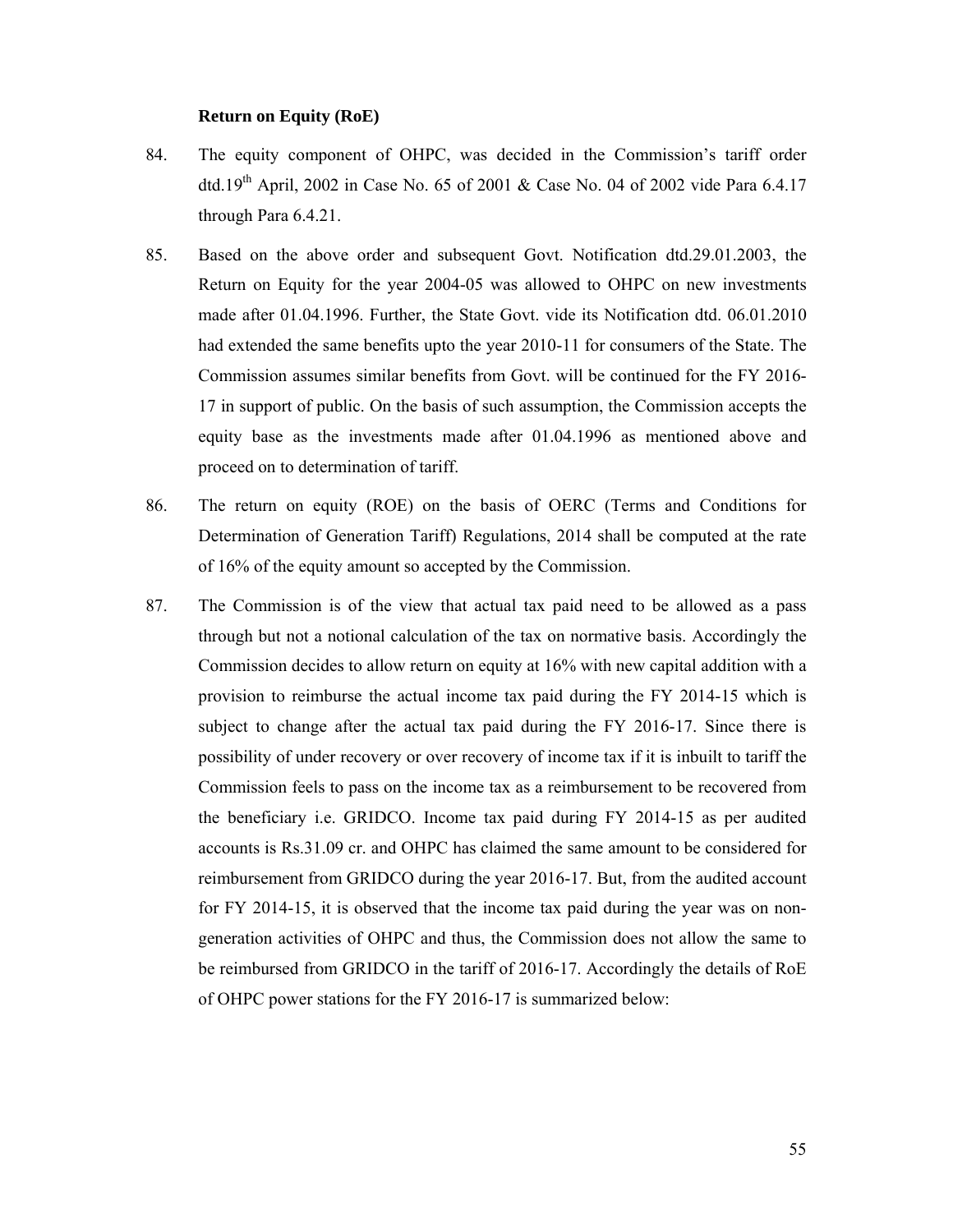|         |                       |         |                     |               | (Rs. in Cr.)        |
|---------|-----------------------|---------|---------------------|---------------|---------------------|
| Sl. No. | Name of the           | Project | <b>Equity</b>       | <b>Equity</b> | <b>ROE</b> @16% for |
|         | <b>Power Stations</b> | Cost    | <b>Capital rate</b> | Capital       | the FY 2016-17      |
|         | <b>RHEP</b>           | 57.26   | 30%                 | 17.177        | 2.748               |
| 2       | <b>UKHEP</b>          | 18.88   | 30%                 | 5.664         | 0.906               |
|         | <b>BHEP</b>           | 214.42  | 30%                 | 64.325        | 10.292              |
| 4       | <b>HHEP</b>           | 206.91  | 30%                 | 62.074        | 9.932               |
| 5       | <b>CHEP</b>           | 47.36   | 30%                 | 14.208        | 2.273               |
| 6       | UIHEP*                | 1197.69 | $30\%*$             | 299.612       | 47.938              |
|         | <b>Total</b>          | 1742.52 |                     | 463.060       | 74.090              |

**Table – 37** 

\* The equity capital of UIHEP has been calculated considering the 25% (the approved project cost of UIHEP of Rs1194.79Cr minus de-capitalisation of Rs.0.86 Cr.) + 30% (capital addition during FY 2013-14 for Rs 2.57 Cr. & Rs .1.194 Cr. for FY2014-15). Thus the total equity capital for UIHEP is computed as Rs 299.612 Cr.

Return on Equity is calculated  $@16%$  of Equity Capital as per norms of OERC with a provision of reimbursement of Income Tax paid for the FY 2014-15.

88. The Commission approves return on equity for all the OHPC stations amounting to Rs.74.090 Cr. for the FY 2016-17.

#### **O&M Expenses**

89. The Commission has calculated the O&M expenses as per the Generation Tariff Regulations, 2014 and escalation  $(20.5.72\%$  is allowed on the previous years approved O&M expenses. On this principle the O&M expenses comes to Rs.316.64 Cr. for FY 2016-17. It has been decided in the tariff order for FY 2015-16 that the DOWR share towards dam maintenance receivable by OHPC is to be deducted from the total O&M expenses of OHPC. Audited accounts for FY 2014-15 indicates that Rs.12.43 crore was received towards dam maintenance expenses from DOWR. The same amount is deducted from the approved O&M expenses of UIHEP of Rs.74.84 cr. resulting in the net O&M expenses of Rs.62.41 cr. for calculation of ARR of UIHEP for the FY 2016- 17. Thus, the Commission after due scrutiny approves total O&M expenses at Rs.315.36 cr. for FY 2016-17 as against the proposal of Rs.317.79 cr. proposed by OHPC. Station-wise O&M expenses approved for FY 2016-17 is presented in the table below: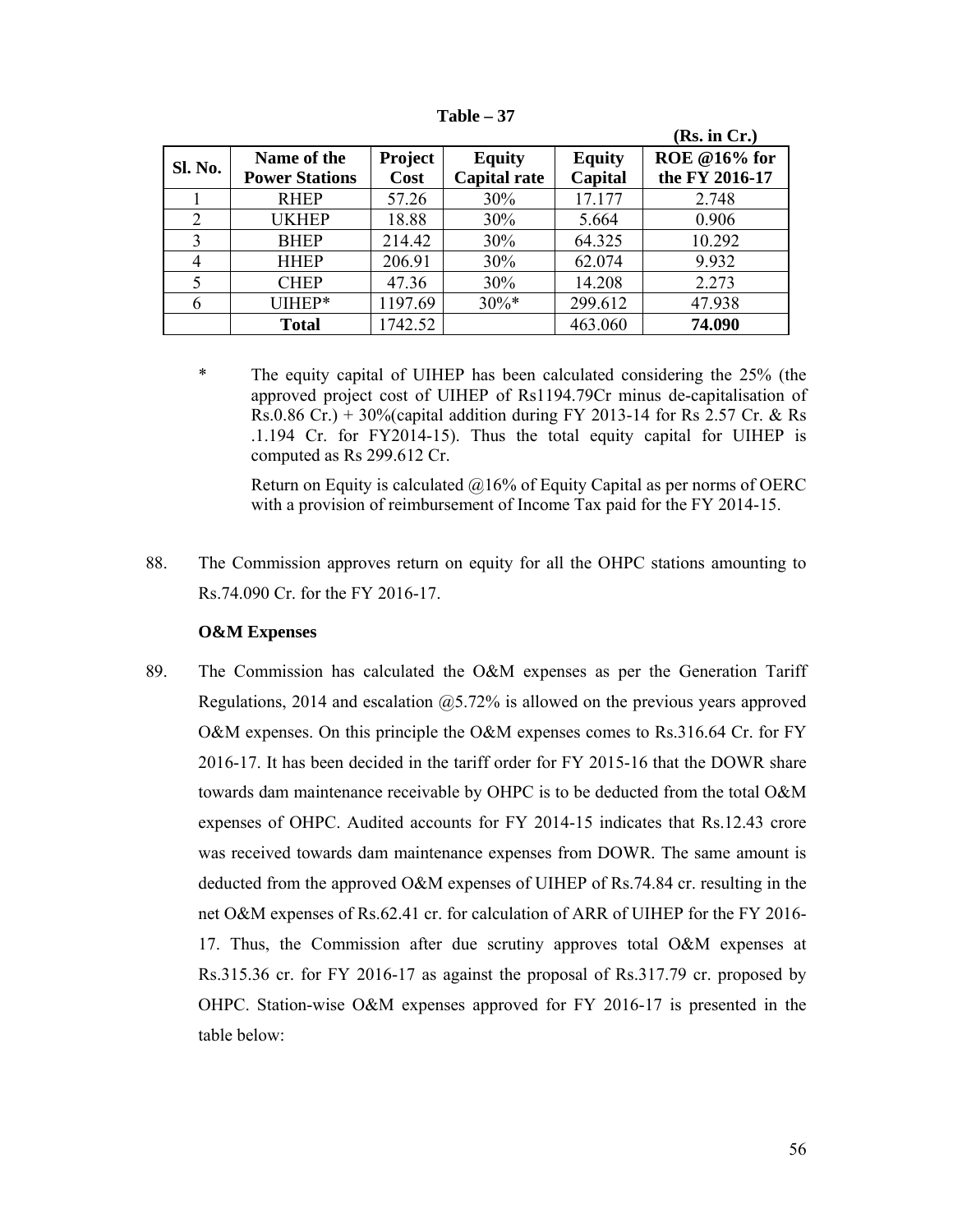**(Rs. In Cr.) Sl. No. Particulars RHEP** UKHEP **BHEP HHEP** CHEP **Sub** Total  $\begin{array}{c|c|c}\nSub & UHEP & CO & Total\n\end{array}$ 1 O & M Expenses calculated averaging audited expense of each power station of OHPC from FY2008-09 to FY2012-13 as per CERC Tariff Regulation 2009(Escalating @5.17% as per CERC norm 2009) 36.31 27.35 52.04 55 12.59 183.29 52.61 17.58 **253.48** 2 O & M expenses for FY 2013-14 with escalation @ 5.72% over FY 2012- 13 38.39 28.91 55.02 58.15 13.31 193.77 55.62 18.59 267.98 3 O & M expenses for FY 2014-15 with escalation @ 5.72% over FY 2013- 14 40.58 30.57 58.16 61.47 14.07 204.86 58.80 19.65 283.31 4 O & M expenses for FY 2015-16 with escalation @ 5.72% over FY 2014- 15 42.90 32.32 61.49 64.99 14.88 216.58 62.16 20.77 299.51 5 **O & M expenses for FY 2016-17 with escalation @ 5.72% over FY 2015- 16**  45.36 34.17 65.01 68.71 15.73 228.96 65.72 21.96 316.64 6 Corporate Office expenses apportioned to different units under OHPC based on D.E. 2.03 3.22 4.58 2.65 1.90 14.37 7.59 21.96  $7 \int \_0^{\infty} \text{Total O} \& M \xrightarrow{\sim} \text{Cov}(1, 7)$ for the FY 2016-17 **47.39 37.38 69.58 71.35 17.62 243.33 73.31 316.64 Add: Arrear salary and terminal liabilities**  8 Arrear terminal liabilities of Rs.78.01 Cr as on 31/03/2009 claimed over a period of seven years starting from FY 2010-11 1.03 0.98 3.96 1.84 0.79 8.60 0.99 1.56 **11.15** 9 Arrear terminal liabilities of Corporate Office expenses apportioned to different units under OHPC based on D.E. 0.14 | 0.23 | 0.33 | 0.19 | 0.13 | 1.02 | 0.54 | 1.56  $10$  Total Arrear Salary and Total African Salary and 1.17 1.21 4.29 2.03 0.92 9.62 1.53 11.15

**Table – 38 Statement of O & M Expenses for 2016-17**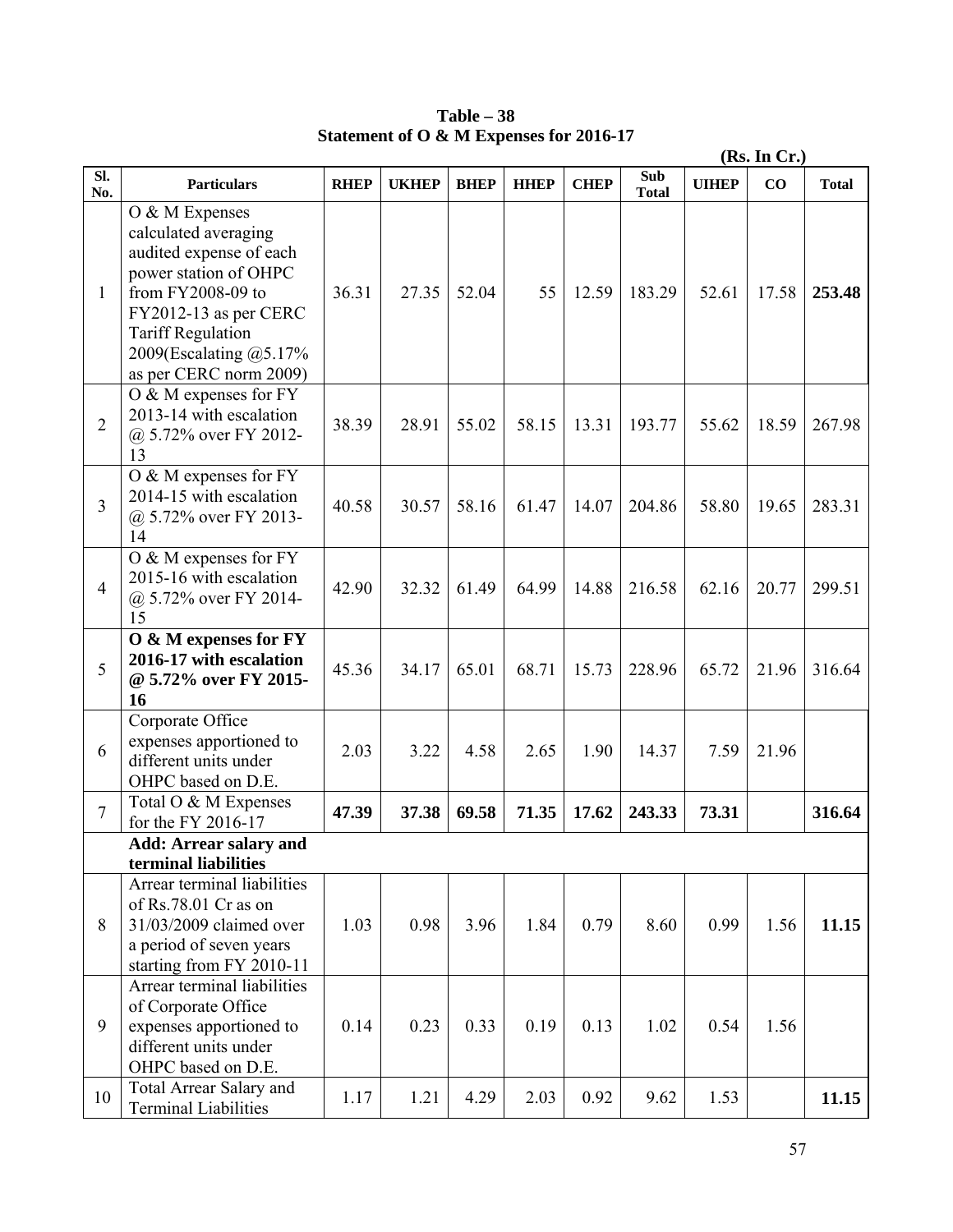| SI.<br>No. | <b>Particulars</b>                                                                                              | <b>RHEP</b> | <b>UKHEP</b> | <b>BHEP</b> | <b>HEEP</b> | <b>CHEP</b> | Sub<br>Total | <b>UIHEP</b> | $\bf CO$ | <b>Total</b> |
|------------|-----------------------------------------------------------------------------------------------------------------|-------------|--------------|-------------|-------------|-------------|--------------|--------------|----------|--------------|
| 11         | Less Amount to be<br>received from DoWR<br>towards Dam<br>Maintenance Sharing of<br><b>UIHEP for FY 2016-17</b> |             |              |             |             |             |              | $-12.43$     |          |              |
| 12         | <b>Total O&amp;M Expenses</b><br>for the FY 2016-17<br>including terminal<br><b>liabilities</b>                 | 48.56       | 38.59        | 73.87       | 73.38       | 18.55       | 252.95       | 62.41        |          | 315.36       |

## **Working Capital**

- 90. As per the OERC (Generation Tariff) Regulations, 2014 the basis for calculation of Working Capital in case of hydro generating stations including pump storage hydro electric generating station shall include the following:
	- (i) Receivables equivalent to two months of fixed cost
	- (ii) Maintenance spares  $\omega$ 15% of Operation and Maintenance expenses specified in Regulation 4.28 and
	- (iii) Operation and Maintenance expenses for one month.

The interest on working capital for the existing generation plants of OHPC shall be on normative basis and shall be equal to the SBI Base Rate plus 300 basis points as on 1<sup>st</sup> April of the year for which the application for determination of tariff is being made. The Commission has adopted this principle which is equivalent to 13% for FY 2016- 17 considering 10% as the prevailing SBI Base Rate. The detailed calculation of Working Capital approved by the Commission is presented in the Table below:

**Table – 39 Interest on Working Capital for FY 2016-17** 

|     |                    |             |              |             |             |             |                  |              | (Rs, Cr.)    |
|-----|--------------------|-------------|--------------|-------------|-------------|-------------|------------------|--------------|--------------|
| SI. | <b>Description</b> | <b>RHEP</b> | <b>UKHEP</b> | <b>BHEP</b> | <b>HHEP</b> | <b>CHEP</b> | <b>Sub Total</b> | <b>UIHEP</b> | <b>Total</b> |
| No. |                    |             |              |             |             |             |                  |              |              |
|     | $O\&M$             | 4.05        | 3.22         | 6.16        | 6.11        | 1.55        | 21.08            | 5.20         | 26.28        |
|     | Expenses           |             |              |             |             |             |                  |              |              |
|     | for One            |             |              |             |             |             |                  |              |              |
|     | Month              |             |              |             |             |             |                  |              |              |
| 2   | Maintenance        | 7.28        | 5.79         | 11.08       | 11.01       | 2.78        | 37.94            | 9.36         | 47.30        |
|     | spares             |             |              |             |             |             |                  |              |              |
|     | $@15\%$ of         |             |              |             |             |             |                  |              |              |
|     | O&M                |             |              |             |             |             |                  |              |              |
|     | Expenses           |             |              |             |             |             |                  |              |              |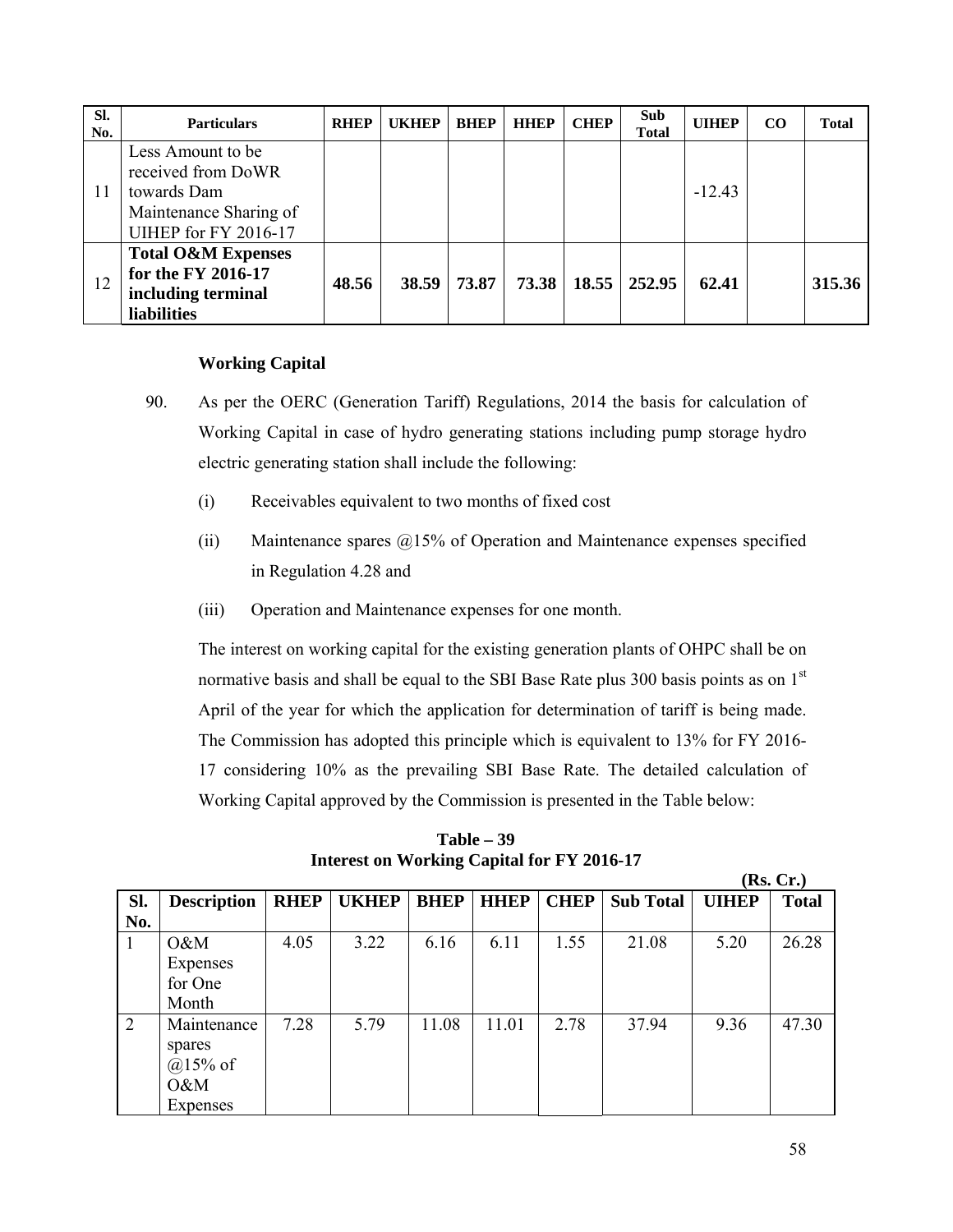| Sl.            | <b>Description</b> | <b>RHEP</b> | <b>UKHEP</b> | <b>BHEP</b> | <b>HHEP</b> | <b>CHEP</b> | <b>Sub Total</b> | <b>UIHEP</b> | <b>Total</b> |
|----------------|--------------------|-------------|--------------|-------------|-------------|-------------|------------------|--------------|--------------|
| No.            |                    |             |              |             |             |             |                  |              |              |
| $\overline{3}$ | Receivable         | 10.06       | 7.53         | 17.67       | 15.80       | 4.34        | 55.40            | 24.36        | 79.77        |
|                | equivalent         |             |              |             |             |             |                  |              |              |
|                | to Two             |             |              |             |             |             |                  |              |              |
|                | Months of          |             |              |             |             |             |                  |              |              |
|                | Annual             |             |              |             |             |             |                  |              |              |
|                | <b>Fixed Cost</b>  |             |              |             |             |             |                  |              |              |
| $\overline{4}$ | Total              | 21.39       | 16.54        | 34.91       | 32.93       | 8.67        | 114.42           | 38.93        | 153.35       |
|                | Working            |             |              |             |             |             |                  |              |              |
|                | Capital            |             |              |             |             |             |                  |              |              |
| 5              | <b>Interest on</b> | 2.78        | 2.15         | 4.54        | 4.28        | 1.13        | 14.88            | 5.06         | 19.94        |
|                | Working            |             |              |             |             |             |                  |              |              |
|                | Capital            |             |              |             |             |             |                  |              |              |
|                | calculated         |             |              |             |             |             |                  |              |              |
|                | @ 13%*             |             |              |             |             |             |                  |              |              |

 **\*** SBI base rate for 01.04.2015 is 10% + 300 basis points = 13%

Thus, the Commission approves an amount of Rs.19.94 Cr. as interest on working capital for the year 2016-17 as against the OHPC proposal of Rs.26.97 cr. The interest of Working Capital approved by the Commission for FY 2015-16 was Rs.19.17 Cr.

# **Total Annual Fixed Cost**

91. Based on the above parameters the station-wise ARR and tariff calculated for the year 2016-17 is indicated in the table below:

|                                                          |             |              |             |             |             |                     | (Rs, Cr.)    |              |  |
|----------------------------------------------------------|-------------|--------------|-------------|-------------|-------------|---------------------|--------------|--------------|--|
| <b>Details of expenses</b>                               | <b>RHEP</b> | <b>UKHEP</b> | <b>BHEP</b> | <b>HHEP</b> | <b>CHEP</b> | Sub<br><b>Total</b> | <b>UIHEP</b> | <b>Total</b> |  |
| Saleable Design<br>Energy (MU)                           | 519.75      | 823.68       | 1171.17     | 677.15      | 485.10      | 3676.85             | 1942.38      | 5619.23      |  |
| Return on Equity                                         | 2.748       | 0.906        | 10.292      | 9.932       | 2.273       | 26.152              | 47.938       | 74.090       |  |
| Interest on Loan                                         | 2.428       | 0.281        | 1.755       | 0.197       | 0.530       | 5.191               | 0.180        | 5.371        |  |
| Depreciation                                             | 3.813       | 3.265        | 15.561      | 7.031       | 3.570       | 33.239              | 30.781       | 64.020       |  |
| $O & M$ expenses                                         | 48.564      | 38.593       | 73.870      | 73.380      | 18.548      | 252.955             | 62.410       | 315.365      |  |
| Interest on Working<br>Capital                           | 2.780       | 2.150        | 4.538       | 4.280       | 1.127       | 14.875              | 5.065        | 19.940       |  |
| <b>Total ARR</b>                                         | 60.333      | 45.194       | 106.016     | 94.820      | 26.047      | 332.411             | 146.373      | 478.785      |  |
| Average Tariff (P/U)<br>for 2016-17                      | 116.08      | 54.87        | 90.52       | 140.03      | 53.70       | 90.41               | 75.36        | 85.20        |  |
| Average Tariff for the<br>FY 2015-16 (P/U)<br>(Approved) | 112.89      | 52.92        | 89.51       | 132.54      | 48.73       | 87.16               | 73.87        | 82.57        |  |

**Table – 40 Station-wise Tariff Approved For 2016-17** 

**ARR & Tariff Application Fees and related Publication Expenses**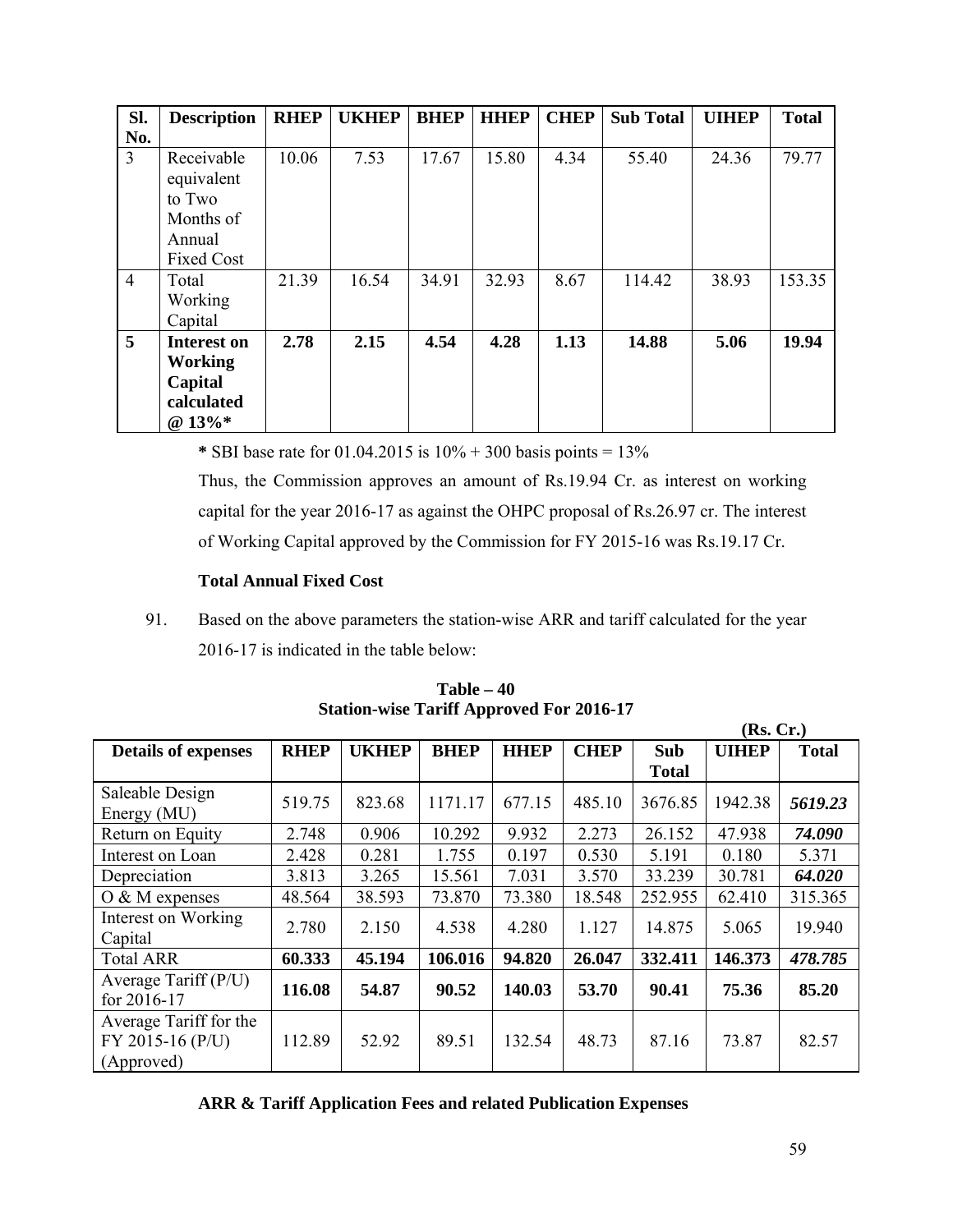92. Regulation-7.9 of the OERC (Terms & Conditions for determination of Generation Tariff) Regulation, 2014 states the following:

*"The application filing fee and the expenses incurred on publication of notices in the application for approval of Tariff, may in discretion of the Commission, be allowed to be recovered by the generating company, directly from the beneficiaries."* 

As per the Commission's Notification No.1992 on Dt.31.08.2009 in the Clause No. 17, the Commission has fixed a fee of Rs.5,000/- per MW as application fee for determination of tariff of conventional fuel based plant/Hydel Plants, subject to maximum limit of Rs. 25, 00, 000/- (Rupees Twenty Five Lakhs Only).

In consideration of the above order, OHPC is required to deposit application fee of Rs.25 lakhs for the FY2016-17. OHPC shall be allowed to recover the same amount from GRIDCO. In addition to the above, OHPC has stated to have incurred expenses Rs.0.83896 lakhs (approx.) on publication of tariff related matters in the newspaper for the FY 2015-16 against the approved Publication Expenses of Rs.1.00 Lakhs in the FY 2015-16.

In view of the above, OHPC has claimed Rs.26.00 lakhs towards the Application Fee & Publication Expenses for the FY 2016-17. The Commission approves the said amount of Rs.26.00 lakhs as reimbursement towards application fee and publication expenses as pass through in the ARR of GRIDCO for FY 2016-17.

## **License fee for use of water for generation of Electricity:**

- 93. As per the Gazette Notification Dt. 01.10.2010, OHPC has to pay Rs.0.01/kWh as Licence Fee on water used for generation of electricity from all Hydro Electric Projects to the tune of Rs.5.676 cr. which is to be reimbursed to OHPC by GRIDCO, based on design energy.
- 94. OHPC has proposed that since the above calculation is based on design energy of Hydro Projects, the actual generation from OHPC Power Stations may be considered for reimbursement of licence fee paid to Govt. of Odisha from GRIDCO.
- 95. The Commission considered the above proposal of OHPC and since there is no substantive evidence to change the design energy of OHPC power stations, license fee is accordingly approved for reimbursement by the Commission. However, the Commission provisionally approves an amount of Rs.5.676 cr. to be reimbursed from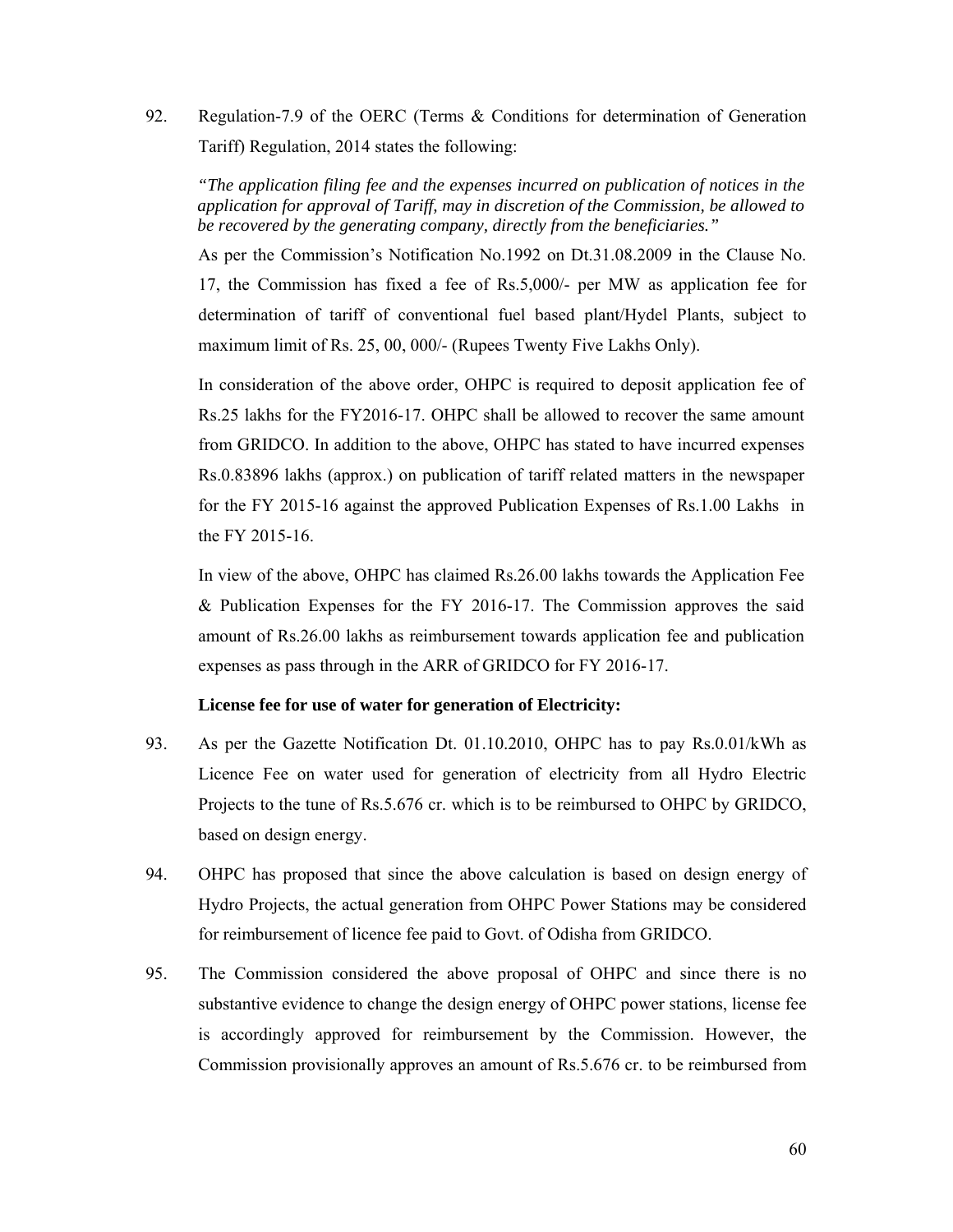GRIDCO in the FY 2016-17 based on the design energy of OHPC power stations  $\omega$ Rs.0.01 per KWh. The station-wise details is summarized in the table below:

#### **Table - 41**

|                           |             |              |             |             |             |              | (Rs. Cr.)    |
|---------------------------|-------------|--------------|-------------|-------------|-------------|--------------|--------------|
| <b>Description</b>        | <b>RHEP</b> | <b>TKHEP</b> | <b>RHEP</b> | <b>HHEP</b> | <b>CHEP</b> | <b>UIHEP</b> | <b>Total</b> |
| Licence fee for           |             |              |             |             |             |              |              |
| Consumption of water for  | 0.525       | 0.832        | 1 183       | 0.684       | 0.49        | 1 962        | 5.676        |
| generation of electricity |             |              |             |             |             |              |              |

#### **Electricity Duty on Auxiliary Consumption**

96. As per the agreed PPA, the taxes and duties including ED on auxiliary consumption etc payable by OHPC to the State Government and other statutory bodies shall be passed on to GRIDCO in the shape of supplementary bill raised by OHPC. GRIDCO will make payment accordingly within 30 days of receipt of bills.

While approving the reimbursement of ED on Auxiliary Consumption, the Commission at Para No. 135 of OHPC Tariff Order for the FY 2015-16 has quoted as below.

*Para.135: "The Commission examined the proposal of OHPC and in view of unaltered design energy of OHPC stations approves ED on auxiliary consumption of all hydro electric projects to the tune of Rs.0.57 cr. to be reimbursed to OHPC by GRIDCO. Considering the proposal of OHPC the Commission allows annual adjustment on reimbursement of ED at the year end limiting to 0.5% of the cumulative actual generation during the financial year instead of limiting to monthly generation."* 

In pursuance of Sub-section-I of Section-3 of Orissa Electricity (Duty) Act-1961 and supersession of the notification No.1 RE(ED) 25/2005 dated the 01.06.2006 issued by Govt. of Odisha in the Department of Energy as amended from time to time, the State Govt. specified the rate for which Electricity Duty shall be levied  $\&$  paid to the State Govt. on the energy consumed. The rate of Electricity Duty / Unit has been revised from 20 paisa per Unit to 30 paisa per Unit with effect from  $1<sup>st</sup>$  October 2015 as per the Gazette Notification No. 1387 dated 01.01.2015.

Relying on above procedure of reimbursement of ED from GRIDCO & present notification of State Govt., OHPC has proposed the ED on Auxiliary consumption of all Hydro Electric Projects to the tune of Rs 0.852 Cr during the FY 2016-17, as shown in the table below.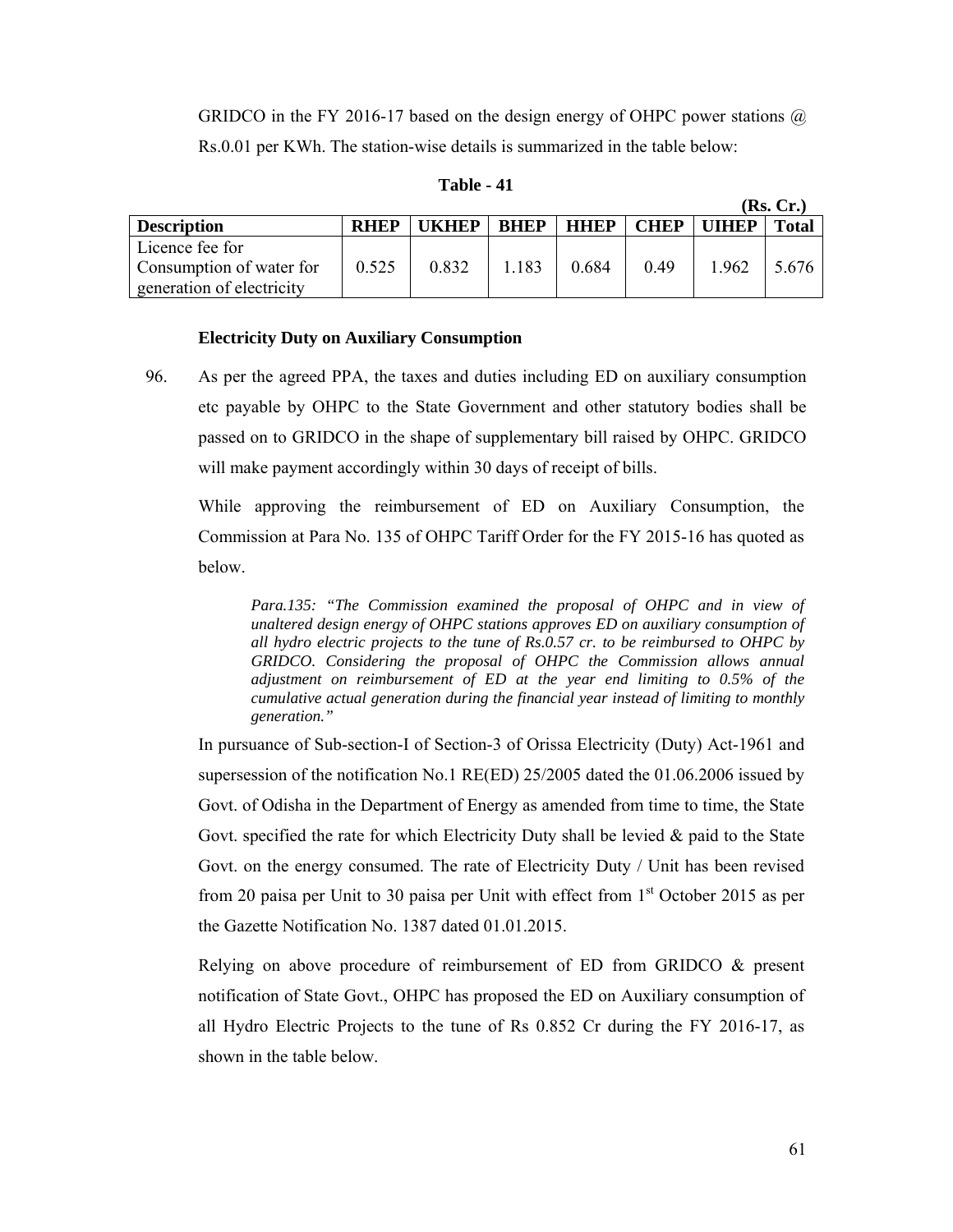**Table - 42** 

|                                          |             |                     |       |       |             |                  | $(KS, III \cup I)$ |              |
|------------------------------------------|-------------|---------------------|-------|-------|-------------|------------------|--------------------|--------------|
| <b>Description</b>                       | <b>RHEP</b> | UKHEP   BHEP   HHEP |       |       | <b>CHEP</b> | Subtotal   UIHEP |                    | <b>Total</b> |
| ED on<br>Auxiliary<br><b>Consumption</b> | 0.079       | 0.125               | 0.177 | 0.103 | 0.074       | 0.558            | 0.294              | 0.852        |

The Commission examined the proposal of OHPC and in view of unaltered design energy of OHPC stations and the Gazette Notification of Govt. of Odisha revising the rate of ED per unit, approves ED on auxiliary consumption of all Hydro Electric Projects to the tune of Rs.0.852 cr. to be reimbursed to OHPC by GRIDCO. The reimbursement is provisionally approved for FY 2016-17 as presented in the table above.

#### **SLDC Charges**

97. The Commission, while determining the ARR and Fees & Charges of SLDC for the FY 2016-17 in Case No.56/2015, has allowed SLDC to levy and collect Annual Charges from the users towards System Operation Functions and Market Operation Functions in accordance with Regulations 22 & 23 of CERC (Fees and Charges of Regional Load Dispatch Centre and Other Related Matters) Regulations, 2009. Accordingly, the Commission has fixed Rs.8259.57/MW/Annum to be collected from the generators towards annual charges of SLDC. Considering the installed capacity of 1858 MW of OHPC (as submitted by SLDC in its ARR application), the total SLDC charges of OHPC comes to Rs.1.53 cr. for the FY 2016-17, which is to be collected by SLDC from OHPC on monthly basis and OHPC has to reimburse the same from GRIDCO. Accordingly, the Commission provisionally approves an amount of Rs.1.53 cr. as pass through in the ARR of GRIDCO for the FY 2016-17 towards power purchase related cost of OHPC.

#### **Foreign Exchange Rate Variation loss of PFC Loan of BHEP**

98. OHPC has applied for variation loss on account of Foreign Exchange Variation towards PFC loan of BHEP during FY 2012-13. The Commission had observed that "to the extent the generating company is not able to hedge the Foreign Exchange exposure, the extra rupee liability towards interest payment and loan repayment corresponding to the normative foreign currency loan in the relevant year shall be

 $(\mathbf{D}_\alpha, \mathbf{L}_\alpha, \mathbf{C}_\alpha)$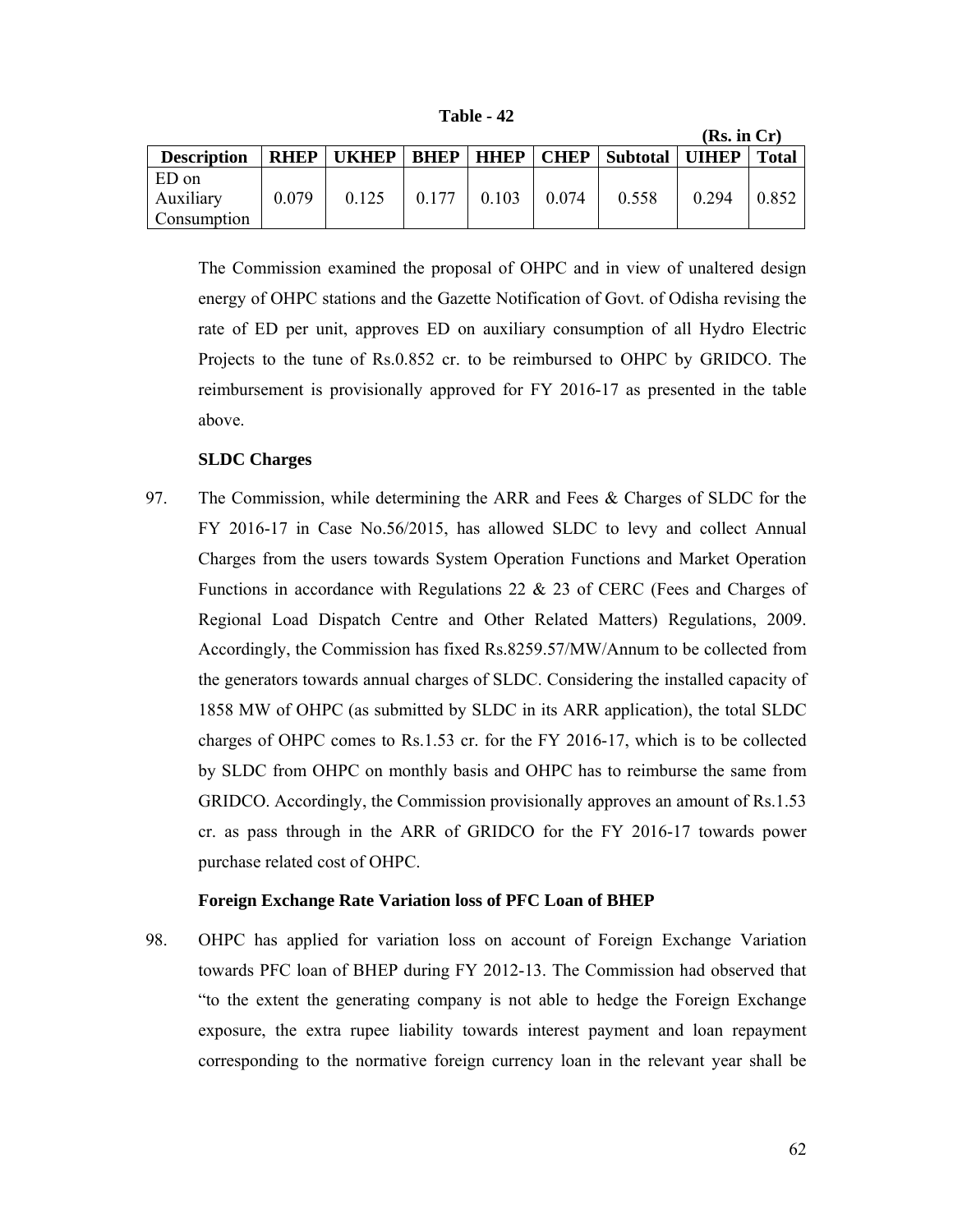permissible provided it is not attributable to the generating company or its supplier or contractor."

Accordingly, OHPC has calculated the details of payments of principal and interest on PFC Loan of BHEP for R&M works of Unit#7 & Unit#8. Total claim towards FERV claim of PFC Loan of BHEP is Rs.13.90Cr. (i.e. Rs.1.45 Cr. towards interest  $+$ Rs.12.45 Cr. towards principal) from FY 2007-08 to FY 2015-16. Out of which the Commission in the tariff order for the FY 2014-15 had approved Rs.5.99 Cr. and Ras.4.20 cr. for FY 2015-16. The balance Rs.3.71 Cr. is to be reimbursed from GRIDCO as FERV claim of PFC loan for FY 2016-17.

 The Commission has examined the documents furnished by OHPC and approves Rs.3.71 Cr. towards Foreign Exchange Fluctuation loss of PFC loan of BHEP to be reimbursed by GRIDCO in 2016-17.

## **Reimbursement of contribution made to ERPC**

99. OHPC has proposed to approve a total reimbursement claim for an amount of Rs.97.46 lakhs towards ERPC contribution from FY 2006-07 to FY 2014-15 and Rs.0.16 cr. for FY 2016-17 and Rs.0.10 Cr. towards additional contribution to ERPC establishment fund and ERPC fund during 2016-17 from GRIDCO. Total claim of ERPC contribution is Rs.1.2346 cr. After detail scrutiny the Commission observed that the payment towards ERPC contribution from 2006-07 to 2013-14 have already been incurred by OHPC and have duly been reflected in the Audited accounts of the respective financial years and must have been accounted for under some head. Hence, it seems there is no amount due as receivable under this head. Thus, the Commission does not approve the reimbursement claim of OHPC for the period from FY 2006-07 to FY 2014-15 for reimbursement. The Commission allows the contribution to ERPC establishment fund amounting to Rs.16.00 lakhs claimed by OHPC for the FY 2016- 17. Further, after due scrutiny of the relevant documents the Commission allows the claim towards additional contribution to ERPC establishment fund and ERPC fund of Rs.10.00 lakhs for reimbursement from GRIDCO.

#### **Income Tax**

100. As discussed in para 127 of this order, OHPC has claimed that income tax paid during FY 2014-15 to the extent of Rs.31.09 cr. and has proposed this amount as reimbursement and is to be recovered from GRIDCO during FY 2016-17.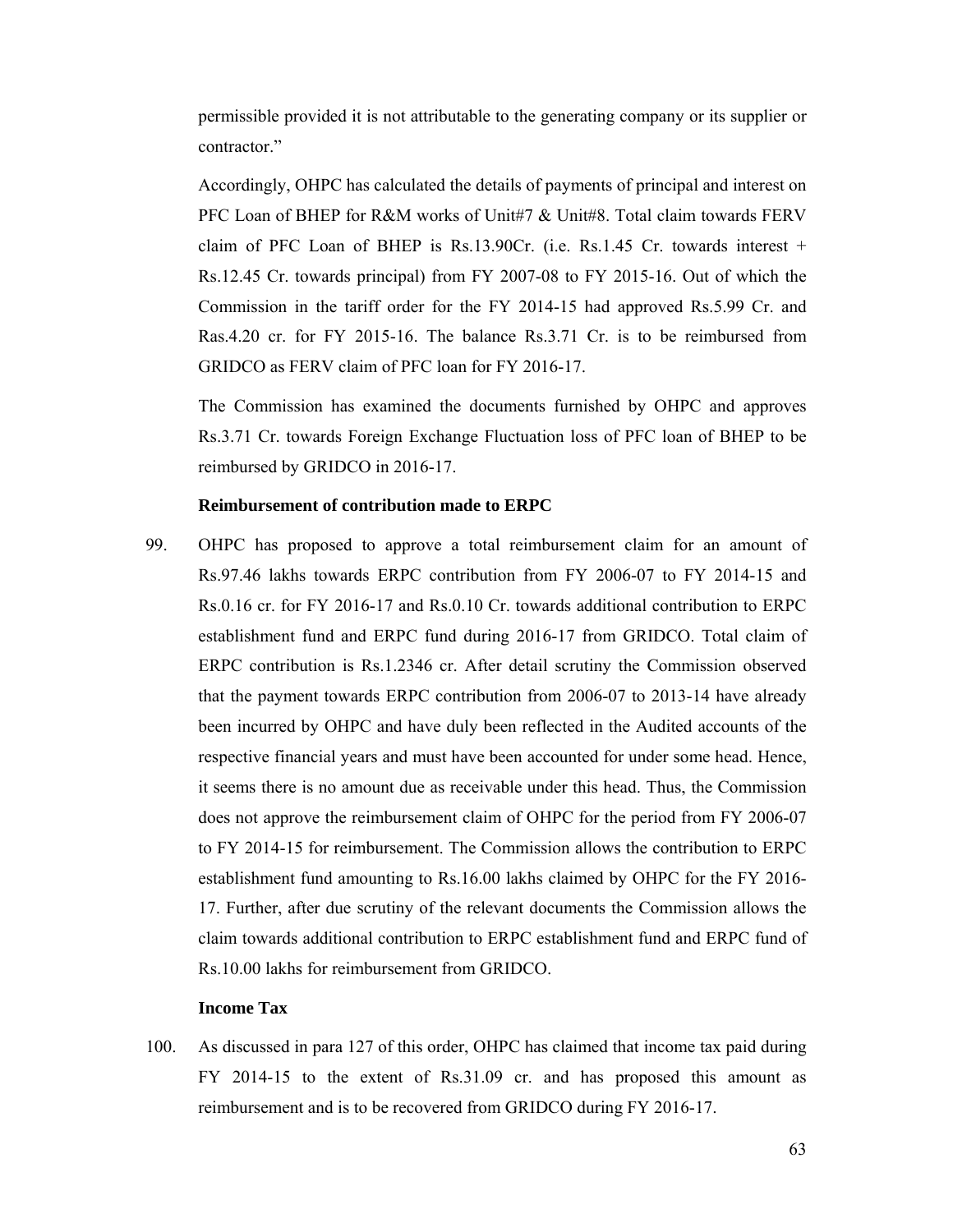On scrutiny it has been observed that the income tax reimbursement claimed by OHPC is paid on the non-generating activities of OHPC and not on the profit earned from its core business. Chapter 4, Clause 4.7 of the Generation Tariff Regulation mandates,

*"Income tax of the Generating Company shall be recovered from the beneficiaries. This will exclude income tax on other income streams (income from non-generation and non-transmission business."* 

As per the above regulation, OHPC proposes for reimbursement of income tax on the entire income which includes tax on non-generation business (like interest on Fixed Deposit) of OHPC and thus cannot be allowed in the tariff for FY 2016-17.

It is revealed from the Audited Accounts for FY 2014-15 that the profit before tax is Rs.46.68 cr. for the period ended  $31<sup>st</sup>$  March, 2015. Further, in Note 23 to the Audited Accounts it is revealed that interest on bank deposits is Rs.95.96 cr. which is an income from non-generating activities. Had this income not reflected in their profit and loss account there would have been a loss and in that situation income tax of Rs.31.09 cr. would not have been paid at all. Considering this the Commission does not allow reimbursement of income tax claim of OHPC to GRIDCO.

101. The details of expenses on account of application fee, and publication expenses, ED on auxiliary consumption, license fee for use of water for generation of electricity, SLDC charges, Foreign Exchange fluctuation loss of PFC loan of BHEP, and Reimbursement of contribution made to ERPC for FY 2016-17 of OHPC are summarized in the table below:

|                                      |             |              |             |             |             | (Rs, Cr.) |              |
|--------------------------------------|-------------|--------------|-------------|-------------|-------------|-----------|--------------|
| <b>Component of Costs</b>            | <b>RHEP</b> | <b>UKHEP</b> | <b>BHEP</b> | <b>HHEP</b> | <b>CHEP</b> | UIHEP     | <b>Total</b> |
| (a) License fee for use of water for | 0.525       | 0.832        | 1.183       | 0.684       | 0.490       | 1.962     | 5.676        |
| generation of electricity            |             |              |             |             |             |           |              |
| (b) ED on Auxiliary Consumption      | 0.079       | 0.125        | 0.177       | 0.103       | 0.074       | 0.294     | 0.852        |
| (c) SLDC charges                     |             |              |             |             |             |           | 1.53         |
| (d) Application fees and publication |             |              |             |             |             |           | 0.26         |
| expenses                             |             |              |             |             |             |           |              |
| (e) Fluctuation loss of PFC loan of  |             |              | 3.71        |             |             |           | 3.71         |
| <b>BHEP</b>                          |             |              |             |             |             |           |              |
| (f) Reimbursement of                 |             |              |             |             |             |           | 0.16         |
| contribution made to ERPC            |             |              |             |             |             |           |              |
| (g) Additional contribution to ERPC  |             |              |             |             |             |           | 0.10         |
| estt. Fund for FY 2016-17            |             |              |             |             |             |           |              |
| (h) Income tax paid during FY 2014-  |             |              |             |             |             |           | 0.00         |
| 15                                   |             |              |             |             |             |           |              |
| <b>Total</b>                         |             |              |             |             |             |           | 12.288       |

**Table – 43**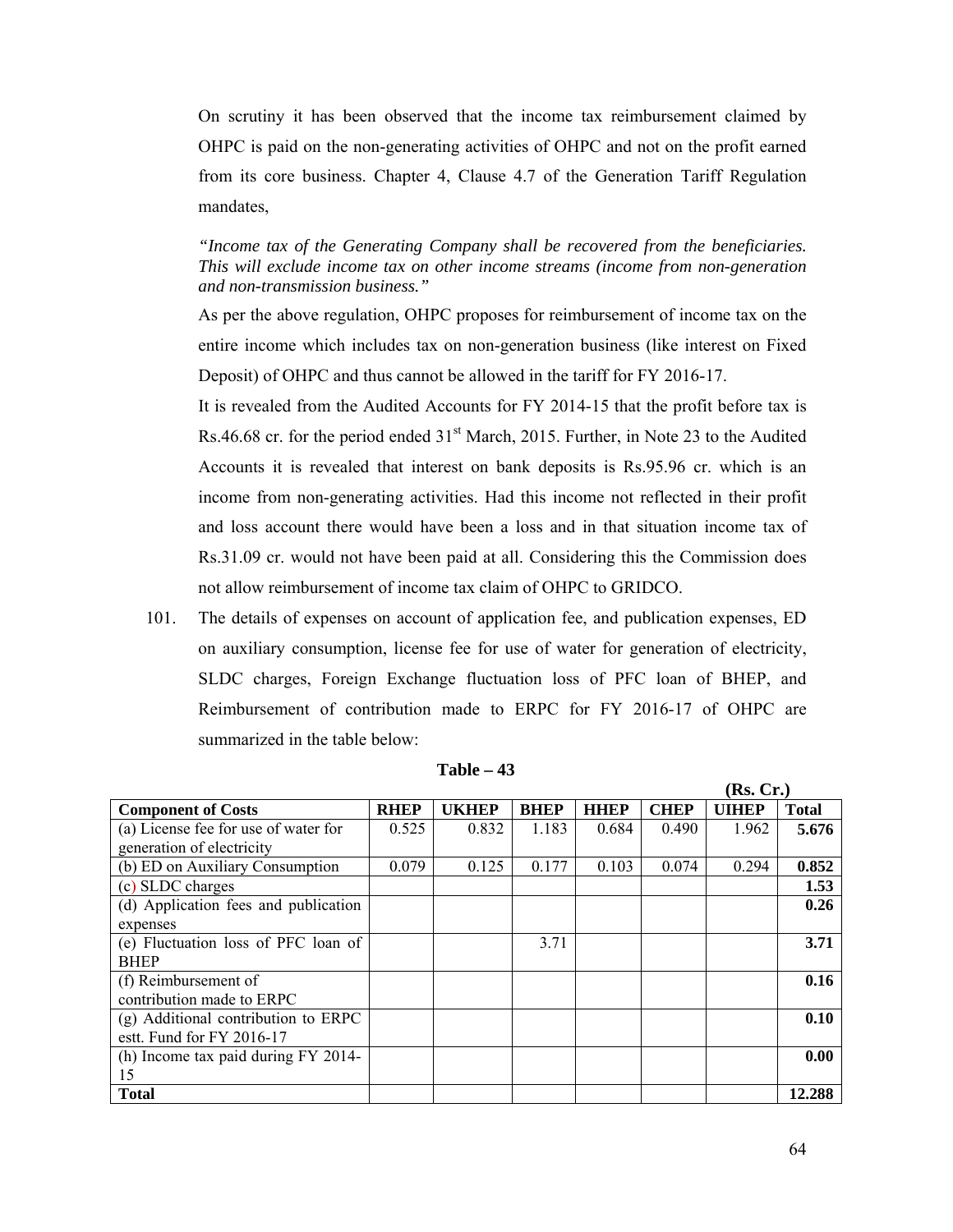Thus, the Commission approves the miscellaneous reimbursement of Rs.12.288 Cr. as against OHPC proposal of Rs.44.7226 Cr. The above expenditure has been included in GRIDCO's ARR and hence shown as revenue requirement in OHPC filing.

#### **Two-Part Tariff**

102. As per Regulation-22 of new CERC Tariff Regulations, 2009, the tariff for supply of electricity from a hydro generating station shall comprise of capacity charge and energy charge to be derived in the manner as indicated below:

As per Central Electricity Regulatory Commission (Terms and conditions of Tariff) Regulation 2009, the annual fixed cost of a power station shall be recovered through capacity charge (inclusive of incentives) and energy charge to be shared on a 50:50 basis as per the formula indicated at below.

The capacity charge (inclusive of incentive) payable to a hydro generating station for a calendar month shall be

Capacity charge  $(C.C) = AFC \times 0.5 \times NDM/NDY \times PAFM/NAPAF$  in Rupees. Where

 $AFC = Annual Fixed Cost specified for the year in rupees$ 

NAPAF= Normative Annual Plant Availability Factor in percentage

 $NDM = Number of days in the month$ 

 $NDY = Number of days in the year$ 

PAFM= Plant Availability Factor achieved during the month in percentage.

The PAFM shall be computed in accordance with the following formula:

$$
N
$$
  
PAFM = 10000 x  $\sum$  DCi  $/$  { N x IC x (100-Aux)} %  
i=1

Where

 $Aux = \text{Normative auxiliary energy consumption in percentage}$ 

 $N = No$  of days in the month

 $IC =$  Installed capacity in MW of the complete generating station

 $DCi = Declared Capacity (in ex-bus MW) for the i<sup>th</sup> day of the month which$ the station can deliver for at least (3) hours, as certified by the nodal load dispatch centre after the day is over.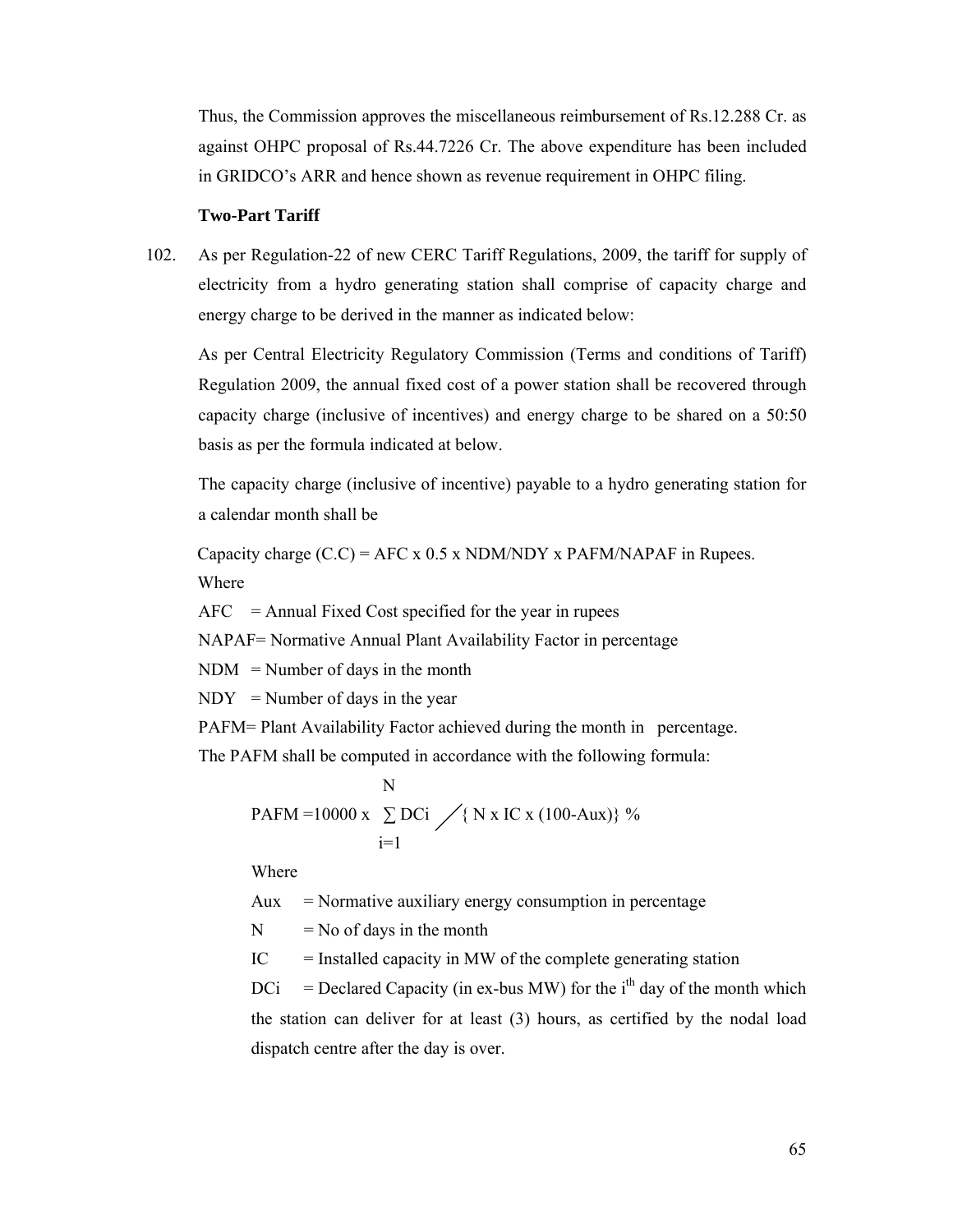The energy charge shall be payable by every beneficiary for the total energy scheduled to be supplied to the beneficiary, during the calendar month on expower plant basis at the computed energy charge rate.

Total energy charge payable to the generating company for a month shall be

{(Energy charge rate in Rs./ Kwh) x (Schedule energy (ex-bus)) for the month in Kwh}

Energy charge rate (ECR) in Rupees per Kwh on ex-bus plant basis for a hydro generating station shall be determined up to three decimal places based on the following formula, subject to provisions in clause(6) and (7) of Schedule-22 of CERC Tariff regulations 2009.

 $ECR = AFC \times 0.5 \times 10 / \{DE \times (100 - Aux) \times 100\}$ 

Where,

 $DE =$  Annual design energy specified for the hydro generating station in Mwh, subject to provisions in Clause-(6) of Schedule-22 of CERC Tariff Regulations, 2009.

103. Accordingly, the Commission approves the rate of energy charge and the capacity charge of OHPC power stations for FY 2016-17 as summarized in the table below:

| <b>Energy Charge and Capacity Charge for 2016-17</b> |                   |               |               |               |               |  |  |  |  |
|------------------------------------------------------|-------------------|---------------|---------------|---------------|---------------|--|--|--|--|
| <b>Name of the Power</b>                             | <b>Annual</b>     | Capacity      | <b>Energy</b> | <b>Design</b> | <b>Energy</b> |  |  |  |  |
| <b>Stations</b>                                      | <b>Fixed Cost</b> | <b>Charge</b> | <b>Charge</b> | <b>Energy</b> | <b>Charge</b> |  |  |  |  |
|                                                      | (Rs, Cr.)         | (Rs, Cr.)     | (Rs, Cr.)     | (MU)          | Rate (P/U)    |  |  |  |  |
| Rengali HEP                                          | 60.333            | 30.166        | 30.166        | 519.75        | 58.039        |  |  |  |  |
| Upper Kolab HEP                                      | 45.194            | 22.597        | 22.597        | 823.68        | 27.434        |  |  |  |  |
| Balimela HEP                                         | 106.016           | 53.008        | 53.008        | 1171.17       | 45.261        |  |  |  |  |
| Hirakud HEP                                          | 94.820            | 47.41         | 47.41         | 677.16        | 70.013        |  |  |  |  |
| Chiplima HEP                                         | 26.047            | 13.024        | 13.024        | 485.10        | 26.848        |  |  |  |  |
| Upper Indravati HEP                                  | 146.373           | 73.187        | 73.187        | 1942.38       | 37.679        |  |  |  |  |

**Table - 44 Energy Charge and Capacity Charge for 2016-17** 

The recovery of capacity charge and energy charge for a calendar month shall be as per the OERC Generation Tariff Regulations, 2014.

#### **Normative Annual Plant Availability Factor (NAPAF)**

104. The Commission had re-determined the NAPAF of OHPC stations for the control period i.e. from 2014-15 to 2018-19 as given in the table below: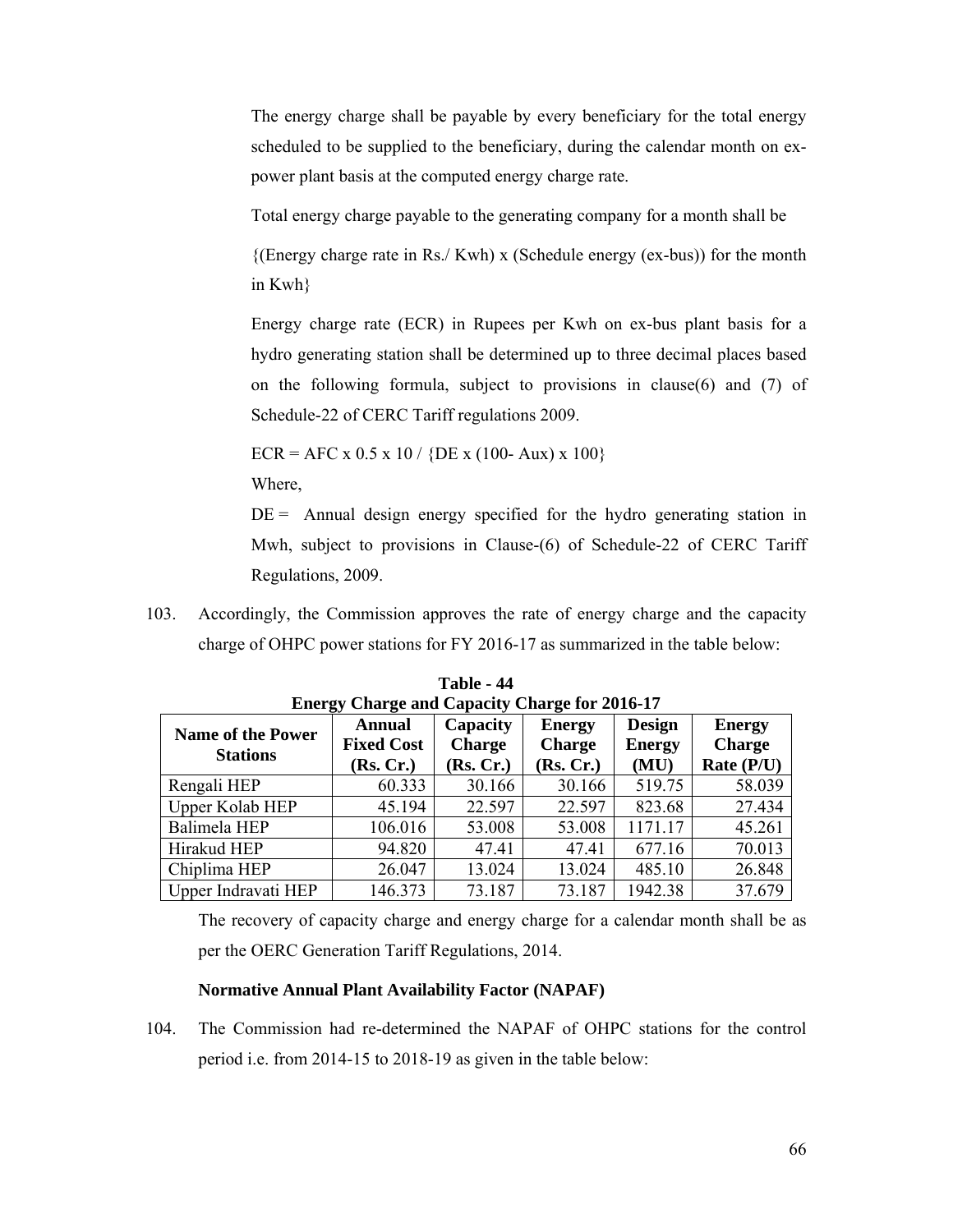| 1 able - 45                   |             |      |             |             |              |    |  |  |
|-------------------------------|-------------|------|-------------|-------------|--------------|----|--|--|
| <b>Name of Power Stations</b> | <b>HHEP</b> | CHEP | <b>BHEP</b> | <b>RHEP</b> | <b>TKHEP</b> |    |  |  |
| $\frac{10}{6}$<br>NAPAF       | ¬റ          | –    | O.          |             |              | 88 |  |  |

**Table - 45** 

The Commission approves the above NAPAF for FY 2016-17 and directs that the

monthly capacity charge of each OHPC stations shall be computed for the FY 2016- 17 based on the above NAPAF.

105. SLDC shall verify the daily declared capacity of the OHPC power stations and certify the monthly plant availability factor of each power station of OHPC as per the prevailing practice.

# **Tariff for CSPDCL on drawal of power from HHEP, Burla**

106. OHPC has submitted that as per the MoM, the long term customer, the erstwhile Chhatisgarh State Electricity Board (CSEB), presently Chhatisgarh State Power Distribution Company Limited (CSPDCL) having 5MW share from Hirakud generation is pleading for payment of the energy charges to OHPC at the average tariff of HHEP, Burla, as is actually applicable for the consumers of Odisha, and determined by the Commission. This is because the average tariff of HHEP, Burla (which is being fixed by the Commission for the consumers of Odisha, considering the various direct and indirect supports and concessions extended by the Govt. of Odisha for a sustainable tariff) is less than the cost of generation of HHEP, Burla being the ECR (energy charge rate) at which OHPC bill to CSPDCL for the energy drawl by CSPDCL from Hirakud generation as per the MoM 24.12.2004. OHPC submits that the Commission may fix the tariff for CSPDCL at 195.64 paise  $p/u$ without the State Govt. support and it shall be applicable for billing to CSPDCL. The Commission considers the equity base of Rs.99.30 Cr. and loan base Rs.231.70 Cr. without any support from Govt. of Odisha as has been done in case of OHPC. The details for arriving at the average tariff for HHEP is as follows:

|                               | Table - 46 |  |
|-------------------------------|------------|--|
| Tariff for CSPDCL for 2016-17 |            |  |

|                                | (Rs, Cr.)   |
|--------------------------------|-------------|
| <b>Details of Expenses</b>     | <b>HHEP</b> |
| Saleable Design Energy of HHEP | 677.16      |
| Return on Equity               | 24.82       |
| Interest on Loan               | 11.47       |
| Depreciation                   | 17.48       |
| $O & M$ expenses               | 73.38       |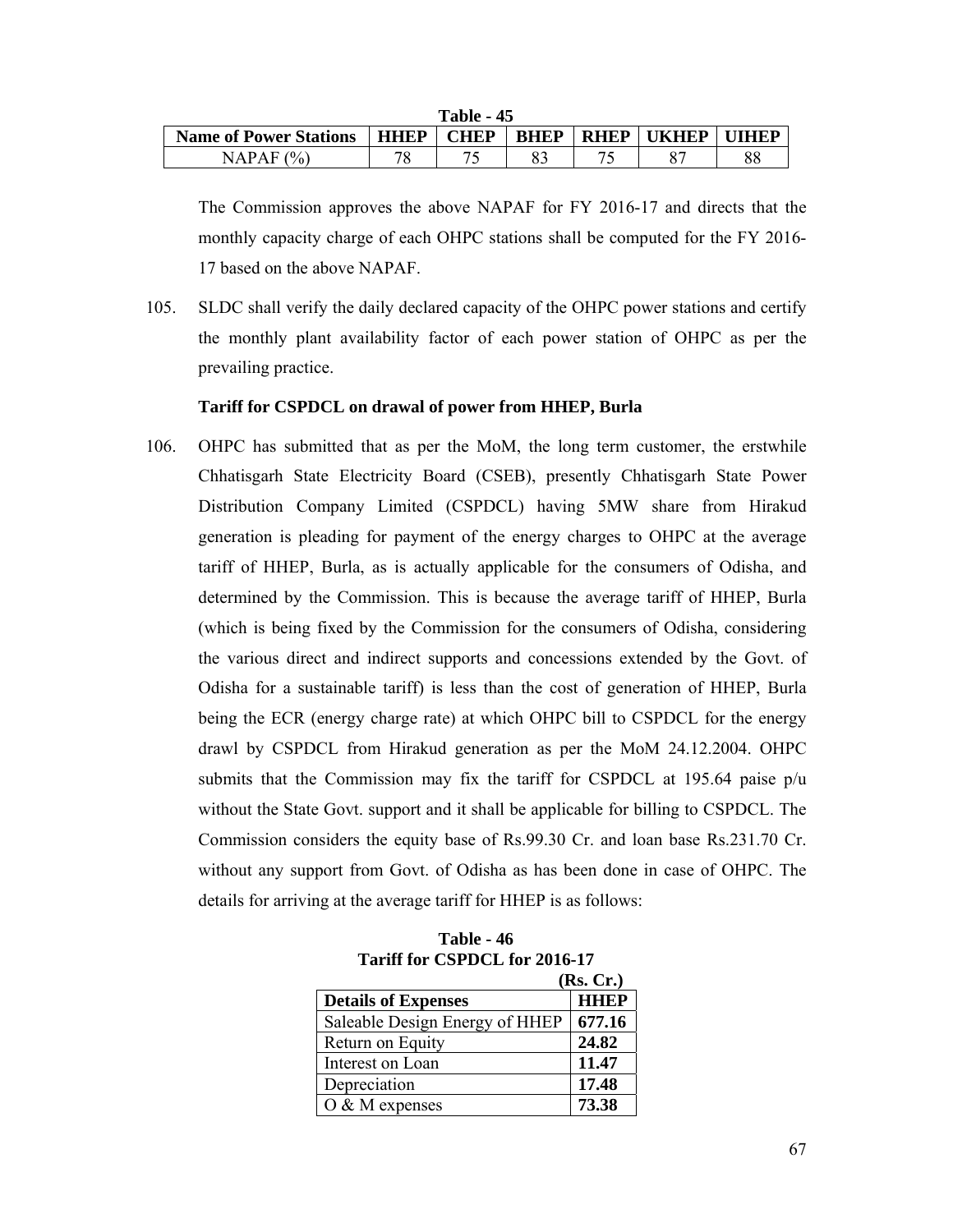| <b>Details of Expenses</b>  | <b>HHEP</b> |
|-----------------------------|-------------|
| Interest on Working Capital | 5.33        |
| <b>Total ARR</b>            | 132.48      |
| Average Tariff $(p/u)$      | 195.64      |

The Commission approves average tariff of 195.64  $p/u$  for HHEP for billing to CSPDCL for FY 2016-17.

## **Annual Revenue Requirement and Tariff for Machhkund H.E. (Jt.) Scheme**

- 107. Machhkund Hydro Electric Project is a joint scheme of Government of Andhra Pradesh and Government of Odisha with 70% and 30% share with option of Government of Odisha to draw an additional 20% power at a cost of Rs. 0.08 per KWh as per the interstate supplementary agreement in the year 1978 between Government of Andhra Pradesh and Government of Odisha.
- 108. The proposed tariff of 47.92 Paise/KWh of Odisha drawl of Machhkund power for FY 2016-17 has been computed on cost reimbursement basis. Provisional O&M Expenses of Rs.10.32 Cr. for the FY 2014-15 has been escalated  $\omega$  6.64% per year to arrive at O & M Expenses of Rs.11.74 Cr for FY 2016-17. The power purchase cost comes to Rs.0.84 Cr. for additional 20% share (105 MU) computed  $\omega$  8 p/u. The total expected annual expenditure calculated to be Rs.12.58 Cr for FY 2016-17. The cost per unit is 47.92 Paise considering 50% share of design energy of Machhkund i.e. 262.50 MU. The provisional bill towards share of working expenses payable by OHPC for FY 2014-15 is furnished by OHPC in its application.
- 109. The tariff proposed by OHPC is based on assumption that GRIDCO will draw power up to 50% of D. E. of Machhkund equivalent to 262.50 MU. The projected tariff calculation is given in the table below:

| I rejected Tariil of Machineum II. E. (J) Scheme For FT 2010-17             |             |
|-----------------------------------------------------------------------------|-------------|
| Installed Capacity (MW)                                                     | 120.00 MW   |
| Odisha share as per Original Agreement (30%)                                | 36.00 MW    |
| Energy for sharing between Andhra Pradesh & Odisha                          | 525.00 MU   |
| Expected Energy Drawl by Odisha (50%)                                       | 262.50 MU   |
| Energy Drawl of 30% of Odisha share                                         | 157.50 MU   |
| Purchase of Power up to 20% as per Supplementary Agreement                  | 105.00 MU   |
| O&M Escalation factor $\omega$ 6.64% for year for 2 years                   | 1.1372      |
|                                                                             | (Rs. in Cr) |
| 1. O&M Exp. (Odisha share of Provisional O&M Exp. For FY 14-15)             | 10.32       |
| 2. O&M Exp for FY 2016-17 with escalation of 6.64% for 2015-16 &<br>2016-17 | 11.74       |

**Table - 47 Projected Tariff of Machhkund H. E. (J) Scheme For FY 2016-17**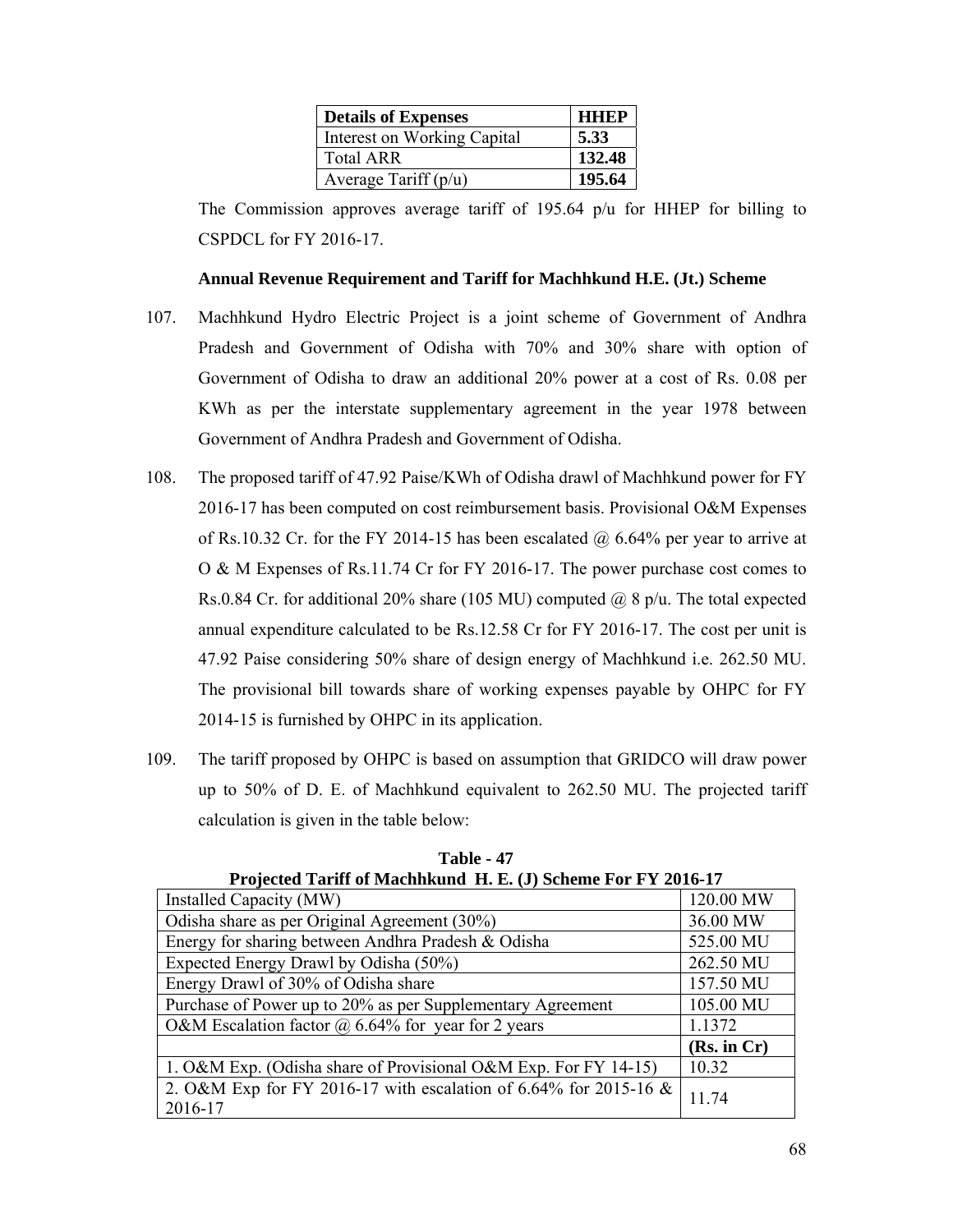| 3. Power purchase cost of additional 20% above 30% Orissa Share $\vert_{0.84}$<br>$(105MU \times 0.08)$ |       |
|---------------------------------------------------------------------------------------------------------|-------|
| 4. Total Annual Expenditure $(2+3)$                                                                     | 12.58 |
| 5. Tariff (Paise/Kwh)                                                                                   | 47.92 |
| Note: The tariff is calculated on cost reimbursement basis. Any penalty for over drawl                  |       |
| of power by M/s GRIDCO above 50% limit shall be paid directly to APGENCO                                |       |
| separately by GRIDCO.                                                                                   |       |

110. The Commission approves the above rate of 47.92 Paise per Unit for FY 2016-17 as proposed by OHPC for sale of power from Machhkund Hydro Electric Station.

# **ARR and Approval of Tariff**

111. To sum up, the Commission hereby approves the ARR and generation tariff of OHPC for FY 2016-17 as follows:

|                                                     |        |        | $1$ and $-$ 70       |        |        |                                                            |        |                 |
|-----------------------------------------------------|--------|--------|----------------------|--------|--------|------------------------------------------------------------|--------|-----------------|
| <b>Name of the Power</b>                            |        |        |                      |        |        | <b>RHEP UKHEP BHEP   HHEP   CHEP   Sub-total   UIHEP  </b> |        | <b>Total</b>    |
| <b>Stations</b>                                     |        |        |                      |        |        |                                                            |        |                 |
|                                                     |        |        | Approved for 2015-16 |        |        |                                                            |        |                 |
| Total ARR $(Rs.$ Crore) $58.67$                     |        | 43.59  | 104.83               | 89.75  | 23.64  | 320.48                                                     | 143.49 | 463.98          |
| Average cost $(P/U)$                                | 112.89 | 52.92  | 89.51                | 132.54 | 48.73  | 87.16                                                      | 73.87  | 82.57           |
|                                                     |        |        | Approval for 2016-17 |        |        |                                                            |        |                 |
| $\left  \text{Total ARR (Rs. Core)} \right $ 60.333 |        | 45.194 | 106.016 94.820       |        | 26.047 | 332.411                                                    |        | 146.373 478.785 |
| Average cost $(P/U)$                                | 116.08 | 54.87  | 90.52                | 140.03 | 53.70  | 90.41                                                      | 75.36  | 85.20           |

**Table – 48** 

112. Based on this approved Annual Revenue Requirement the rate of energy charge and the capacity charge of OHPC power stations are determined for FY 2016-17. The Capacity charge and the rate of Energy charge as approved at para 144 above and the corresponding approved rates for the FY 2015-16 are summarized in the table below :

**Name of the Power Stations Annual Fixed Cost (Rs. crore) Capacity Charge (Rs. crore) Energy Charge (Rs. crore) Energy Charge Rate (P/U) 15-16 16-17 15-16 16-17 15-16 16-17 15-16 16-17**  Rengali HEP 158.67 | 60.333 | 29.335 | 30.166 | 29.335 | 30.166 | 56.441 | 58.039 Upper Kolab HEP 43.59 45.194 21.795 22.597 21.795 22.597 26.461 27.434 Balimela HEP 104.83 | 106.016 | 52.415 | 53.008 | 52.415 | 53.008 | 44.754 | 45.261 Hirakud HEP 89.75 | 94.820 | 44.875 | 47.41 | 44.875 | 47.41 | 66.269 | 70.013 Chiplima HEP 23.68 26.047 11.84 13.024 11.84 13.024 24.366 26.848 Upper Indravati HEP | 143.49 | 146.373 | 71.745 | 73.187 | 71.745 | 73.187 | 36.937 | 37.679

**Table – 49 Energy Charge and Capacity Charge for 2015-16 & Approval for 2016-17** 

The unit cost of energy from Machhkund is approved at 47.92 paise per unit for 2016- 17 as against 34.38 paise per unit approved for 2015-16.